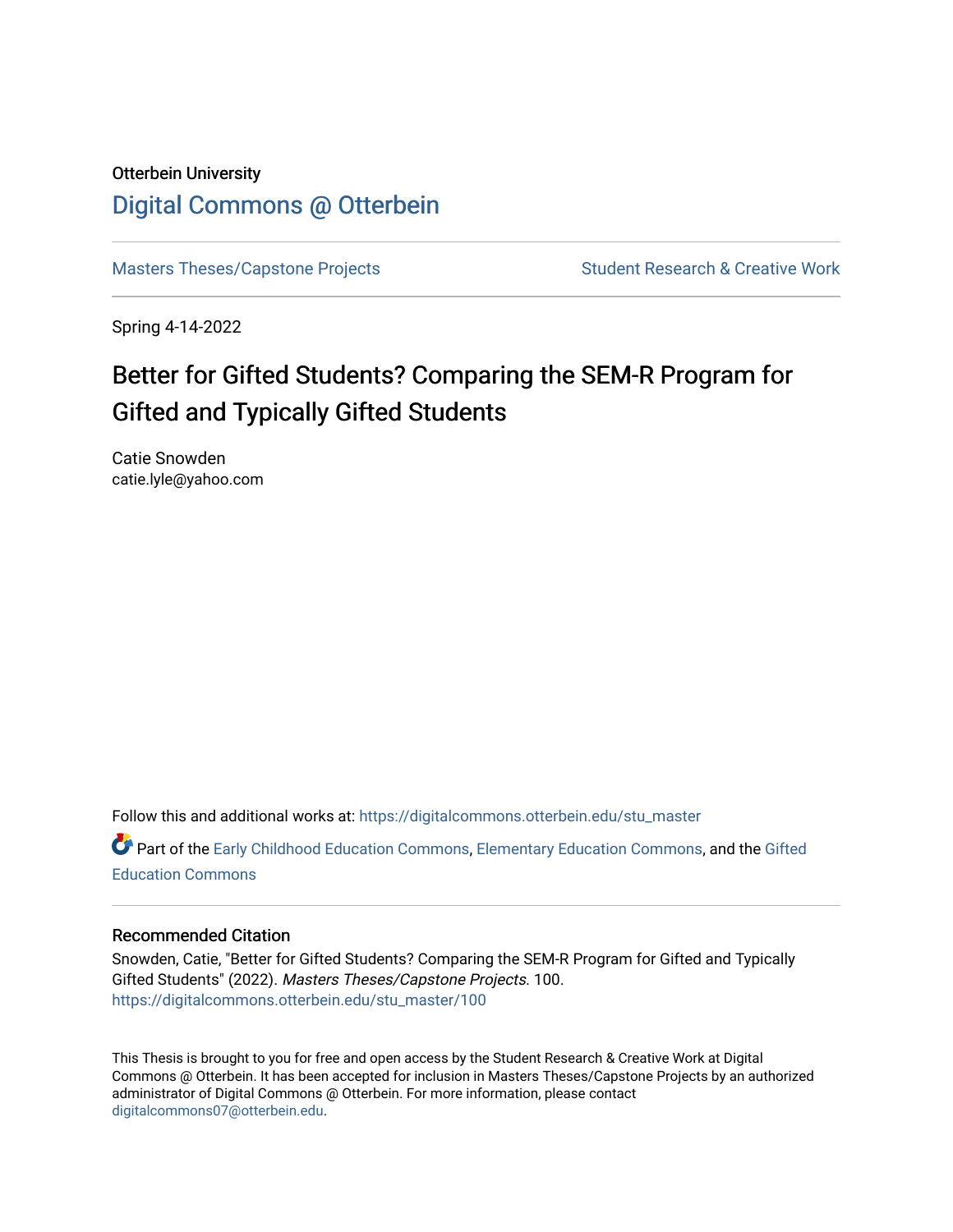**Better for Gifted Students?** 

**Comparing the SEM-R Program for Gifted and Typically Developing Students** 

Catherine Lynn Snowden, B.S.Ed.

Otterbein University

April 14, 2022

Submitted in partial fulfillment of the requirements for a Master of Arts in Education degree.

Dr. Paul Wendel Advisor

Dr. Carrie Scheckelhoff Second Reader

Dr. Daniel Cho Third Reader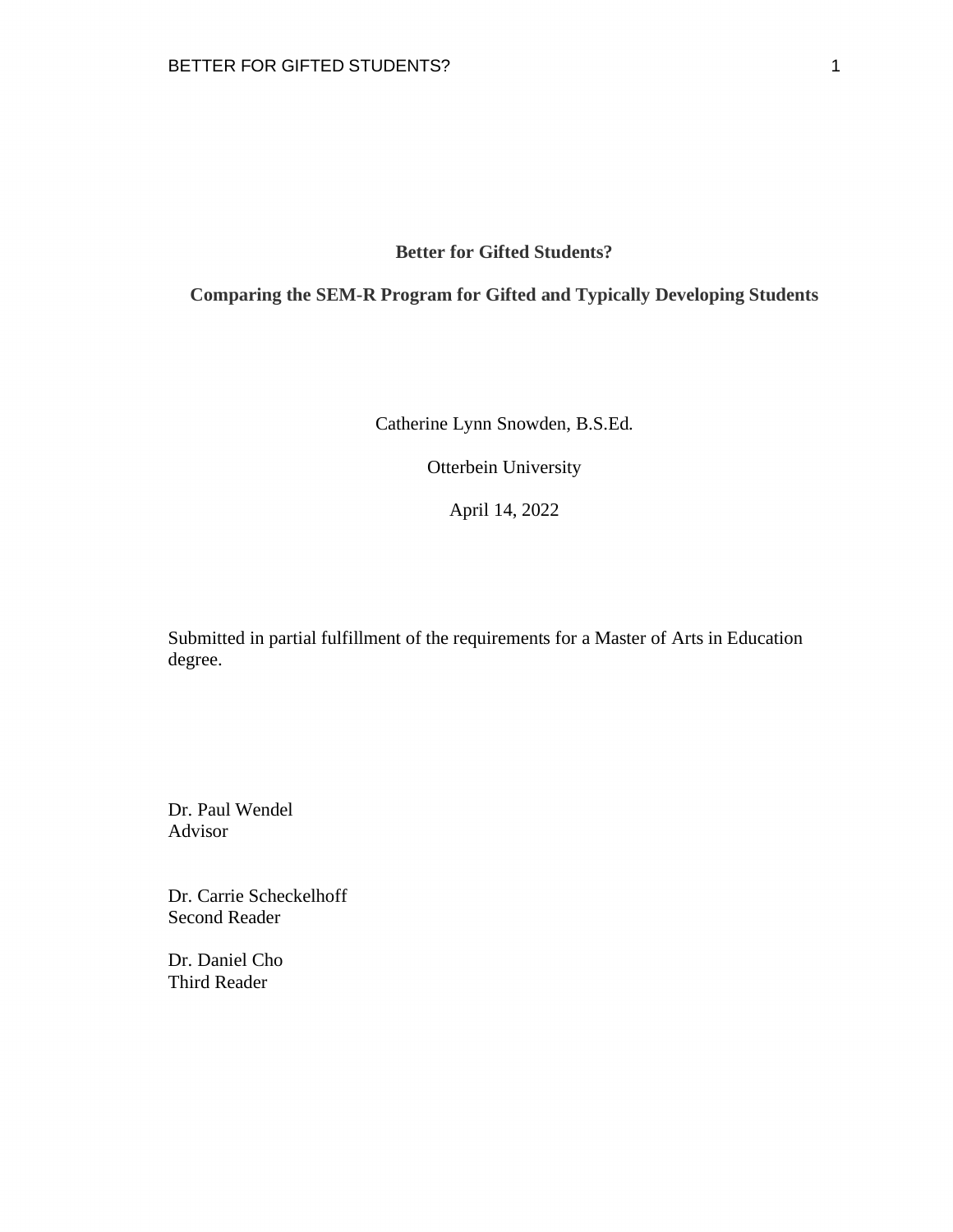Copyright

By

Catherine Snowden

2022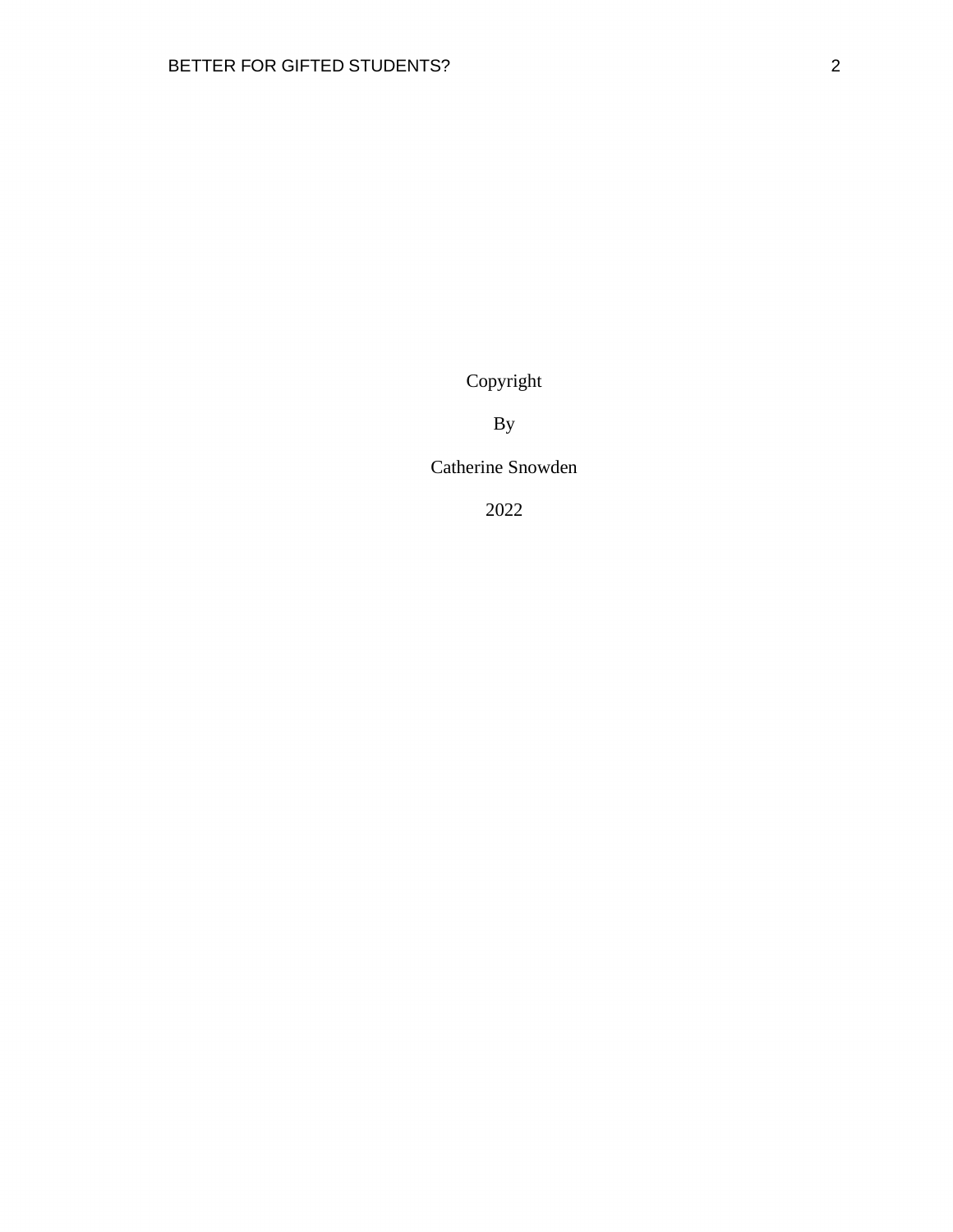## **VITA**

## **Teaching Experience**

| 2021-Present | <b>Second Grade Teacher</b>                       |
|--------------|---------------------------------------------------|
|              | Ohio                                              |
|              |                                                   |
| 2020-2021    | Tutor                                             |
|              | Big Walnut Intermediate School                    |
|              | <b>Big Walnut School District</b>                 |
|              | Sunbury, Ohio                                     |
|              |                                                   |
| 2018-2020    | <b>Permanent Guest Teacher</b>                    |
|              | Worthington City Schools                          |
|              | Worthington, Ohio                                 |
|              |                                                   |
| 2017-2018    | <b>Substitute Teacher</b>                         |
|              | <b>Educational Service Center of Central Ohio</b> |
|              | Columbus, Ohio                                    |
|              |                                                   |
| 2016-2017    | Site Coordinator                                  |
|              | <b>Hilltop Learning Center</b>                    |
|              | The Salvation Army                                |
|              | Columbus, Ohio                                    |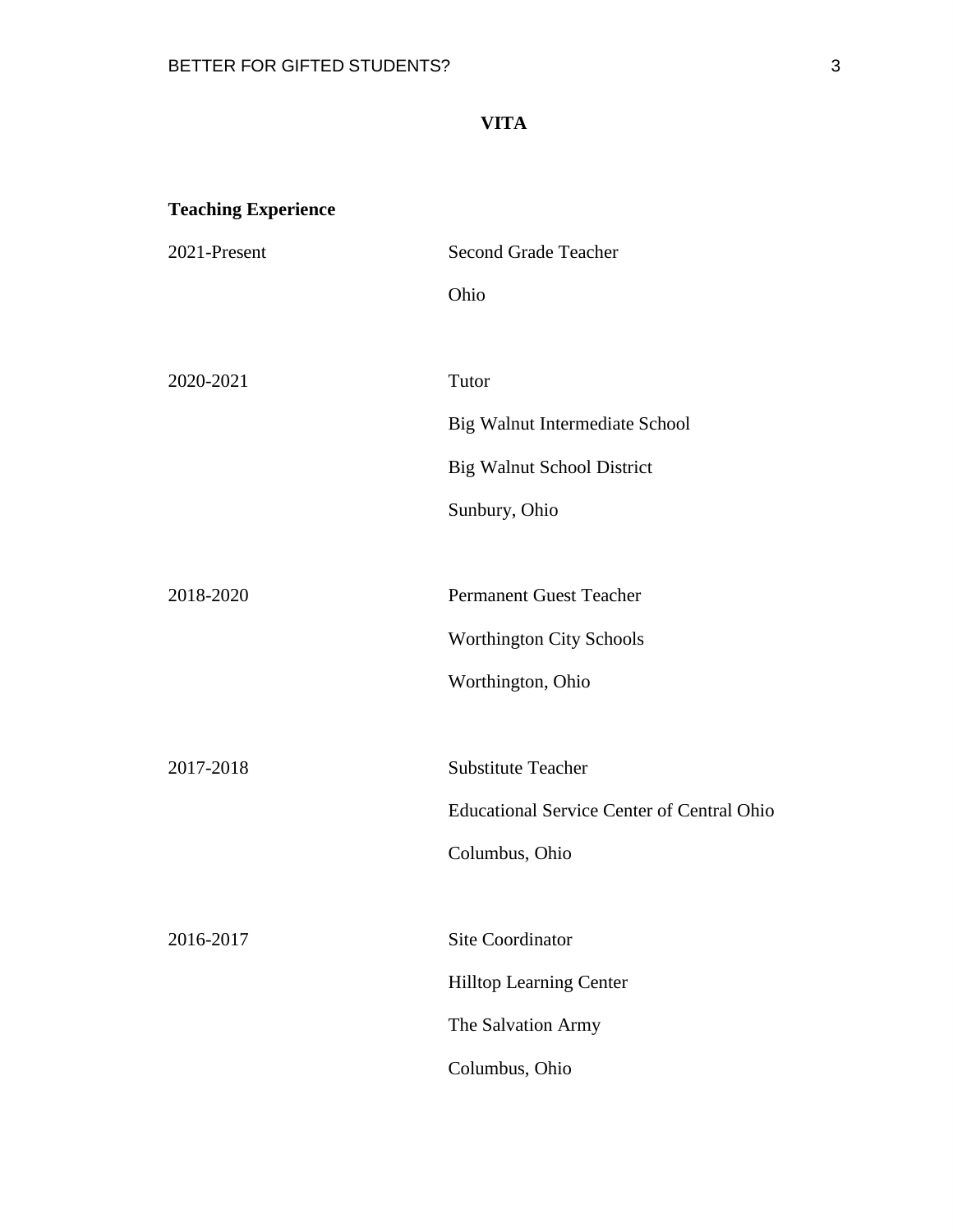| 2015-2016        | <b>Literacy Specialist</b>      |
|------------------|---------------------------------|
|                  | Dayton Kroc Center              |
|                  | The Salvation Army              |
|                  | Dayton, Ohio                    |
| <b>Education</b> |                                 |
| 2022             | Master of Arts in Education     |
|                  | Reading                         |
|                  | Otterbein University            |
|                  | Westerville, Ohio               |
|                  |                                 |
| 2021             | Reading Endorsement Program     |
|                  | Otterbein University            |
|                  | Westerville, Ohio               |
|                  |                                 |
| 2015             | <b>Bachelor of Arts</b>         |
|                  | Early Childhood Education       |
|                  | Cincinnati Christian University |
|                  | Cincinnati, Ohio                |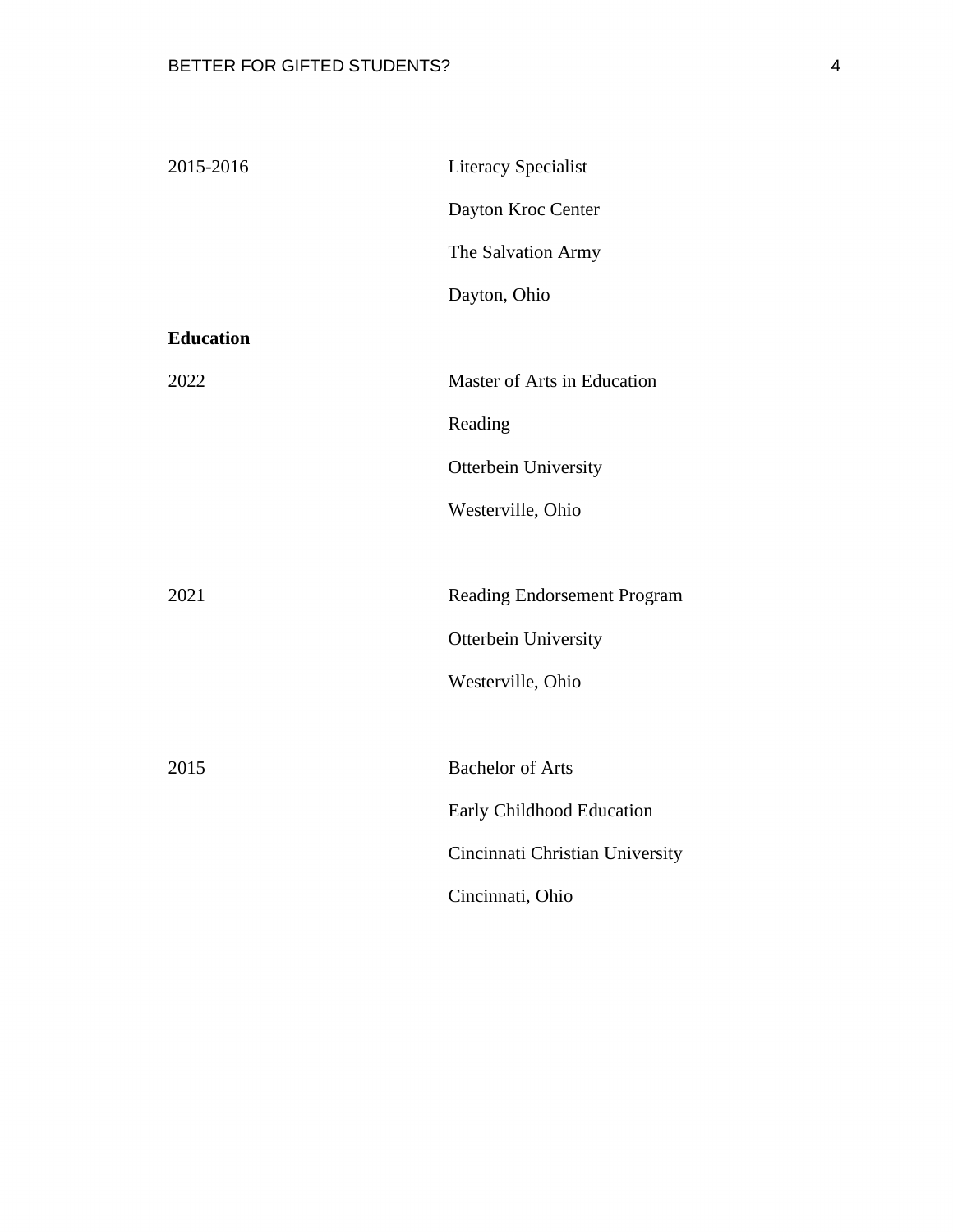## **TABLE OF CONTENTS**

| How does the Schoolwide Enrichment Model apply to all students? 24 |  |
|--------------------------------------------------------------------|--|
|                                                                    |  |
|                                                                    |  |
|                                                                    |  |
|                                                                    |  |
|                                                                    |  |
|                                                                    |  |
|                                                                    |  |
|                                                                    |  |
|                                                                    |  |
|                                                                    |  |
|                                                                    |  |
|                                                                    |  |
|                                                                    |  |
|                                                                    |  |
|                                                                    |  |
|                                                                    |  |
|                                                                    |  |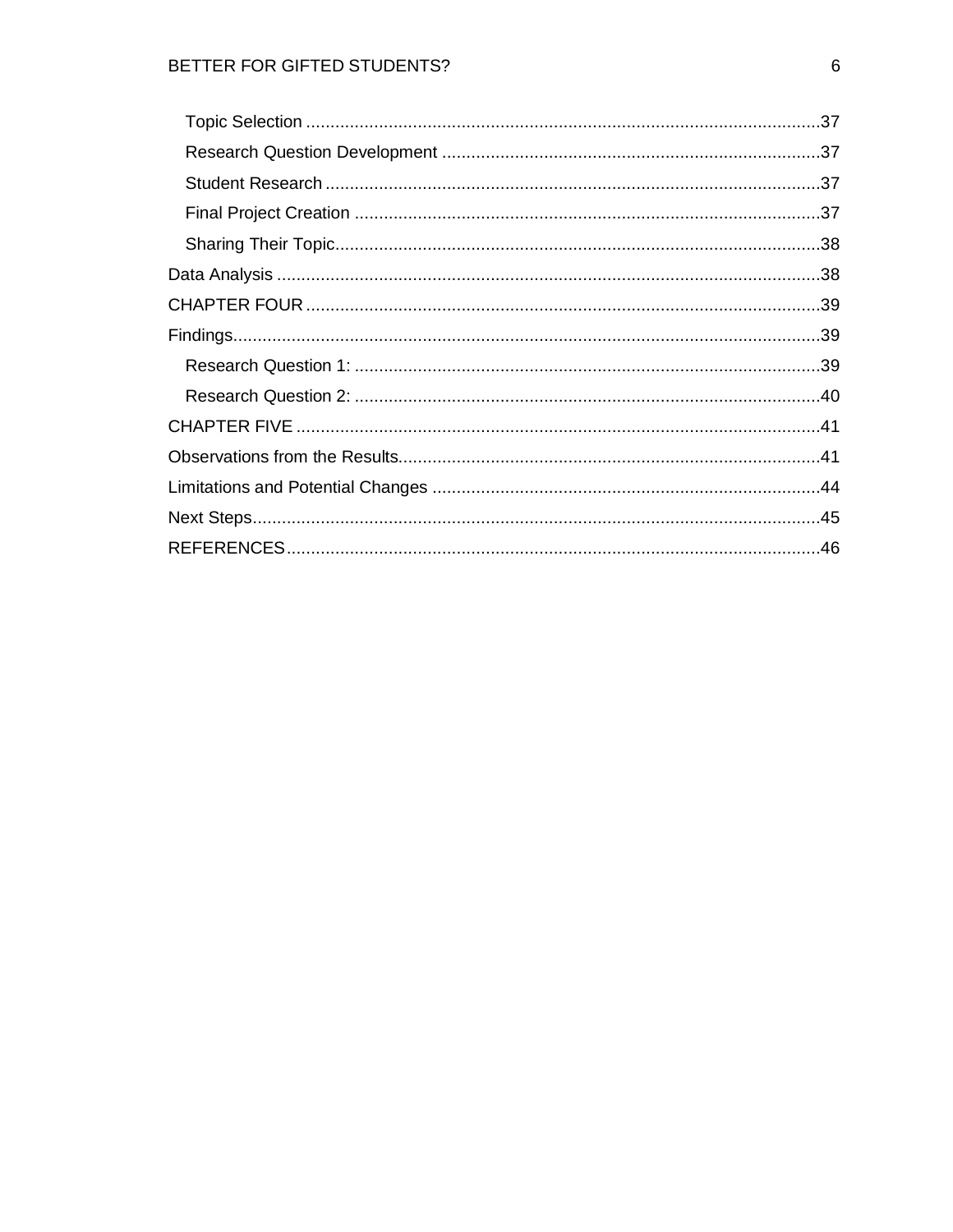## **LIST OF TABLES**

- **Table 1**: Score Calculations for Acadience Assessments
- **Table 2**: Fall Pre-Assessment Data
- **Table 3**: Winter Post-Assessment Data
- **Table 4**: Comparison of Means/Medians for Comprehension and Retelling
- **Table 5:** Comparison of Means/Medians for Gifted and Typically Developing Students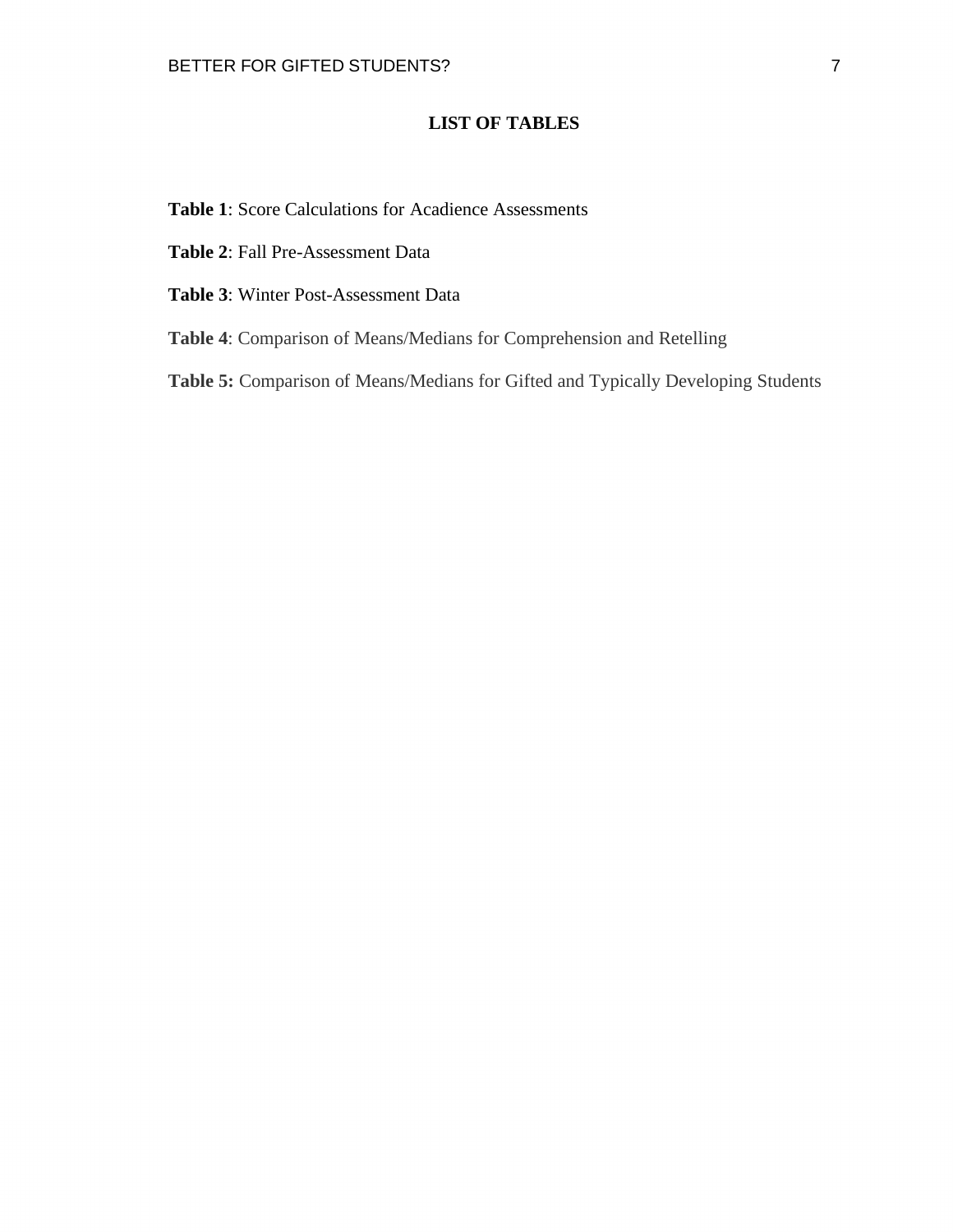## **ABSTRACT**

The purpose of this study was to determine if the Schoolwide Enrichment Model in Reading will raise comprehension and retelling in typically developing and gifted and talented students. The research questions ask whether the program will increase comprehension (question 1) and if the program was more effective for the gifted students versus the general classroom population (question 2). The Schoolwide Enrichment Model in Reading was implemented through a 4-week study with pre- and post- assessments to measure the changes in comprehension and retelling. The results showed that the Schoolwide Enrichment Model in Reading was effective in raising comprehension and retelling in all students, but measured no difference between gifted and typically developing students.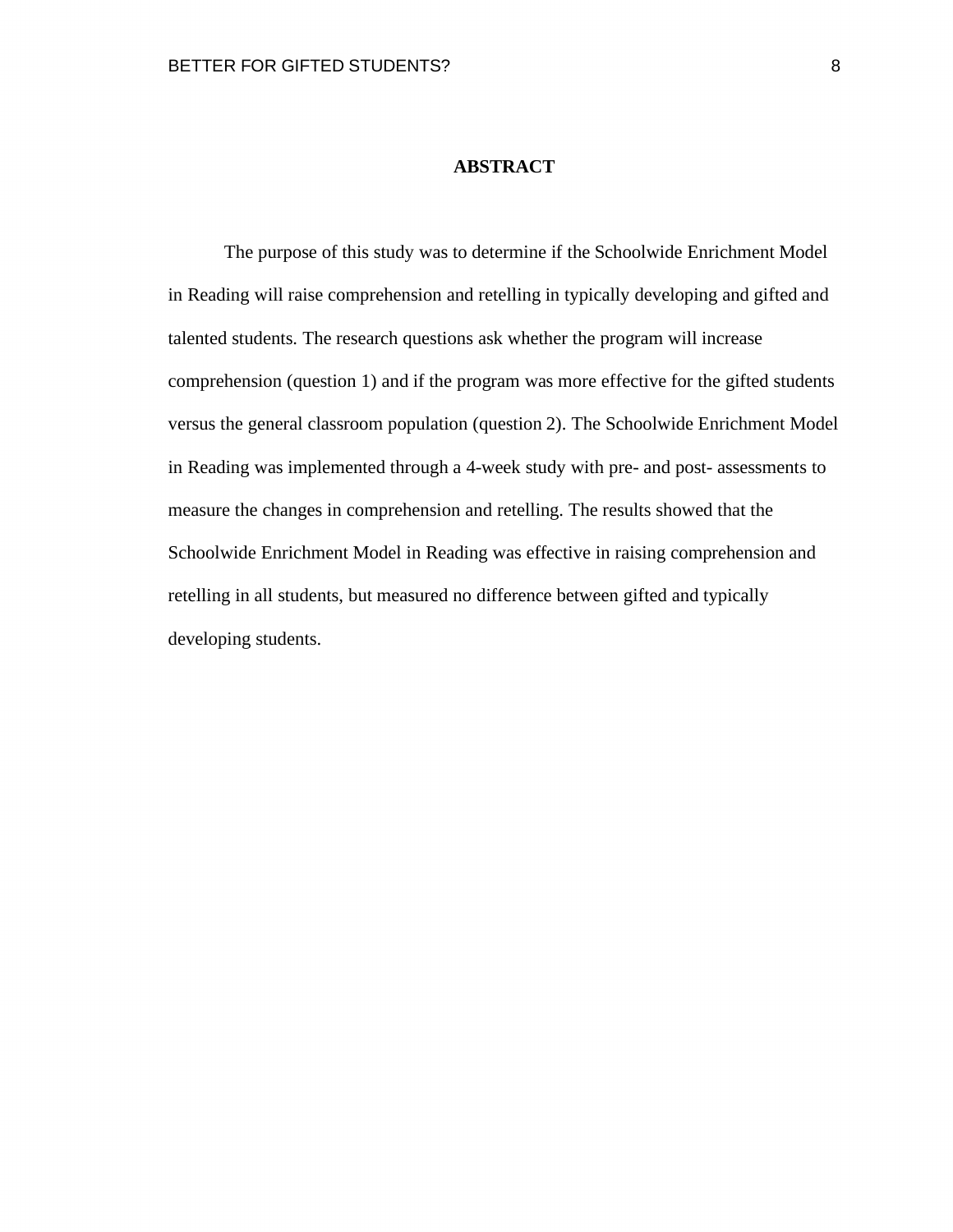#### **CHAPTER ONE**

#### <span id="page-9-1"></span><span id="page-9-0"></span>**Introduction and Purpose**

"I would like you to read a story to me. Please try your best. If you do not know a word, I will read the word for you. Keep reading until I say stop. Be ready to tell me all about the story when you finish. Put your finger under the first word. Ready, begin". (Good III & Kaminski, 2011). These are the directions used to prompt students to take the Acadience Oral Reading Fluency Assessment. As the student begins reading, I start a one-minute timer and begin tracking their reading, marking any errors or skipped words. After sixty seconds, the timer sounds. "You may stop." The student made no errors, indicating 100% accuracy of reading. I place a bracket around the last word read and remove the passage from the student's view. "Now tell me as much as you can about the story you just read. Ready, begin". I set another one-minute timer and listen as the student provides a retell of the passage. After a moment of silence, the student looks at me with a puzzled look and says "Well, umm… the girl got celery from the fridge. That's all I can remember". Typically, I would count the number of words used in the student's retell and record them in the booklet assessment booklet. For this student, I recorded 7 for the retell score, for the 7 words that he used in his retell. Lastly, I circle the retell quality score that the student received based on the scale provided in the assessment book. For this student the "1" was circled because they provided a retell with less than 3 details. However, all I hear is silence as the student struggles to retell the passage they just read. The process is repeated two times, for a total of three passages, read and retold in one sitting. Later in the day I score the passages, looking for total words correct (number of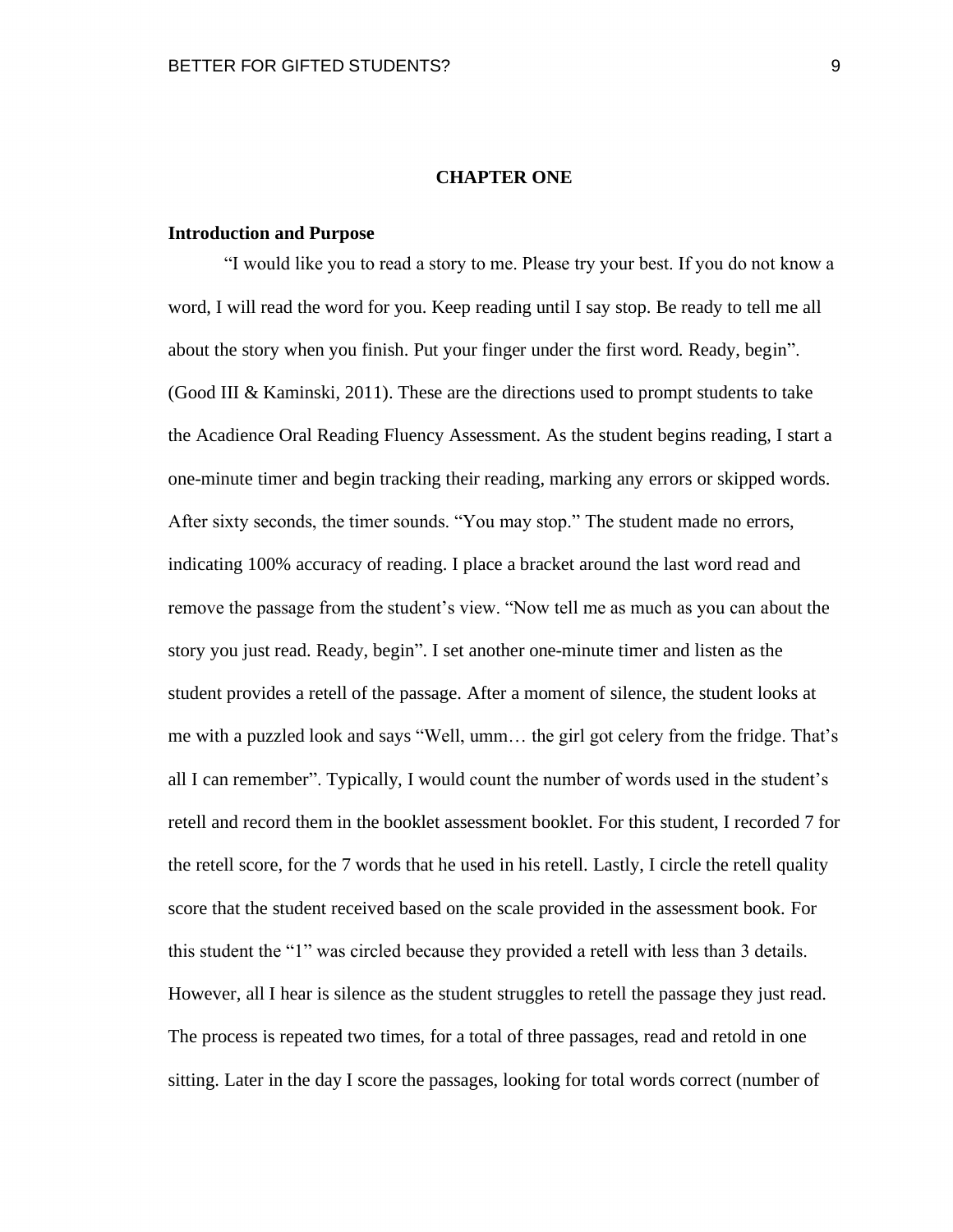words read – errors = total words correct) for total words correct and copy all the data onto the front cover of the book. This is a glimpse into the process of completing an Acadience Oral Reading Fluency Assessment (ORF) with a single student. Each student engages with this assessment three times a year, in the fall, winter, and spring to track their growth and monitor their acquisition of early literacy skills.

You may think the example above is a recall from a struggling reader due to the low recall of information from the text, however, this is a recall of a student in my classroom that has been identified as cognitively gifted. While one would expect the retell to be much more detailed due to the students' higher performance skills in various areas of academics, it surprised me that he had so little recall of the information he just read in the short passage. This assessment revealed to me that this specific student needed strategic instruction in comprehension and retelling.

The Acadience Oral Reading Fluency Assessments (ORF) provides insight into a student's phonics and word attack skills, their accuracy and fluency in reading, and their ability to comprehend a text. While the assessment is not in depth, it provides teachers a quick screener for students and can be used to quickly determine whether students are at benchmark (on track based on norms) for reading. Using the scores determined in the assessment, the teacher would then determine additional diagnostic assessments that could target the area of need for an individual student.

Using the ORF assessment, I looked into my students' data with the intent to determine trends among students. I was instructed in the program training that the assessment would clearly distinguish my advanced readers from my average or lower readers, but I wanted to see how the data supported my classroom observations. In the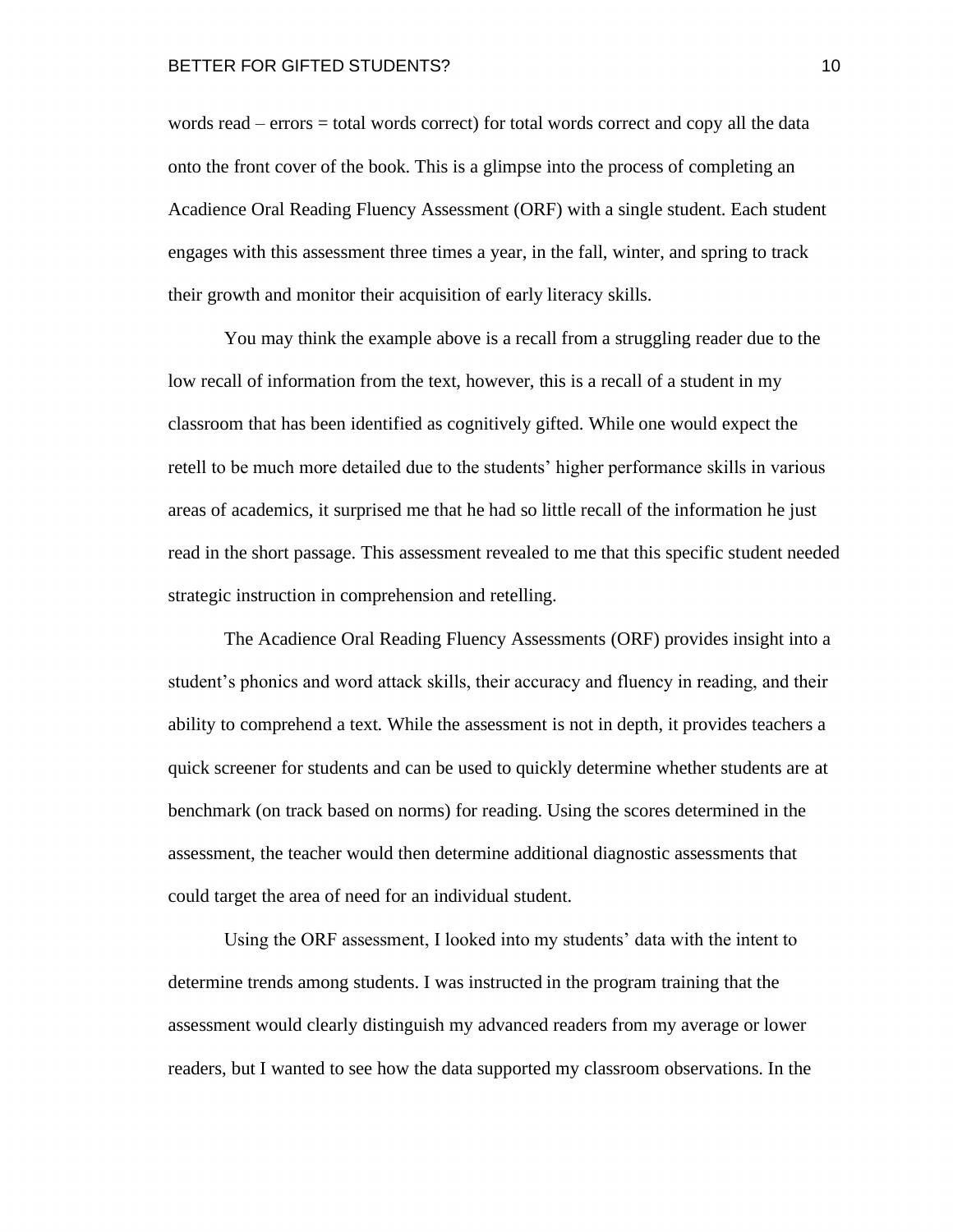first weeks of school, I saw how my cognitively gifted students could read texts accurately and with haste, but struggle to comprehend or retell the text in great detail. Using the Acadience Oral Reading Flunency assessment, measuring students' oral reading fluency and retelling abilities through a one-minute timed passage reading followed by a passage retell, I saw that 39% of my students were measuring below benchmark levels for retelling. Of the 4 cognitively gifted students, 2 provided minimal retelling of the text and did not meet the benchmark score. With such high decoding skills present, I knew that these students needed more than the typical small group reading lessons typically provided in second grade, as they often focus on decoding and phonics skills. They need to be exposed to higher-level thinking questions, creative thinking, and the opportunity to share their inquiries with others.

## <span id="page-11-0"></span>**Significance**

I teach second grade in a suburban school district outside of Columbus, Ohio. I currently have 4 students that have been identified as cognitively gifted (a student that is performing at a remarkably high level in comparison to peers of same age, or experience, typically two years above the norm). My school's current process is to place the gifted students in clusters (small groups of students) to have "gifted cluster classrooms". I have one cluster in my classroom with 4 students and my teammate has the second cluster. There are currently three second grade classes at my school. This means that one of the second-grade classes does not have a gifted cluster.

The idea of studying gifted students came to light when I was given the opportunity to have the gifted cluster in my classroom. Before beginning my research, I did not have a lot of background knowledge on the instruction of gifted and talented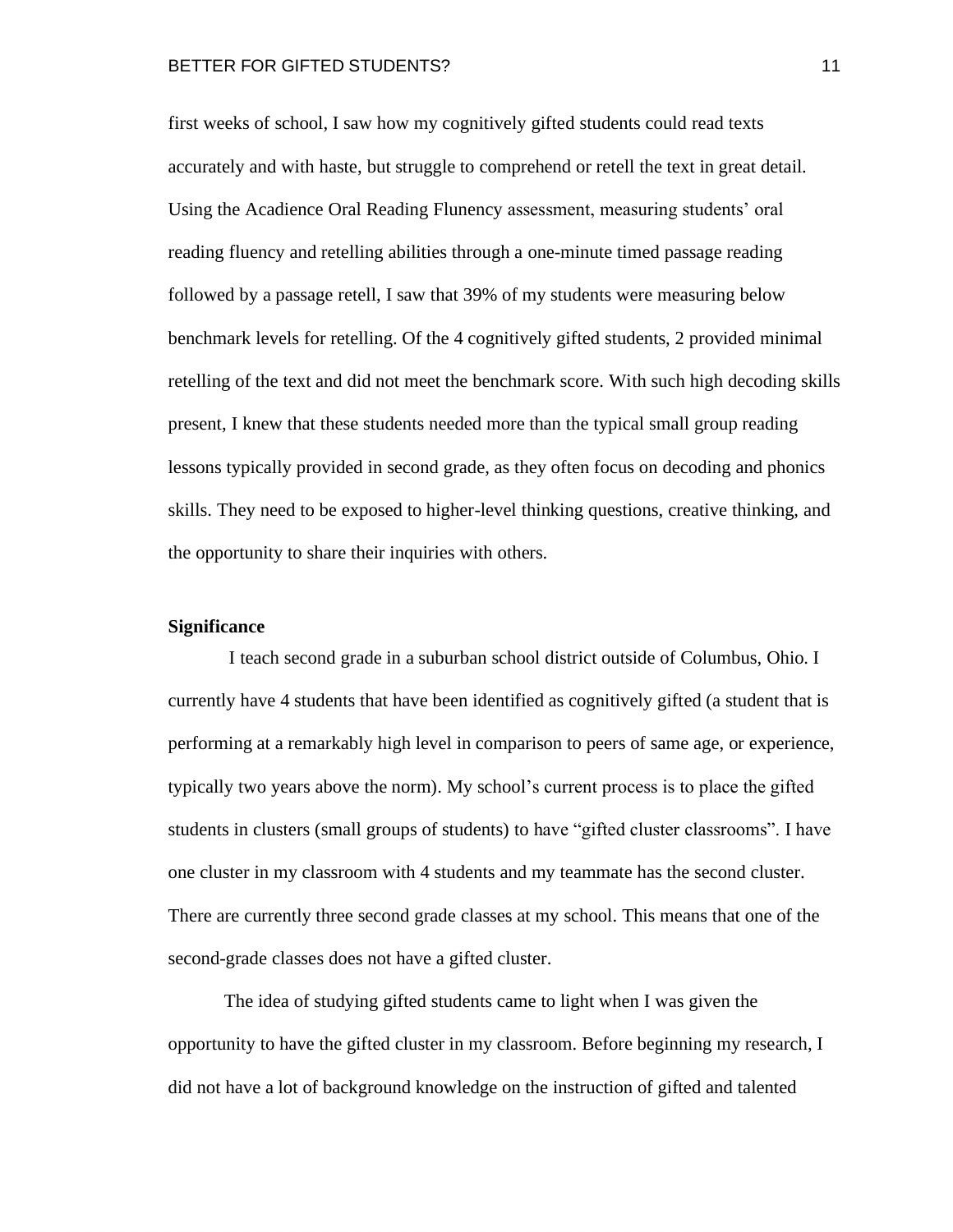students. As a professional, responsible for the education of all students in my classroom, I felt that it was my responsibility to understand best practices for teaching gifted and talented students. In conjunction with my Capstone, I will be participating in 15 hours of professional development provided by the district in the area of gifted and talented education. This is required, per the state of Ohio, for all teachers that house a gifted cluster.

After determining the focus of my Capstone, I then completed research to determine the curriculum that I would use to foster development in comprehension and retelling. While there are only few curricula that specifically serve gifted and talented students, I determined the Schoolwide Enrichment Model (Renzulli, 2019) to be the best for my students as it would also focus on their individual interests and boost involvement in their reading. I believe that students would better engage with the text when they possess a higher interest level. With more engagement, comes higher levels of comprehension.

Some of the requirements of a teacher housing a gifted cluster include the offering of extensions and differentiation to meet the needs of all my students (see Chapter 2, Gifted Servicing and Enrichment). The Schoolwide Enrichment Model (SEM) will offer extension and differentiation through its detailed model (see Chapter 2, Schoolwide Enrichment Model in Reading). While the SEM focuses on gifted and talented students, I would like to implement with my entire class to determine if it is effective for raising comprehension and retelling in only the gifted and talented students or if it is effective for the entire class.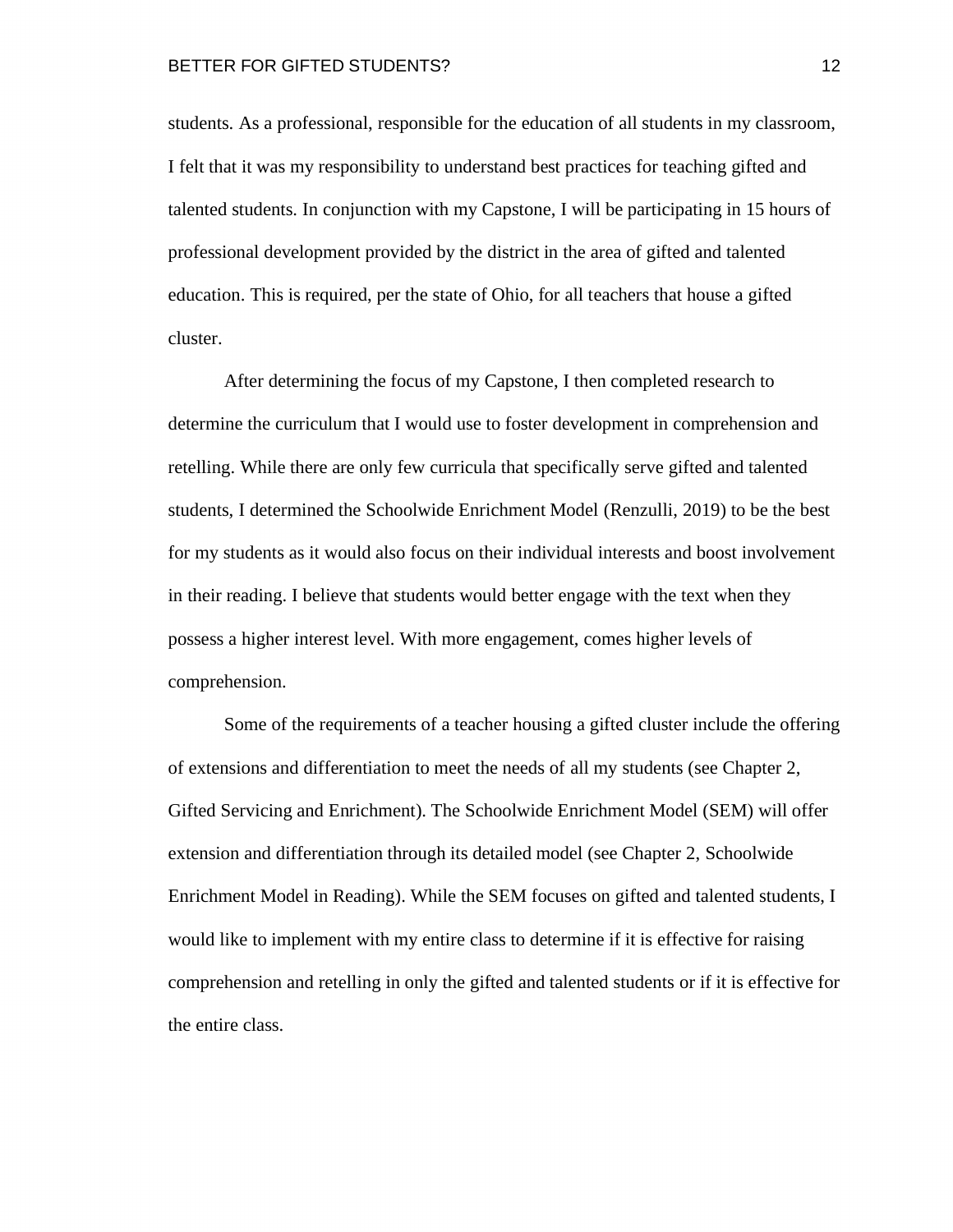#### **CHAPTER TWO**

<span id="page-13-0"></span>Through this literature review you will learn the meaning of a gifted and talented student through the lens of two prominent researchers, as well as the state of Ohio. You will see the process of identifying a gifted student and then the serving requirements of gifted and talented students. The literature review will then explain the framework of the Schoolwide Enrichment Model and the Schoolwide Enrichment Model in Reading; the program implemented in the research study. Lastly, you will learn about the importance of comprehension and retelling on a student's development as a reader.

## <span id="page-13-1"></span>**What is Gifted?**

The National Association for Gifted Children [NAGC] (2019) describes gifted as "students with gifts and talents [that] perform - or have the capability to perform - at higher levels compared to others of the same age, experience, and environment in one or more domains". Francoys Gagné and Joseph Renzulli are two prominent researchers within the realm of gifted education. Gagne (1985) defines gifted as "the possession and use of untrained and spontaneously expressed natural abilities (called aptitudes or gifts) in at least one ability domain to a degree that places a child among the top 10% of his or her age peers". Renzulli (2011) states that "gifted behavior occurs when there is an interaction among three basic clusters of human traits: above-average general and/or specific abilities, high levels of task commitment (motivation), and high levels of creativity". Often referred to as a noun, Joe Renzulli uses the term gifted as an adjective meaning *to be given* (Renzulli, 2012).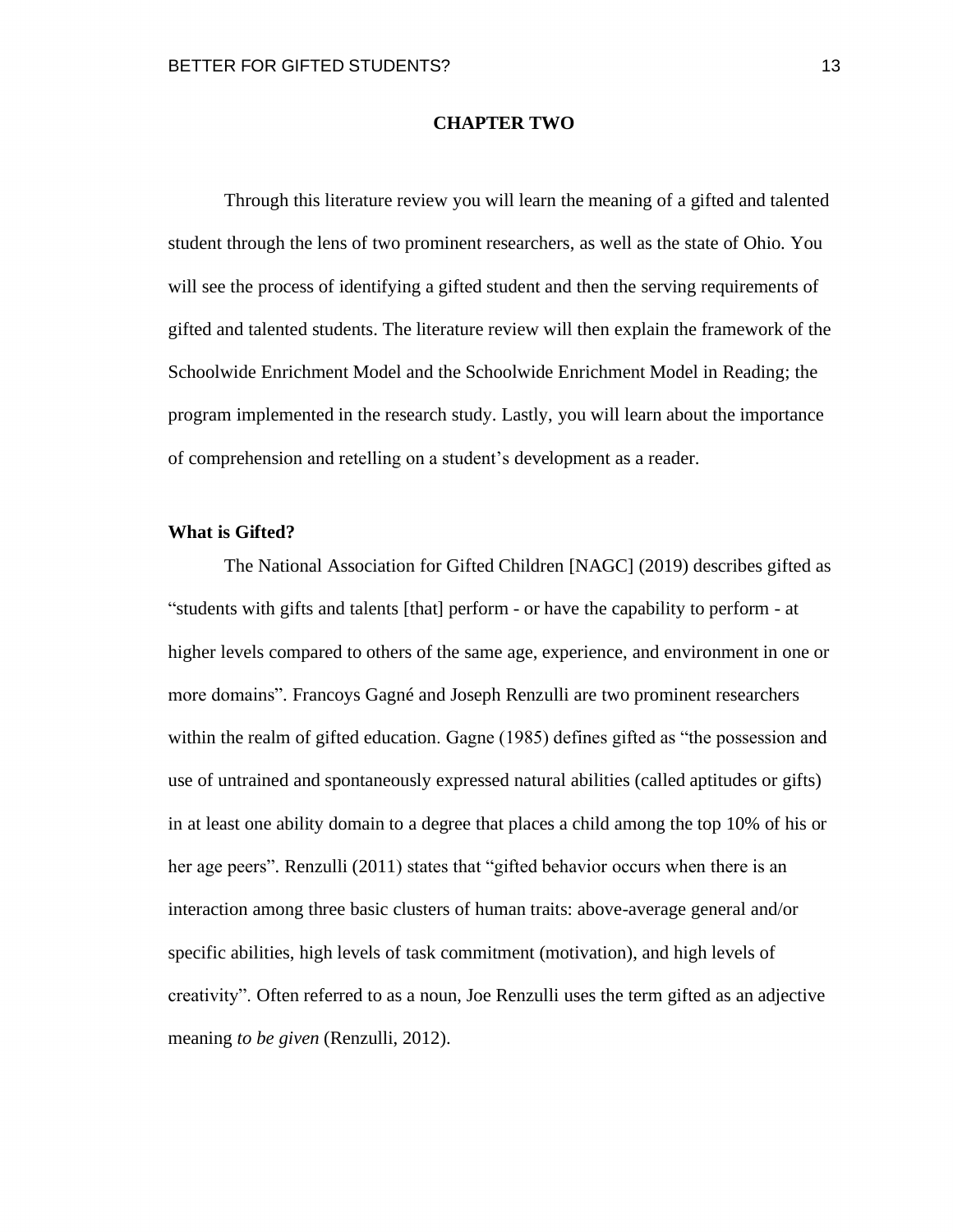Many decades of research have been completed to determine the connections between identified gifted and talented students and the services that they receive in school. Treffinger's (1988) work in gifted education focused on advocating for differentiated instruction for students identified as gifted and talented. Carolyn Callahan (1996) and Dona Matthews (1997) agree that the identification of gifted and talented students must match the program implementation and delivery to best serve the students' needs. The focus of this literature review is to show the importance of identifying, servicing, and teaching gifted and talented students to meet their individual needs. It also aims to provide background information and an overview of the curriculum that will be used in the research project.

#### <span id="page-14-0"></span>**Enrichment Triad Model**

The major theoretical framework that has guided the development and processes of the Schoolwide Enrichment Model is the Enrichment Triad Model developed by Joe Renzulli (2016). Created in 1977, the Enrichment Triad Model set forth to encourage creative productivity in students through the application of real-world inquiry. The triad model is based around three types of enrichment: type 1, general exploratory activities, type 2, group training activities, and type 3, individual and small group investigation of real-world inquiry. Types 1 and 2 are applicable to all students. Type 3 is the most advanced type, targeted for advanced learners.

In *Reflections on Gifted Education*, Renzulli (2016) describes the 3 types of enrichment in detail. Type 1 enrichment, general exploratory activities, exposes students to new topics or new areas of interest through various forms. Books, DVDs, podcasts, presentations from visitors, and general classroom curriculum are some examples of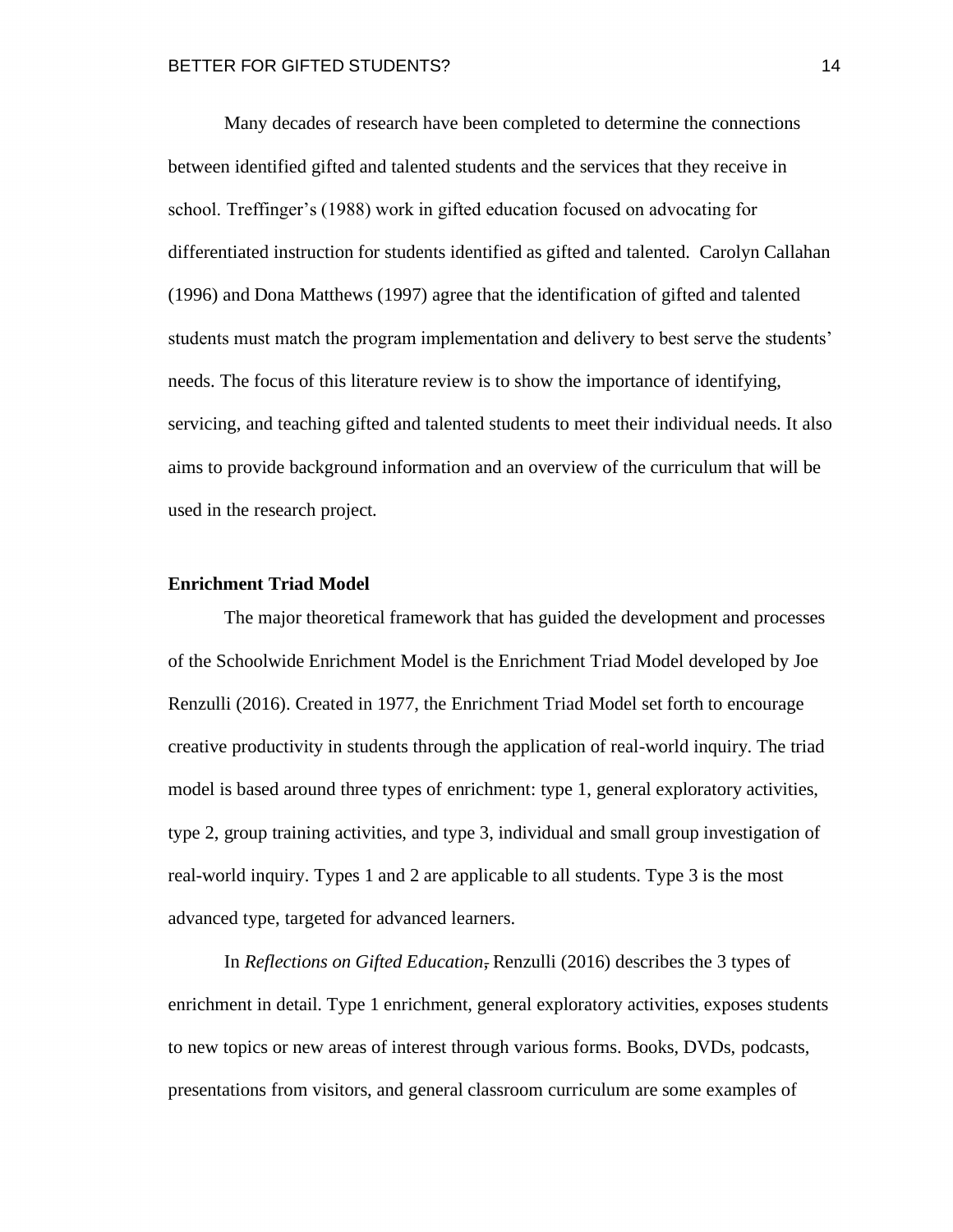methods that students are offered for general exploration. Type 2 enrichment, group training activities, inform and educate students on the way to think skillfully and complexly, using problem solving skills to dive into self-selected areas of interest for advanced study. Methods of exploration could involve cognitive training, critical thinking, listening, communicating, writing, analyzing, research skills, problem solving, or methods training. Type 3, individual and small group investigation of real problems, is most applicable to advanced students. Type 3 enrichment provides opportunities, experiences and methods of presentation for students to apply learned skills to their selfselected area of interest. This enrichment type is an independent, interest-based study with guidance from the teacher, in a small group setting. The goal is to increase students' self-efficacy to encourage them to produce educational learning that is past their normal range in classroom instruction. These 3 types of enrichment will be revisited later, in the Schoolwide Enrichment Model section of the literature review, to explain their purpose and importance in servicing students identified as gifted and talented.

#### <span id="page-15-0"></span>**Ohio's Definition of Gifted**

Ohio's definition of giftedness is consistent with that of Gagne (1985) and Renzulli (2011) as well as the National Association for Gifted Children (2019). Ohio Administrative Code 3301-51-15, *Operating Standards for Identifying and Serving Students Who are Gifted [Operating Standards]* (2018) defines gifted as a student that is performing at a remarkably high level in comparison to peers of same age, or experience, typically two years above the norm. There are multiple types of giftedness defined by Ohio's Department of Education (2018); superior cognitive ability, specific cognitive ability, and creative thinking ability. A student can be identified as having superior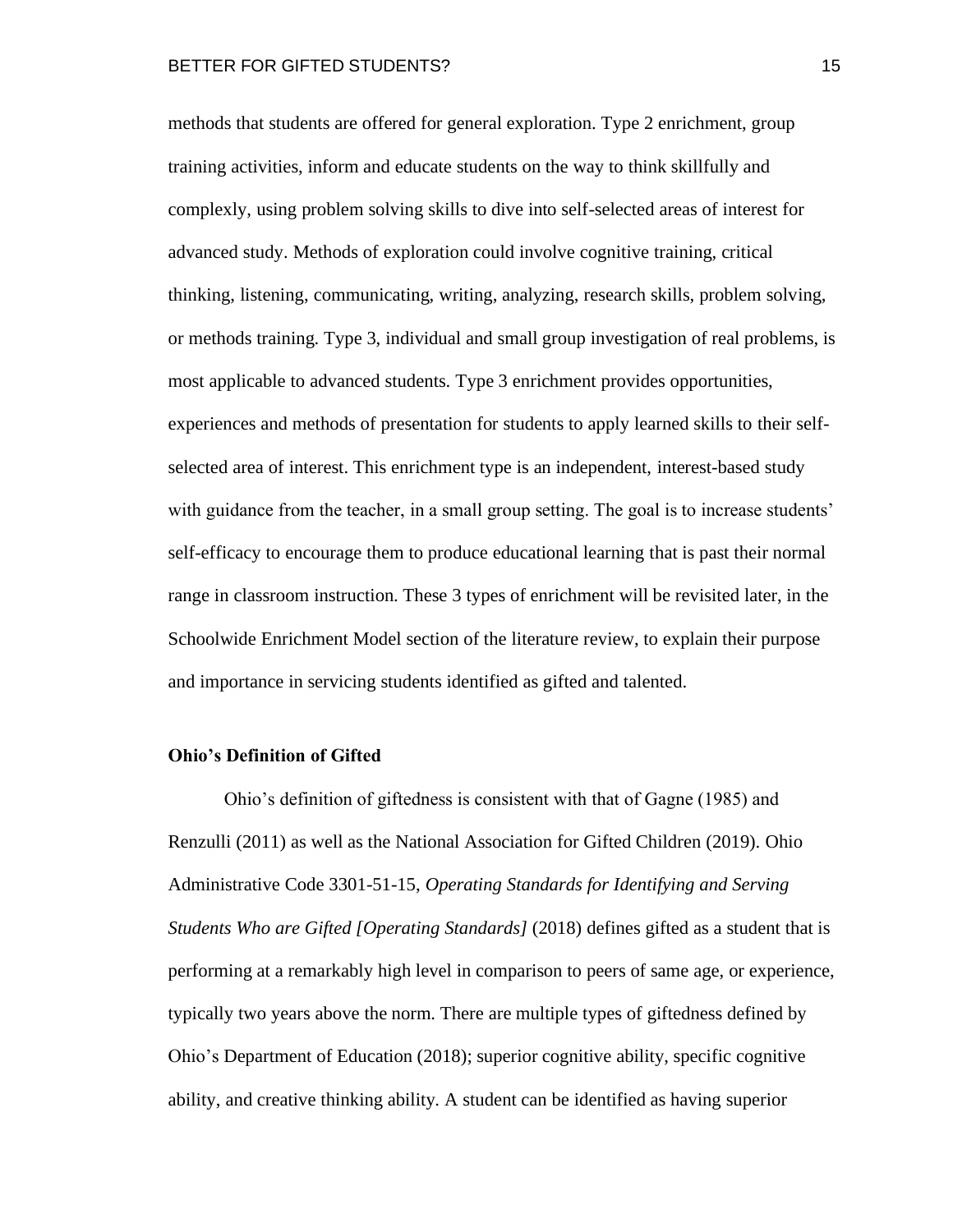cognitive ability if they score two standard deviations above the mean on an approved standardized intelligence test or performed at or above the 95th percentile level on an approved standardized achievement test administered by a licensed psychologist. To be identified as exhibiting specific cognitive ability, the student must score at or above the 95th percentile on an approved standardized test in a specific academic field. A student can be identified as gifted in more than one academic field. Lastly, a student can be identified as exhibiting creative thinking ability if the student scored one standard deviation above the mean on an approved individual or intelligence test, while also; 1) attaining a sufficient score on an approved individual or group test of creative ability as determined by the Department of Education or 2) displaying sufficient performance in an approved checklist by a trained individual as set by the Department of Education (Operating Standards, 2018).

#### <span id="page-16-0"></span>**Gifted Servicing and Enrichment**

#### Gifted Identification

The NAGC (2022) states that the identification of gifted and talented students can take place through various policies and procedures. Intelligence and achievement tests or referrals from teachers, administrators and parents are the main forms of identification of gifted and talented students. Ohio's identification procedures are consistent with that of NAGC's policies and procedures.

Assessments are the primary form of identification for gifted and talented students. Appropriate instruments of assessment in the identification of gifted and talented students are determined by the Ohio Department of Education. The school districts are provided an approved list of assessments and checklists from which the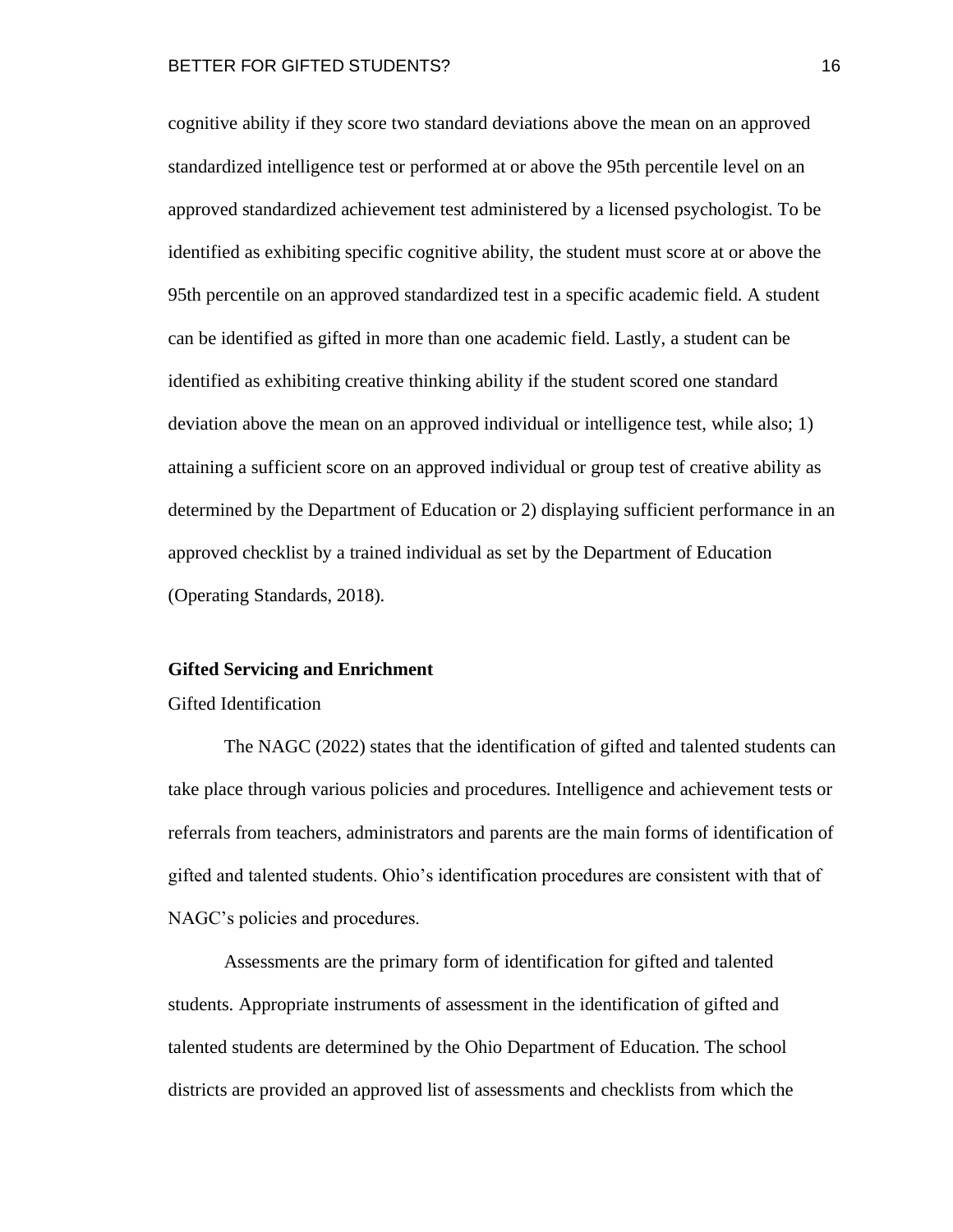district may select (Ohio Department of Education, 2022). All assessments for identification must be administered by trained personnel. Assessments are required to be validated for their purpose and appropriateness for the students' age, gender, race, ethnicity, or social class. They must be appropriate for minority groups as well as disadvantaged students. Assessments are required to be administered in the student's native language and with any accommodation from a student's Individualized Education Plan (IEP) and/or 504 plan (Operating Standards, 2018).

Districts are mandated by the Department of Education to administer grade level testing to all students at least twice during a students' kindergarten through sixth grade educational career, with the intent of identifying students who may be gifted. The first test must be completed between the span of kindergarten through second grade, to measure superior cognitive ability, creative thinking ability and specific academic ability in math, language arts, science and social studies. The testing of all grade level students (whole grade level testing) must be administered once in grade three through six to test for superior cognitive ability, creative thinking ability, and specific academic ability in only math and language arts (Ohio Department of Education, 2018). Some assessments approved by the Department of Education for use in identifying gifted and talented students include the Cognitive Abilities Test (CogAT) (Lohman, 2012), iReady (Curriculum Associates, 2017) , MAP Growth (NWEA, 2019), STAR Reading (Renaissance Learning, 2022), TerraNova Achievement Test (Data Recognition Coorperation, 2022), The Iowa Assessments (Iowa Testing Programs, 2012), and various Woodcock-Johnson assessments (Shrank et al., 2014) .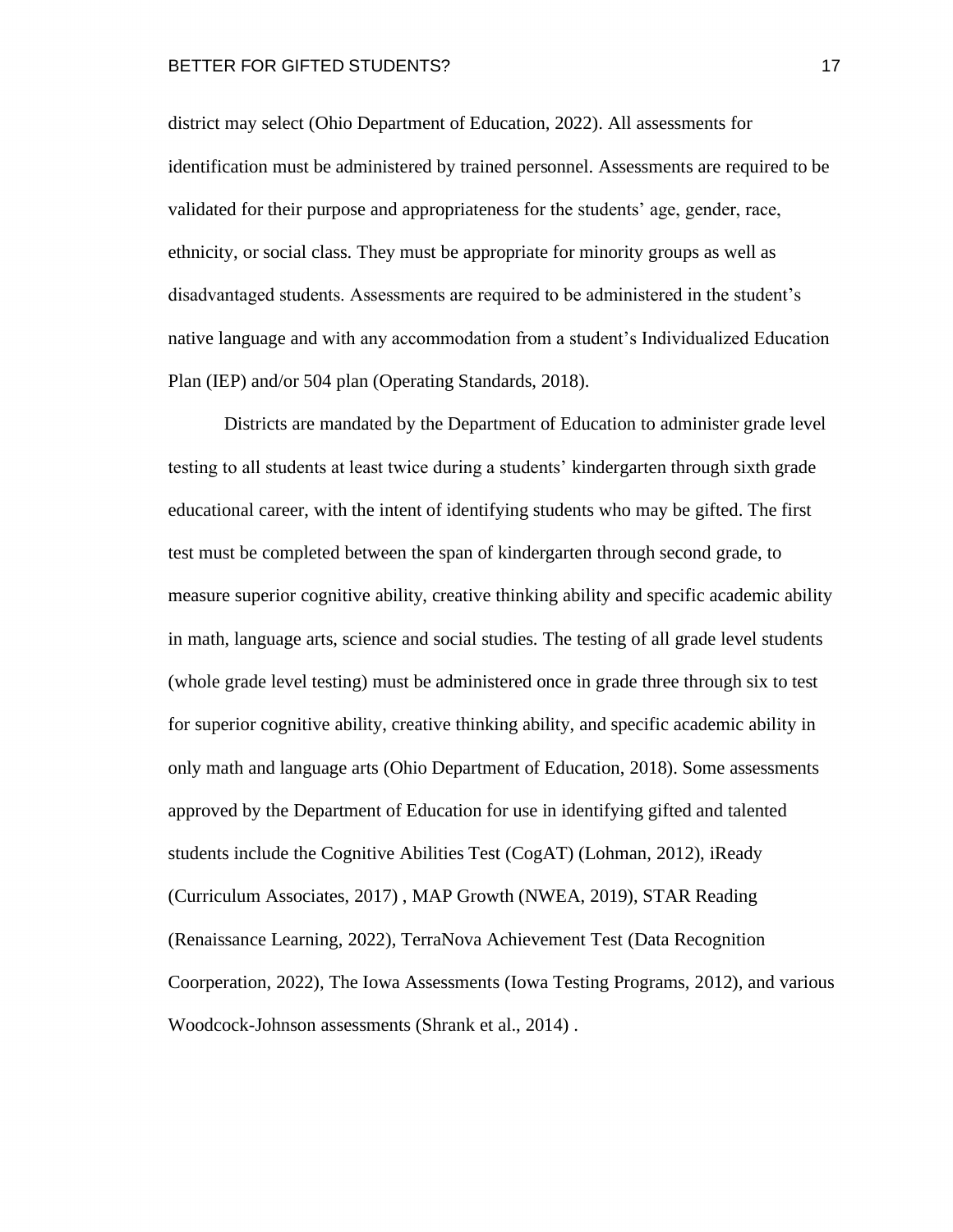In the Ohio Department of Education's (DOE) (2018) publication, *Implementing the Operating Standards for Identifying and Serving Students Who are Gifted,* the DOE states that districts must offer referral-based testing at least two times a year. Referrals can be requested by parents, teachers or administration. For an initial referral of a student, the testing must be completed within 90 days. Districts may use the mandated whole group testing option for identification of a student for superior cognitive ability, creative thinking ability, or specific academic ability in any subject area. If the referral happens outside of the mandated whole grade level testing, the intervention specialist administering the assessment may select an appropriate time for testing within the 90-day window.

After a student has been identified, the district is required to provide an Identification Plan to the Department of Education stating the assessments administered, a timeline for the assessments, the schedule of assessments and the results of the assessments (Operating Standards, 2018). The school district is also required to provide a yearly report to the Department of Education with statistics from the school year. These include but are not limited to number of students screened and assessed, number of students identified for gifted services and the number of students receiving services (Operating Standards, 2018). The districts are also required to participate in an audit, if requested.

## <span id="page-18-0"></span>*Enrichment in the Classroom*

Acceleration and differentiation are two forms of enrichment for gifted and talented. Acceleration includes taking the grade level curriculum and working through the standards at a faster pace (Keleman, 2020). This is beneficial to advanced students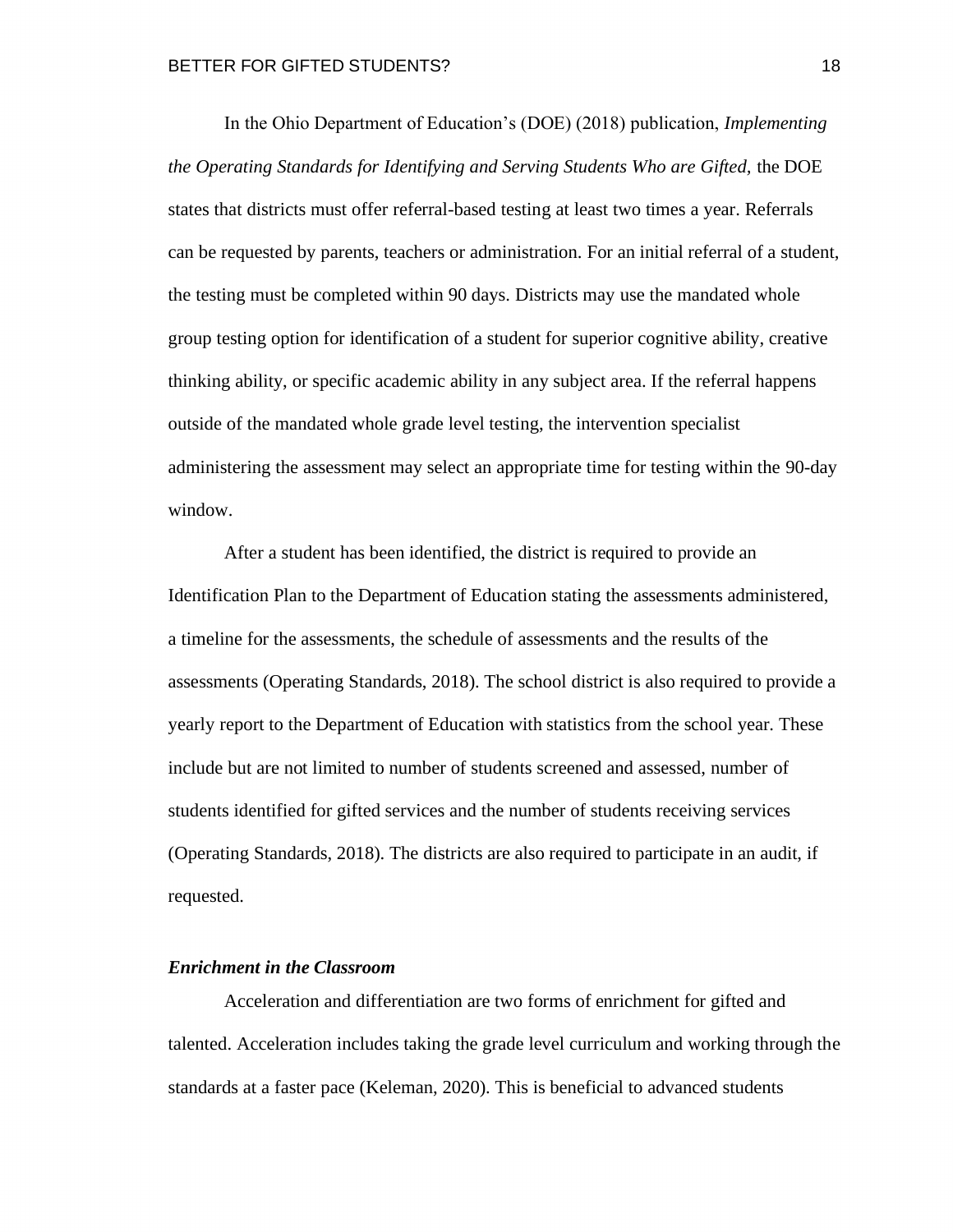because they may not need as long of instruction time to understand and apply the concept. Differentiation maintains the same learning goal for every student in the classroom, but the instruction is provided in a way that meets individual student needs. Some students require extension activities for differentiation, some require modifications. Differentiated instruction is more beneficial for gifted students because they are still participating in the learning but at a level that is better suited for their specific needs. For example, a math story problem would be given to all students in the classroom. The context of the problem is the same for all students however the complexity of the numbers would be different based on the student's needs.

## <span id="page-19-0"></span>*Cluster Groupings*

After identifying students that qualify as gifted, services are provided in various ways. One way of servicing gifted and talented students is through cluster groupings. Hoover and Sayler (1993) state that a cluster is a small group of 5 to 8 students, that are assigned to one classroom as a pod, instead of being separated into multiple grade level classrooms. With cluster grouping, students receive their instruction from their trained classroom teacher instead of receiving pullout services from a gifted intervention specialist. Hoover and Sayler argue that cluster grouping is an advantage for gifted and talented students because they have the opportunity to interact with classmates of similar ability through their cluster placement (1993).

In a 4-year comparative investigation of the effects of various grouping types on 2nd through 5th grade gifted and talented students in a rural school district, Gentry and Owen (1999) found that cluster groupings benefited gifted and high-ability learners, due to teachers being able to meet individual student needs through specialized instruction for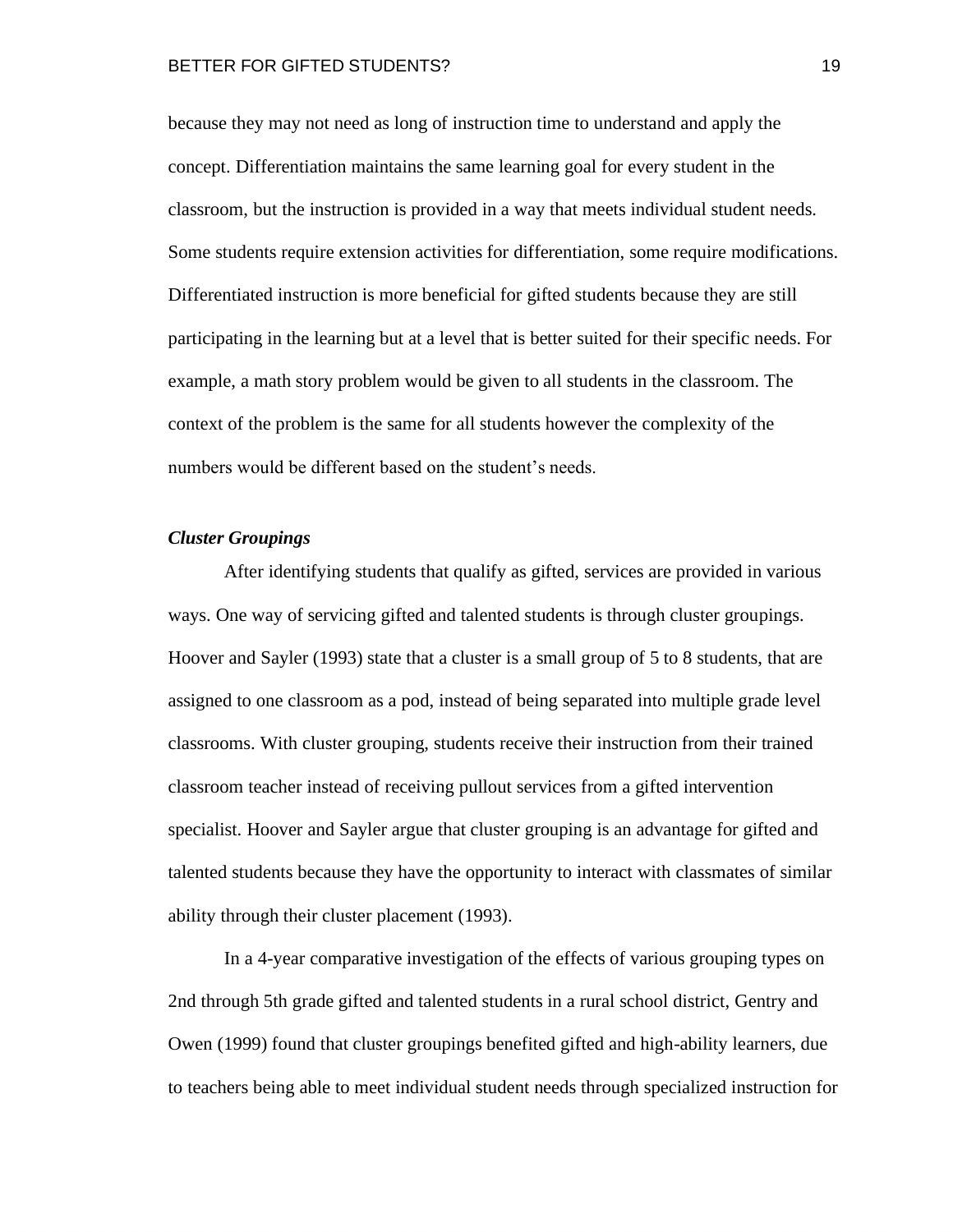groups of students. They also state that a benefit of cluster groupings is that the gifted students are provided the opportunity to work with other gifted students at their level. Winebrenner and Devlin (1998) stated that gifted clusters are beneficial for the servicing of gifted and talented students because the teacher can plan extension activities for the group of gifted students rather than just planning an activity for one student in their class. The process of cluster grouping is a better use of teachers' planning time. Personally, I have seen this in my own classroom with my gifted cluster. My planning time is used more effectively when I can plan a lesson for 4 students rather than just one student. Lastly, cluster grouping is effective because gifted students can be encouraged to develop with the help and challenge of students with their same ability. Students would be encouraged to work together, to challenge each other and to build off of peer interactions and experiences (Winebrenner & Devlin, 1998).

In a study evaluating the effects of cluster groupings on the achievement of students in a K-6 dual-language charter school, Matthews et al. (2013) determined that there were no negative effects on the academic success of classrooms with gifted clusters compared to classroom without a gifted cluster. Similar growth rates were shown in reading for both students identified as gifted and those not identified as gifted.

One opposing viewpoint identified by Hoover and Sayler (1993) is that the classrooms that do not have a cluster lack gifted students that can inspire, motivate or engage the average or low ability students. I have seen this in my own school, where there are three second grade classes and two have cluster groupings. The third second grade classroom has the majority of lower achieving students or students that have not been identified as gifted, at least not yet. There are still some students achieving at very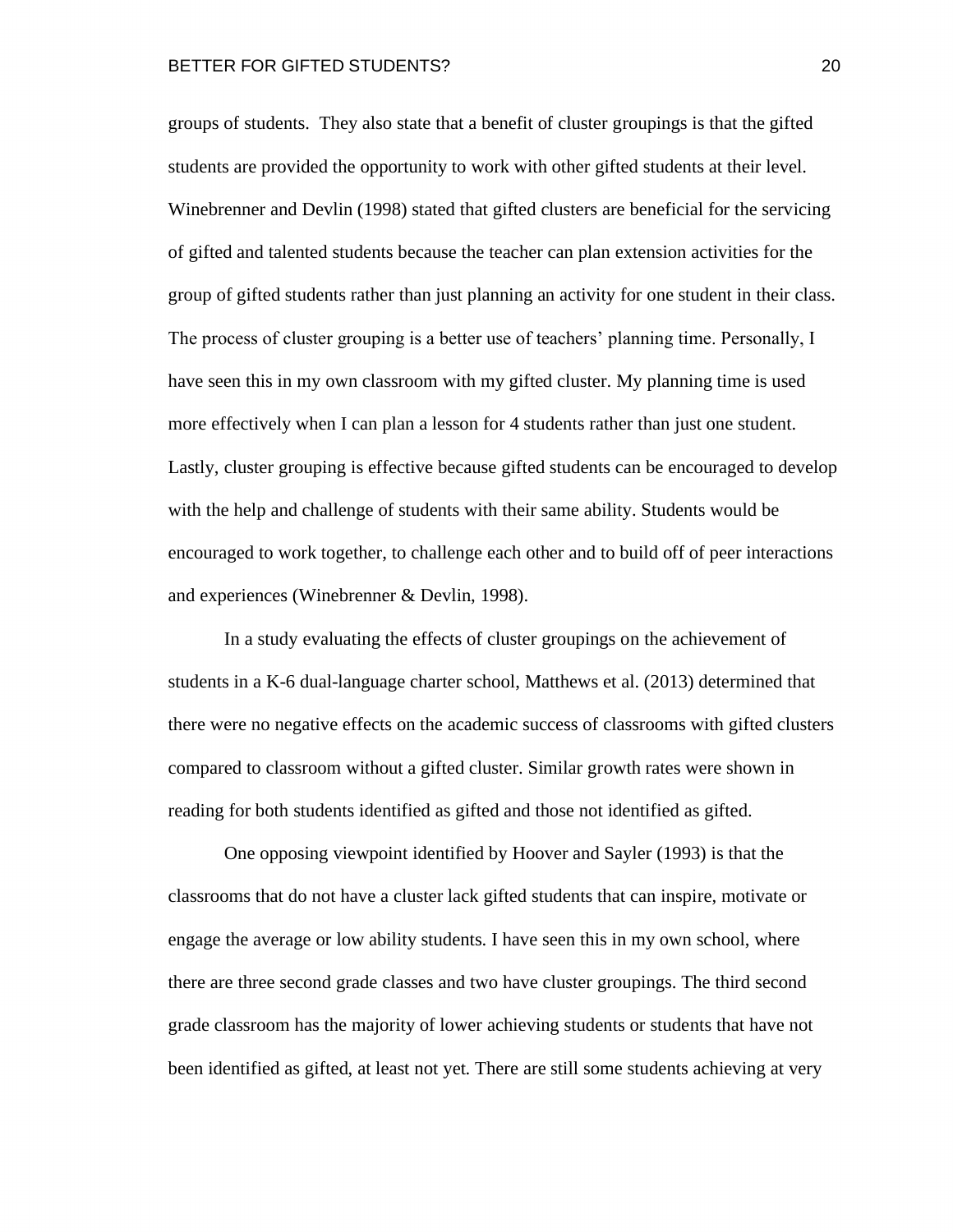high levels but have not been identified as gifted. This has unintentionally developed a class that requires more pre-teaching to prepare students to be ready to learn the secondgrade curriculum. This process has also created a classroom with numerous behavior issues due to the imbalance of academics and social skills. In my judgement, the positives outweigh the negatives in the idea of cluster groupings because teachers can meet the academic needs of students in a more effective manner.

#### **Ohio's Demand on Gifted Clusters**

The servicing requirements of gifted and talented students are directed by the State of Ohio (Operating Standards, 2018). The instruction and servicing of gifted and talented students must include differentiated instruction that is based within the standard grade level curriculum but includes more complex, expedited delivery and increased depth. The services are required to be consistent with the area for which the student was identified as gifted. For example, if a student was identified as gifted in math, they would receive gifted services for only math.

The servicing of gifted and talented students is required to take place during the typical school day in one of the following ways: a full-time classroom with a gifted intervention specialist teacher, a single subject classroom with a gifted intervention specialist, a co-taught cluster grouping with a gifted intervention specialist, a resource room with pullout gifted services, or a cluster grouping in a general education classroom with a teacher trained in gifted education. Various other options are available for secondary education. Some include honors courses and advanced placement. The state of Ohio lists *qualified teachers* as intervention specialists with a gifted endorsement or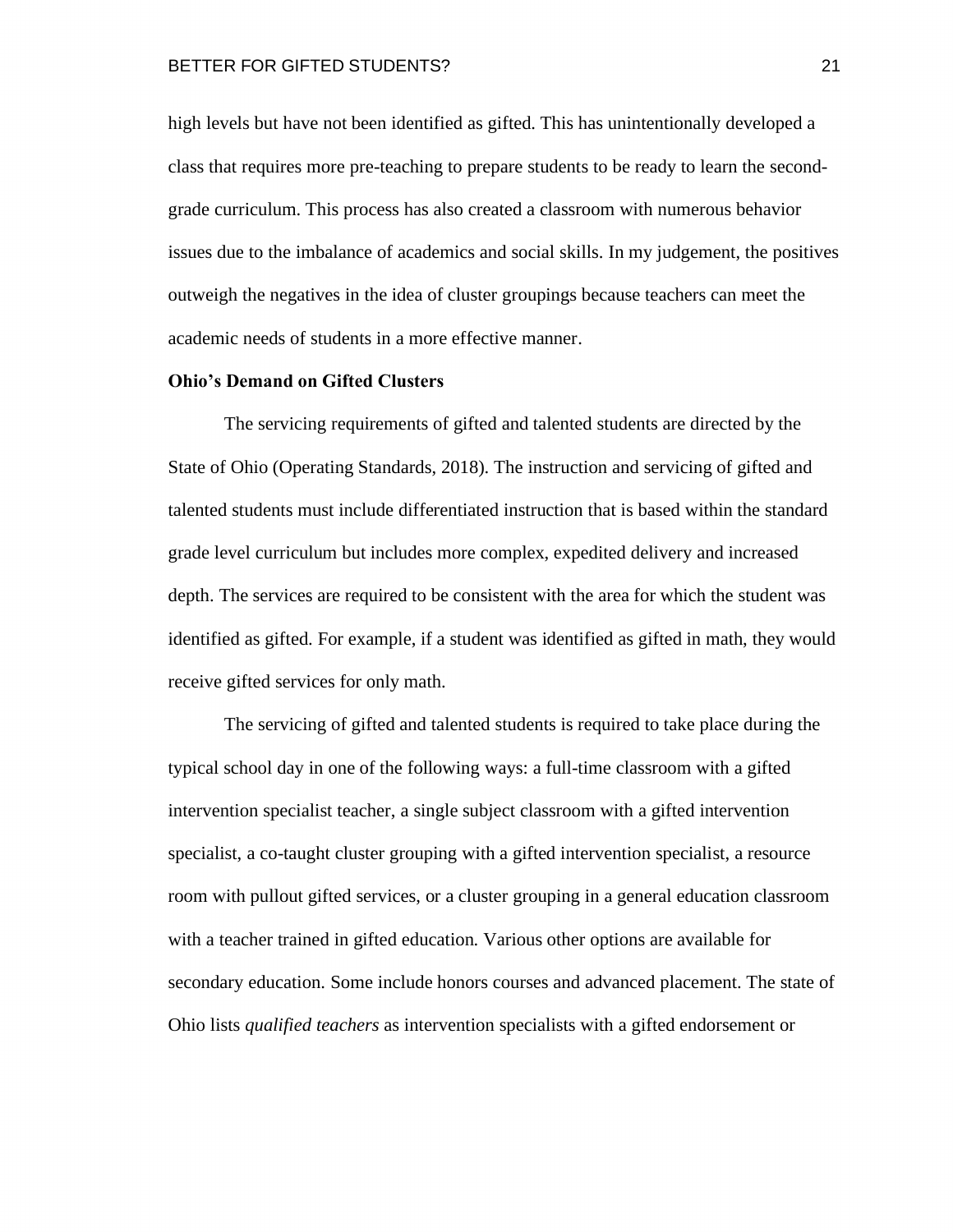licensure or a general education teacher who has been specifically trained in gifted education (Operating Standards, 2018).

## <span id="page-22-0"></span>**Written Education Plans**

In Ohio, each gifted student has a Written Education Plan (WEP) that is a legally binding document created for their specific needs. A WEP is the main tool for communication among stakeholders (parents, teachers, administrators) for the goals and procedures gifted and talented students will receive (Hahn, 2015). A WEP includes SMART (Specific, Measurable, Attainable, Realistic, Timely) goals; both an academic goal and a social emotional goal (Hahn, 2015). The goals within the WEP must be specific and measurable and must include methods that will be used for measurement and evaluation of student progress. The teacher and the parents will collaborate to develop the WEP. Parents must be informed periodically of their child's progress in meeting the goals set forth in their WEP. Each year, the WEP is reviewed for possible revisions to the goals and procedures for serving gifted and talented students (Operating Standards, 2018). Teachers are required to document student progress towards goals set forth in the student's Written Education Plan. This holds the teacher accountable for ensuring that students have received the services that were stated in their WEP.

#### <span id="page-22-1"></span>**Schoolwide Enrichment Model**

One model used for the instruction of gifted and talented students is the Schoolwide Enrichment Model (SEM) developed by Joe Renzulli and Sally Reis (University of Connecticut, 2019a). Joe Renzulli stated in an overview video that the theme of SEM is that schools should be places that foster talented development in all students no matter their identification (University of Connecticut, 2019a). The purpose of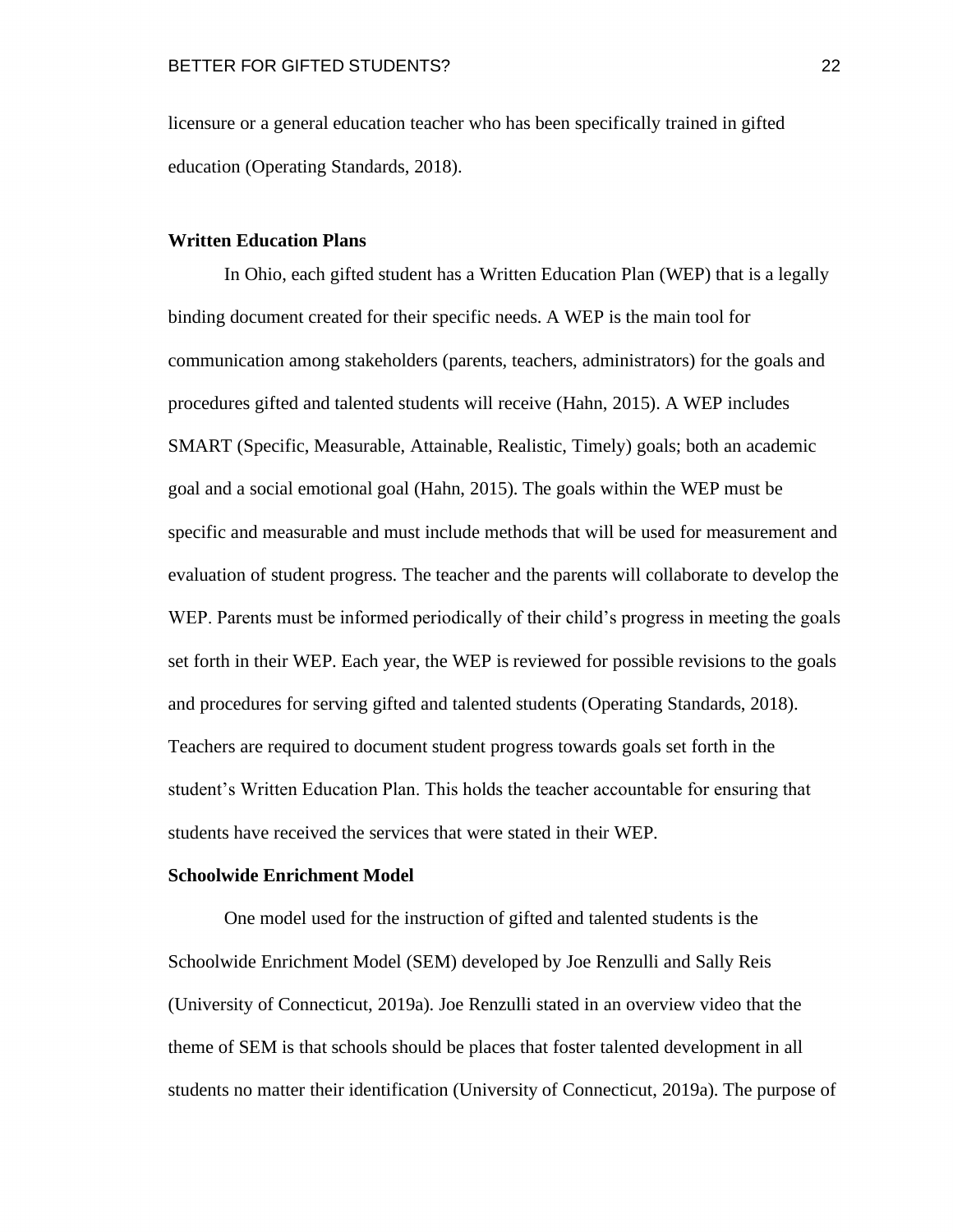SEM is to create high interest in student learning to foster more engagement. Susan McLester (2012) states that Renzulli and Reis's "SEM approach to reform is unique in that is reverses an entrenched perspective in education; the notion that schools are a place to make up deficiencies rather than develop talent" (p. 70). Through SEM, students are developing their talent and continuing to grow rather than being held back by the curriculum and pace of traditional learners.

#### *Structure of the Schoolwide Enrichment Model*

The Schoolwide Enrichment Model bases its enrichment instruction in enrichment cluster groupings. These groups of students share a common interest in a topic of their choice. They work collectively to gain understanding of their topic and to apply their understanding to a final presentation. Type I enrichment is based on exploring topics and ideas through the normal classroom curriculum. All classroom students participate in Type I enrichment. The purpose of this enrichment is to make the curriculum more enjoyable for all students (University of Connecticut, 2019a) and to provide them surface level explanation and information about numerous topics. Type II enrichment is the cluster groupings of students that share a common interest. All classroom students are placed into a cluster group. The purpose is for students to collectively pursue research on an interest in a creative way (University of Connecticut, 2019a) through book reports, field trips, interviews, small group investigative activities, etc. Lastly, Type III enrichment requires the student to take an active role as a firsthand inquirer. Some examples would be a science fair project, a mentorship program, or other activities that put students in the position to actively engage in the real-world situation for research and learning (Gibson & Efinger, 2001).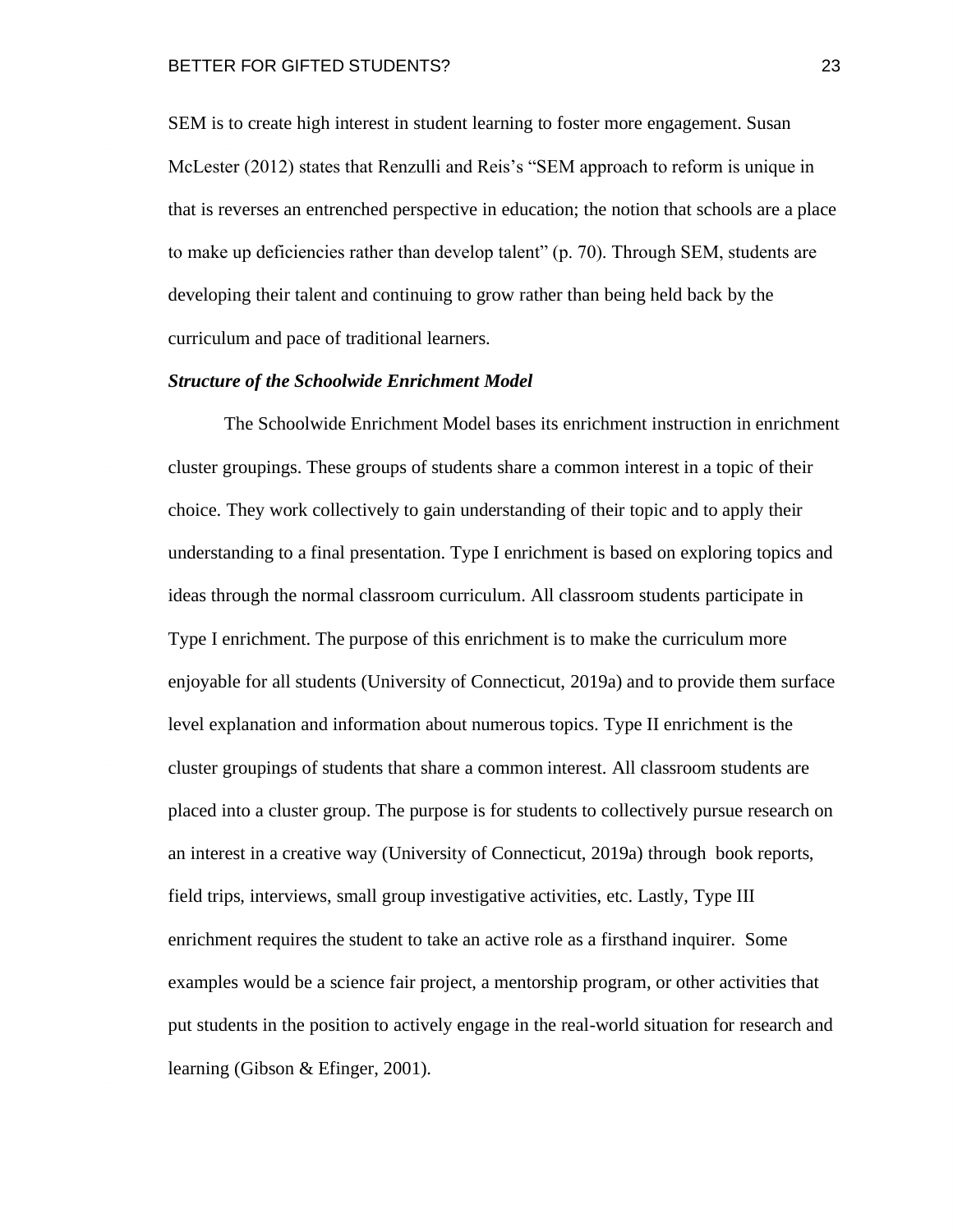### <span id="page-24-0"></span>*How does the Schoolwide Enrichment Model apply to all students?*

While SEM may have been created with the gifted and talented in mind, it is applicable to all students, no matter their ability. Sally Reis stated in a written interview with Dr. Suzanna Henshon (2018), "we have learned that if we restrict identification to the top 3%-5% of students, we will fail to identify highly creative students, students who have learning styles that differ from traditional instructional methods, students with learning challenges, and students who live in poverty or are from different cultural backgrounds" (p.216). The Schoolwide Enrichment Model can provide enrichment for all students, no matter their identification status, by focusing on their interests to further develop their knowledge on a topic.

#### <span id="page-24-1"></span>**Schoolwide Enrichment Model in Reading**

The Schoolwide Enrichment Model in Reading (SEM-R) is an extension of the Schoolwide Enrichment Model. In SEM-R, the focus is to provide reading acceleration and enrichment for students to increase their comprehension and grow their engagement and interest in reading. This is done through student self-selected texts, with high-level thinking strategies directed by a teacher in a small group setting. Furthermore, SEM-R also provides differentiated content, at the students' level, to challenge readers to selfregulate and process the content at a higher level (Henshon, 2018). The SEM-R follows the three components of the standard SEM. Phase 1 is exposure to high-interest, quality literature through book hooks (described below) or read-alouds in the general curriculum that spark interest in a topic or specific type of literature. Phase 2 focuses on scaffolding student abilities to increase independence in challenging reading material. Phase 3 is the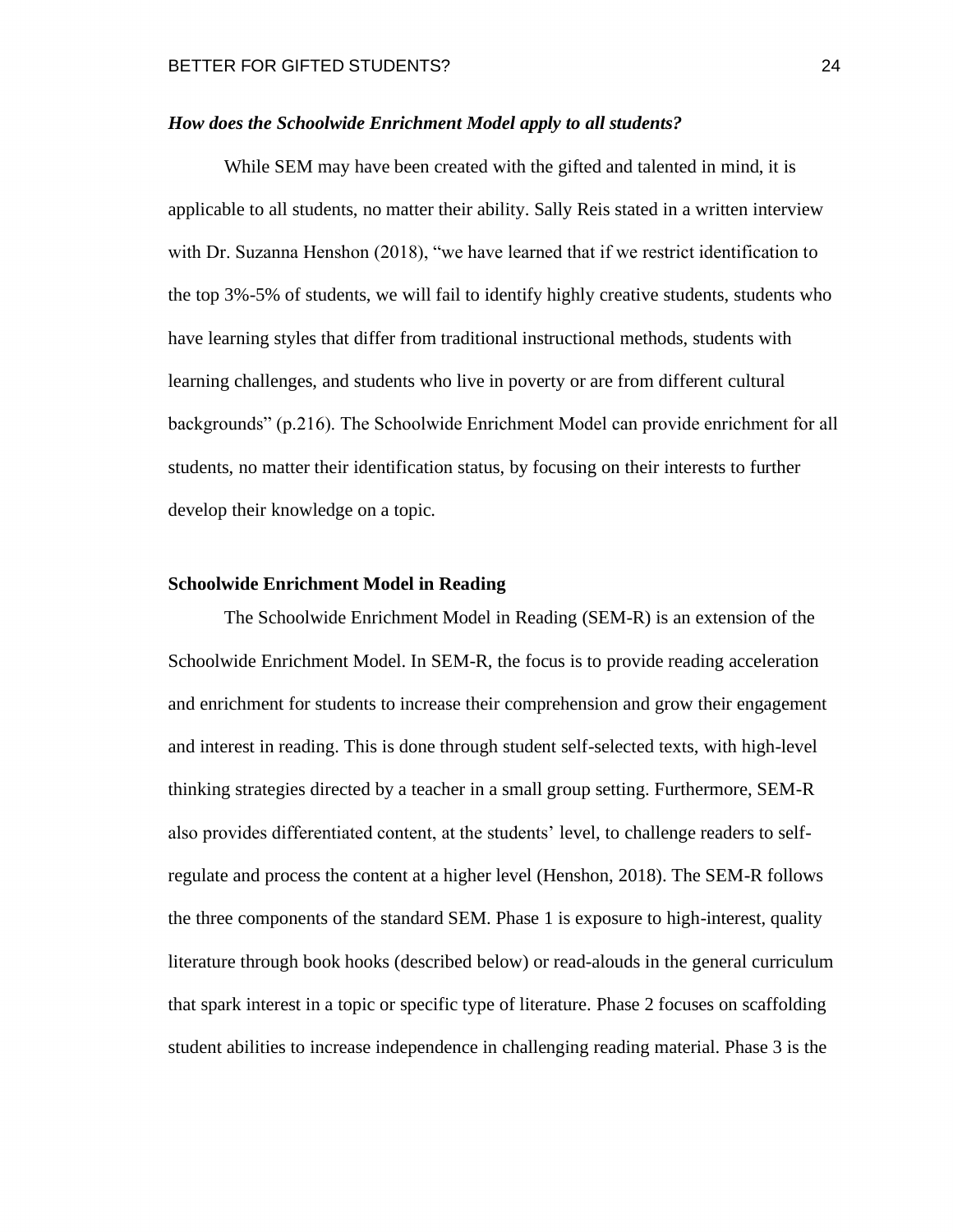transition from teacher-directed instruction to student led exploration (University of Connecticut, 2015a).

#### <span id="page-25-0"></span>*SEM-R Phase 1*

In Phase 1 of the SEM-R (Renzulli,2019) the focus is to use book hooks to capture the readers' attention and to make them eager to learn more. "The goal of these book hooks is to entice students to read the book in much the same way as movie trailers entice people to watch the movie" (University of Connecticut, 2015b). The book hooks, provided by the classroom teacher, stimulate discussion about the topic, providing new ideas and higher levels of thinking among the students. Leaving the students hungry for more, is the goal of Phase 1.

## <span id="page-25-1"></span>*SEM-R Phase 2*

Phase 2 begins the process of student self-selected text and inquiry. In Phase 2, students select an interest-based text that is slightly above their reading level. Small group instruction is provided by the teacher during the students' reading time. The focus is learning and practicing self-regulation strategies that can be applied to their independent reading and research. The allotted independent reading time is minimal in the beginning but gradually becomes longer as students progress in their reading. During this phase, students engage in reading conferences with their teacher to work on fluency, comprehension and advanced strategy practice that can be applied to their reading (Henshon, 2018; University of Connecticut, 2015c). The reading conferences provide explanations and examples to develop students' higher-level thinking skills.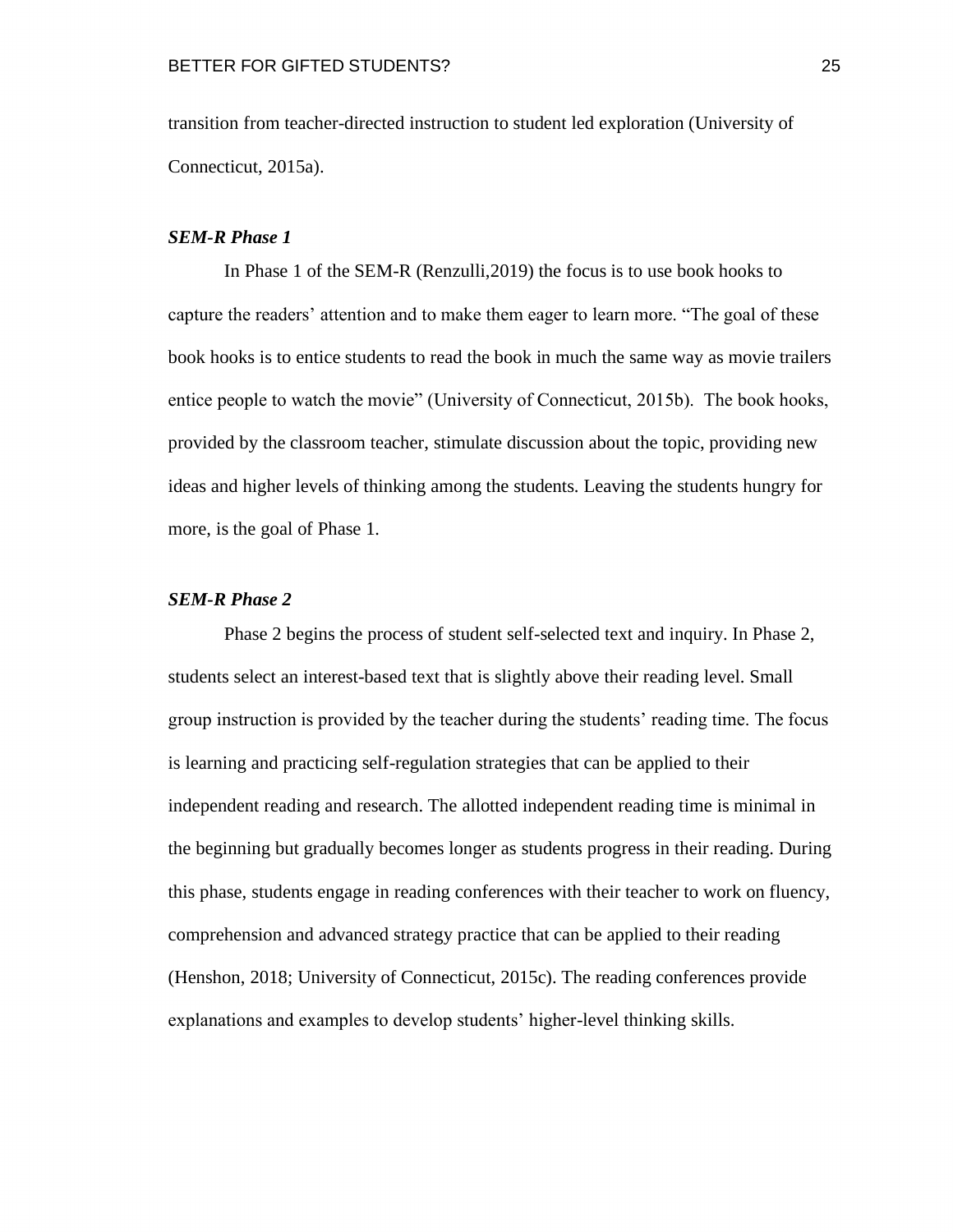### <span id="page-26-0"></span>*SEM-R Phase 3*

In Phase 3 students move from teacher led instruction to self-learning and choice activities. Activities could include book reports, creating a movie trailer, character trait activities, script writing for a play or movie, center creation, digital displays, etc. (Henshon, 2018). Access to public or school libraries is beneficial in this phase to provide expanded literature on their selected topic. In Phase 3, students continue to explore on their own but are also encouraged to brainstorm with peers completing similar projects (University of Connecticut, 2015d).

#### <span id="page-26-1"></span>**Comprehension**

Why is comprehension important to this research? The goal in this research is to determine if the SEM-R can increase student comprehension and retelling of a text through the high levels of text exposure and scaffolding provided in the SEM-R. In order to understand the importance of comprehension in reading and to understand the importance of comprehension within the realm of the SEM-R program, we must first understand why comprehension is a key component to student reading and understanding of a text.

In the realm of primary education, there are numerous instructional practices that have been scientifically researched and determined to be essential for the development of reading comprehension among students. Nell Duke, Alessandra Ward and David Pearson (2021) shared that effective comprehension instruction must include 1) effective general classroom instruction, including differentiated instruction, relationship building, culturally relevant pedagogy, and cycles of instruction with appropriate assessment measures, 2) motivating literacy, 3) language development, 4) knowledge building and activating academic content and cultural knowledge, 5) engagement with text, 6) teaching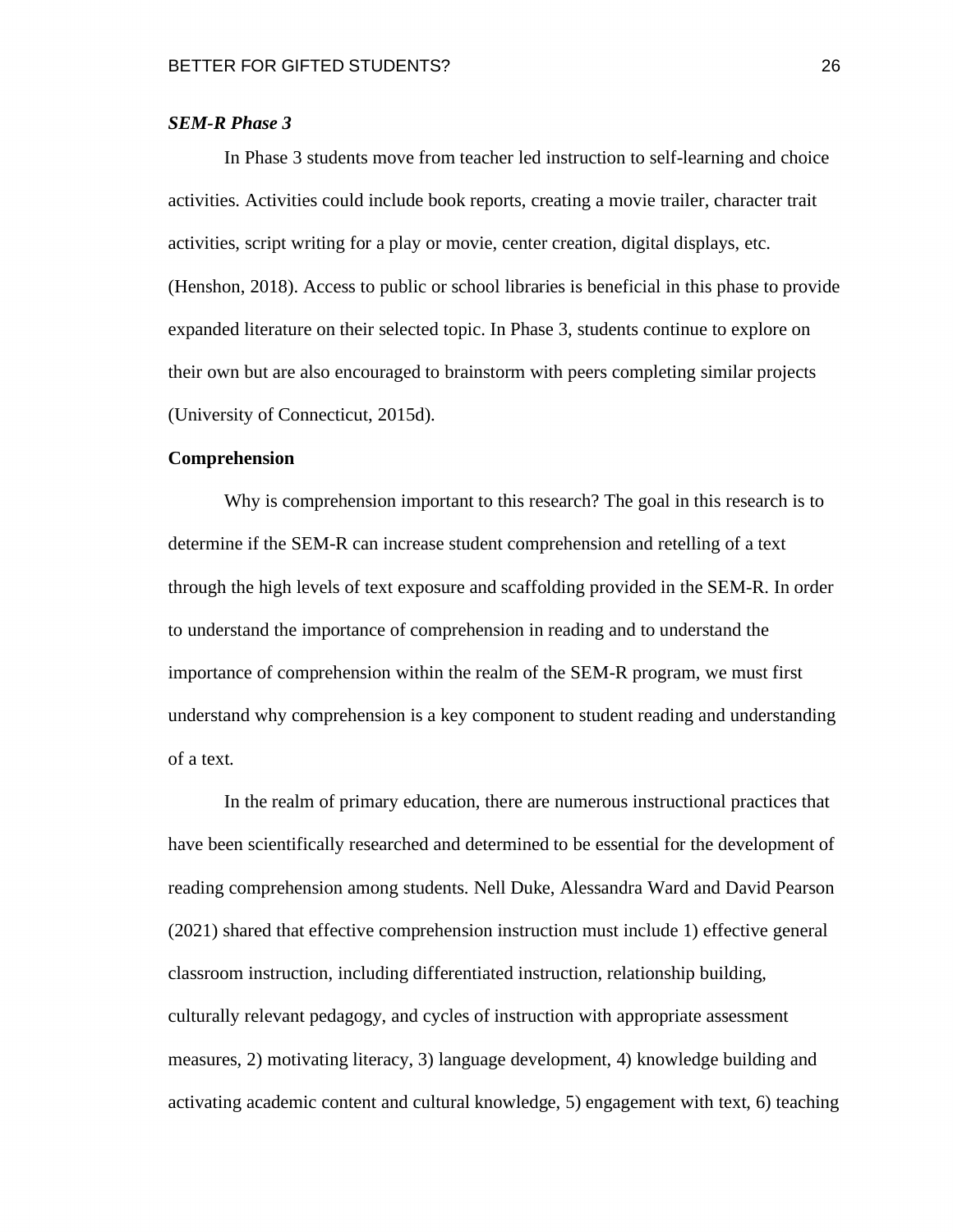about texts, and 7) teaching about comprehending. While these instructional practices may be taught simultaneously, all must be present to impact reading comprehension development.

With gifted students, their fluency is typically very high, but sometimes they lack the ability to fully comprehend the text due to their increased speed or lack of attention to the reading. I have seen this in the students in my second-grade classroom. The Institute of Education Sciences publishes educational Practice Guides to aid in the instruction of various educational goals. In the Practice Guide *Improving Reading Comprehension in Kindergarten Through 3rd Grade,* Shanahan et al. (2010) states that strong reading comprehension skills are essential to academic success so that students can apply the skills to learn independently, enjoy their reading, and experience literature to a deeper level. Shanahan et al. (2010) also states that comprehension also gives the reader the chance to take in all of the various topics and types of literature available. The Practice Guide offers five recommendations for improving comprehension in young readers; 1) teach reading comprehension strategies to young readers, 2) teach young readers to recognize and use the structure of the text to expand their knowledge and remember the content, 3) provide high-quality discussions about the text and its meaning, 4) make careful text selection, and 5) provide engaging opportunities for students to interact with the text to develop interest (Shanahan, 2010). Each recommendation provides suggestions for implementation within the classroom. The practice guide ties into the methods and practices of SEM-R in that the instruction of comprehension will help students better use strategies in their reading to comprehend the text.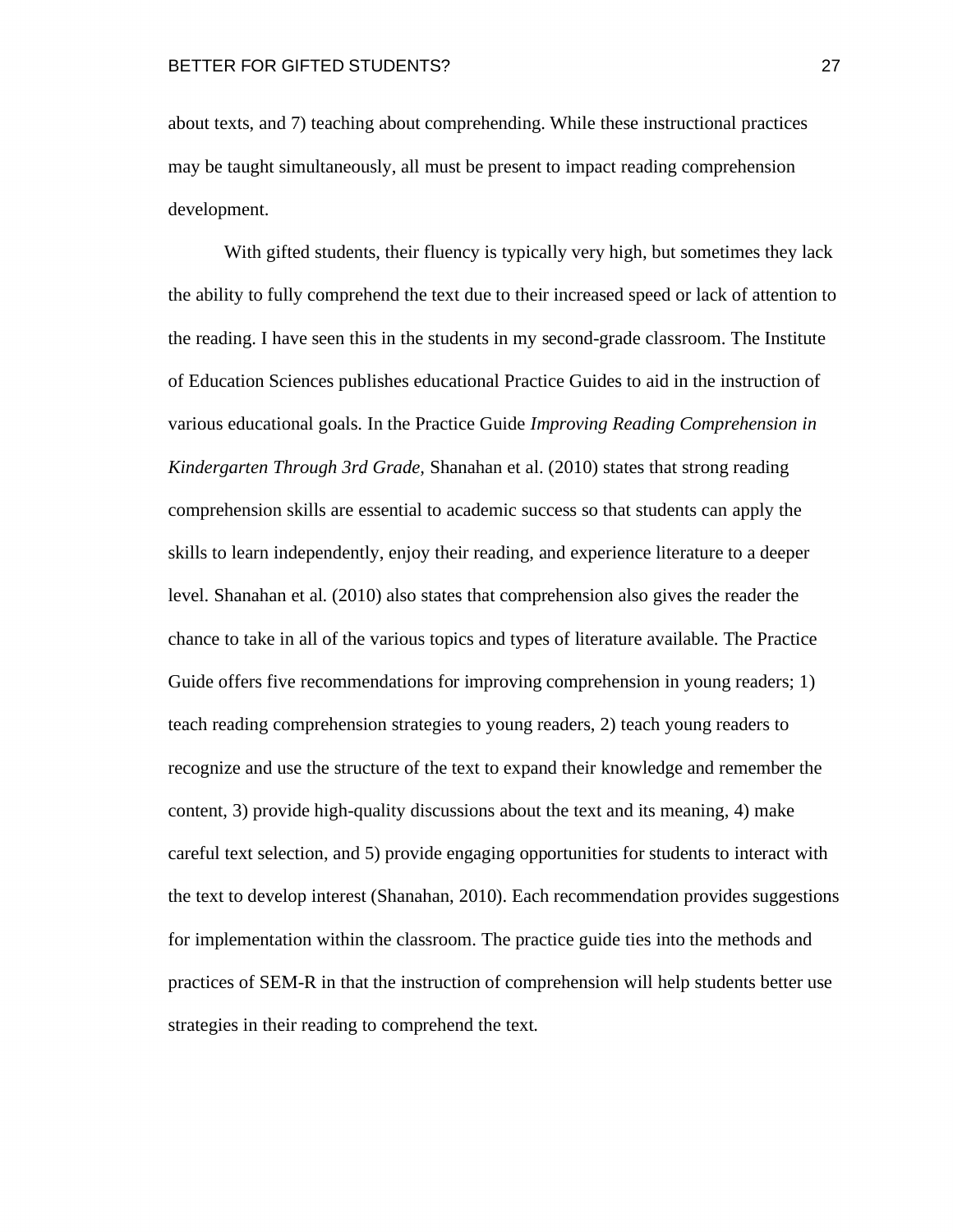#### <span id="page-28-0"></span>*Comprehension in SEM-R*

There are multiple connections between the recommendations suggested in the IES Practice Guide and the procedures for the Schoolwide Enrichment Model in Reading. Starting with IES Recommendation 3 and 4, we see the suggestions of high-quality texts, book hooks, read-alouds and reading conferences. SEM-R attends to high quality discussions and book hooks in Phase 1, exposure to text. IES Recommendation 3 also suggests the use of higher-level thinking questions and discussions. These are present in the reading conferences completed in Phase 2 of SEM-R. Lastly, in IES Recommendation 5 it is suggested that readers are given choice in what to read and then offered peer collaboration for common topic interests. This type of instruction is present in Phase 2 of the SEM-R when students are encouraged to select a topic of study based on their interest. During this phase, the teacher holds short reading conferences with students to engage in the higher-level thinking about their topic. When determining SEM-R's effect on reading comprehension, it shows a high level of similarities to the suggestions for improving comprehension stated by the Institute of Education Sciences.

#### <span id="page-28-1"></span>**Research Questions**

When looking to improve comprehension in students identified as gifted and talented, the Schoolwide Enrichment Model was selected as the educational tool to be implemented within the study. The focus of this research is to determine if the Schoolwide Enrichment Model in Reading can improve student reading comprehension because of the high value put on student input and engagement. I want to see the students who read with high accuracy learn to enjoy their reading and comprehend rather than just complete the assignment. With high interest in the text, group and peer conferences and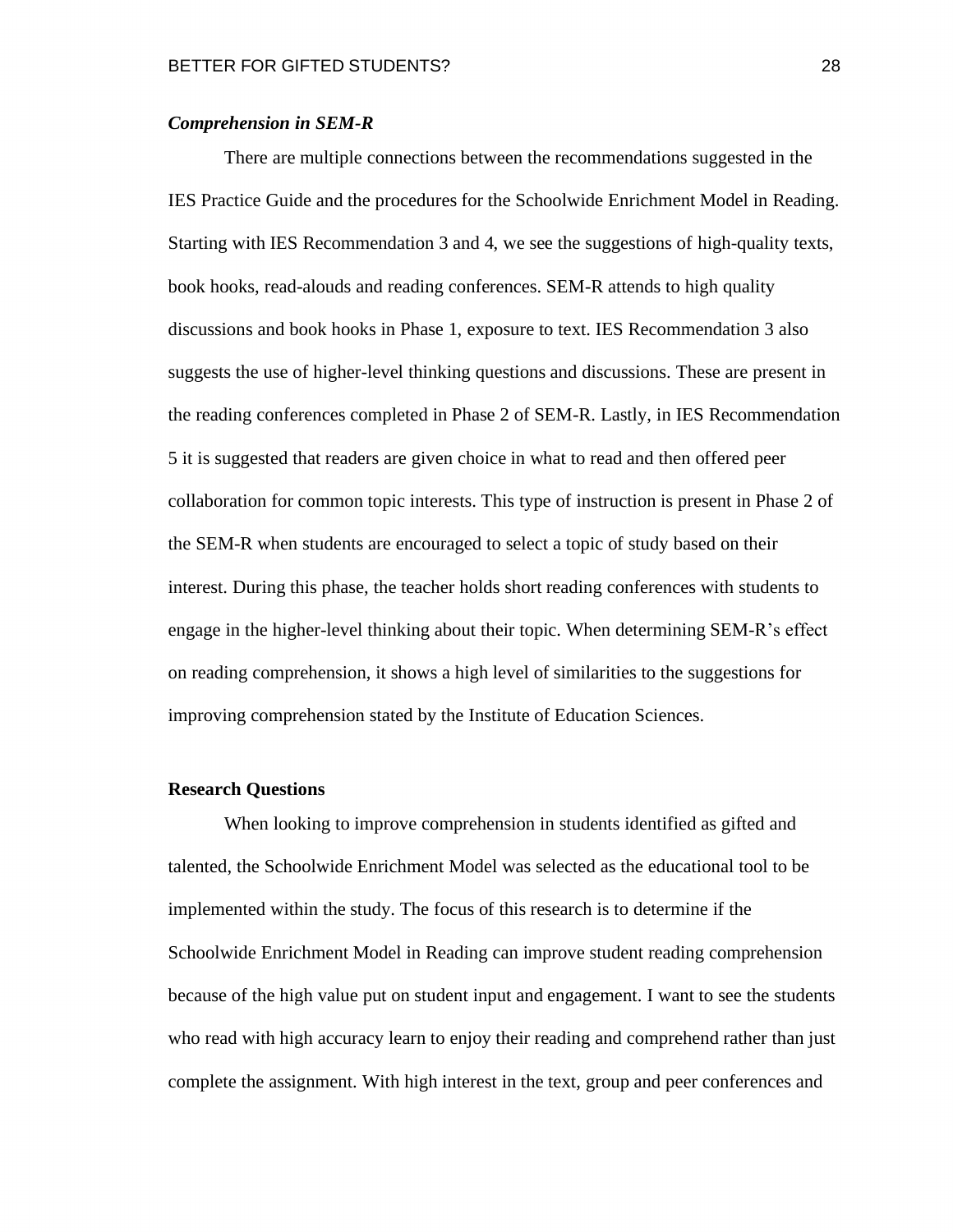engagement, and the presentation of their learning, I believe that the Schoolwide Enrichment Model in Reading will provide a solid framework for working with my gifted and talented students to raise their reading comprehension.

### <span id="page-29-0"></span>*Question 1*

Treffinger's (1988) work in gifted education focused on advocating for differentiated instruction for students identified as gifted and talented. The differentiated instruction for all students, gifted and not gifted, is addressed in SEM-R. The process offers reading acceleration and enrichment for students to increase their comprehension and grow their engagement and interest in reading. Shanahan et at. (2010) states that strong reading comprehension skills are essential to academic success so that students can build strong comprehension skills to learn independently, enjoy their reading, and experience literature to a deeper level. Comprehension is essential to success is reading. What can be done to help students build this comprehension? My research sets out to answer: Is the Schoolwide Enrichment Model in Reading effective in increasing student comprehension and retelling of a text?

## <span id="page-29-1"></span>*Question 2*

Matthews et al. (2013) determined that there were no negative effects on the academic success of classrooms with gifted clusters compared to classroom without a gifted cluster. One of the creators of the SEM, Sally Reis, encourages schools and teachers to use the Schoolwide Enrichment Model in Reading to provide enrichment for all students, no matter their identification status, by focusing on their interests to further develop their knowledge on a topic. Joe Renzulli stated in an overview video that the theme of SEM is that schools should be places that foster talented development in all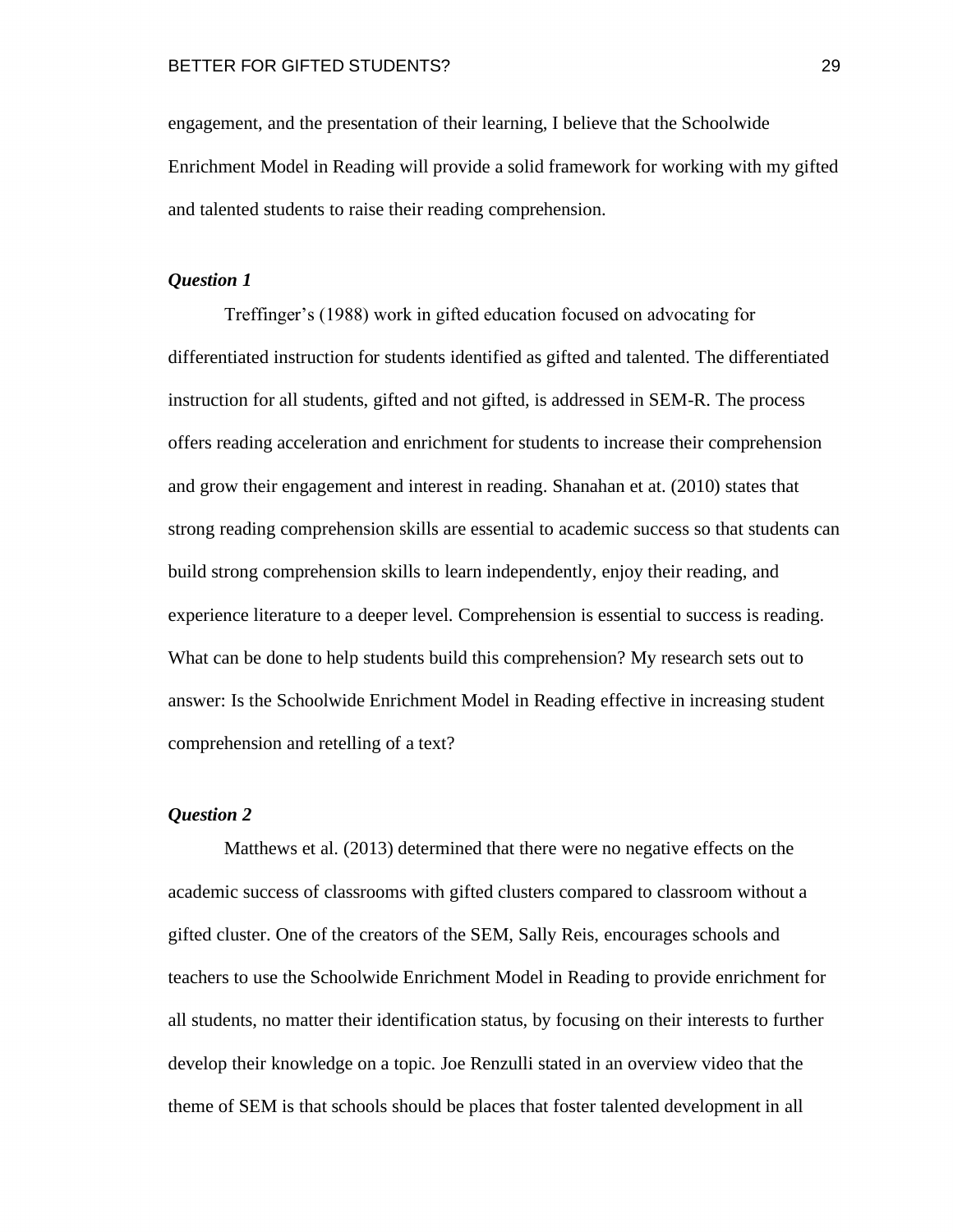students no matter their identification (University of Connecticut, 2019a). My research sets out to answer: Is the Schoolwide Enrichment Model in Reading more effective for students identified as gifted or students in the general education population?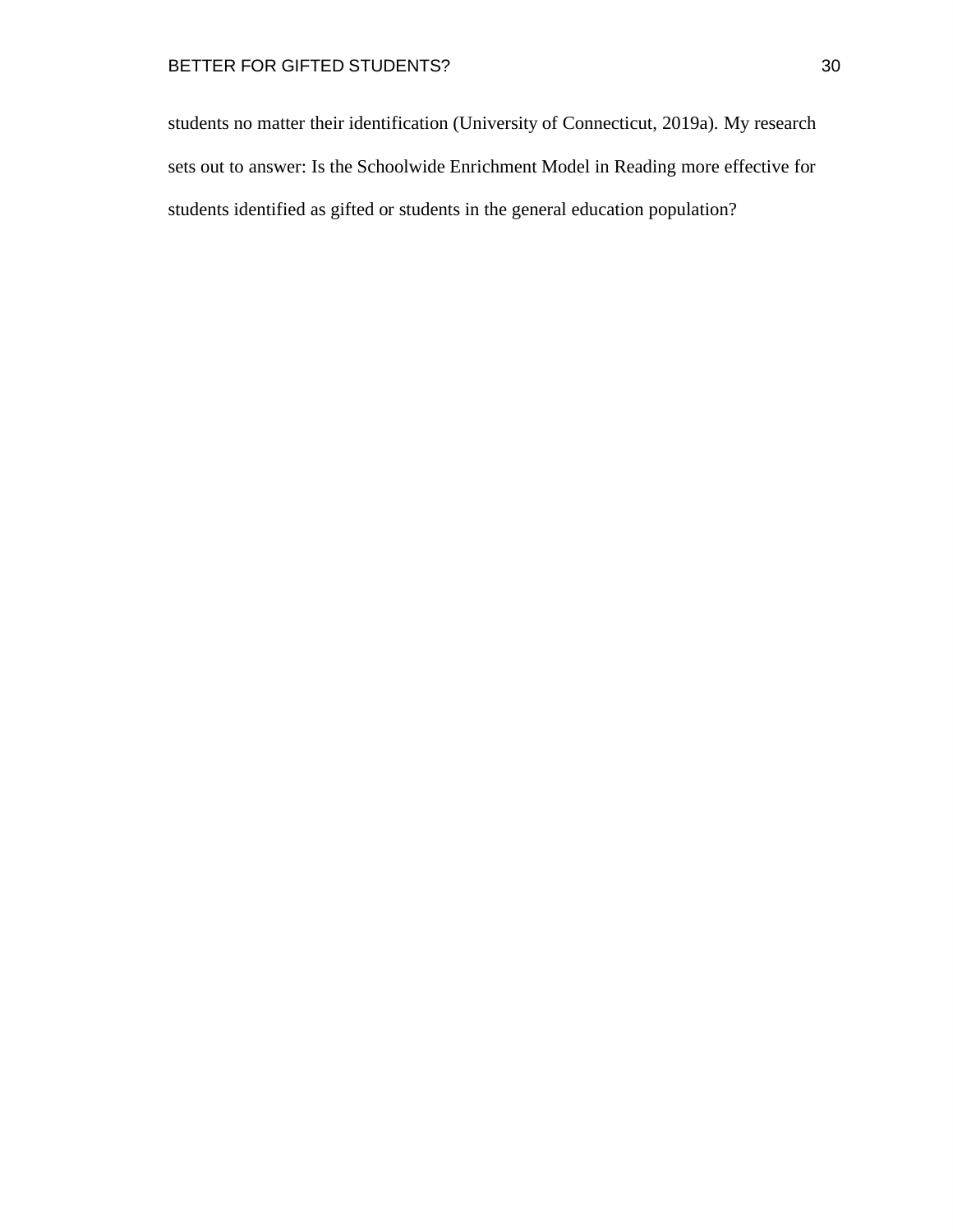#### **CHAPTER THREE**

#### <span id="page-31-1"></span><span id="page-31-0"></span>**Research Design and Methods**

The purpose of this study is to determine if the implementation of the Schoolwide Enrichment Model in Reading can improve students' comprehension and retelling of a passage. The study is also measuring if the Schoolwide Enrichment Model is effective only for the cognitively gifted students or if it is effective for all students in a classroom. For this study "comprehension" refers to a student's ability to understand and retain a text they read. "Retelling" refers to a student's ability to tell the main ideas and details of a passage they have read. In this section, I will describe the research design and method of the case study.

## <span id="page-31-2"></span>**Method**

The research method is action research. Action research refers to research that is completed in an environment that the researcher is already immersed in as an active participant. Craig Mertler, in his publication *Introduction to Educational Research* states that the purpose of action research is to "address local-level problems with the anticipation of finding immediate solutions" (Mertler, 2016, p. 14-15). The researcher is an educational professional addressing a problem that is of great importance to their educational practice. Action research was selected for the study because of the need for intervention and instruction within my gifted and talented students. Through observation and assessments, it was evident that I needed to focus on increasing reading comprehension and retelling strategies in my gifted and talented students.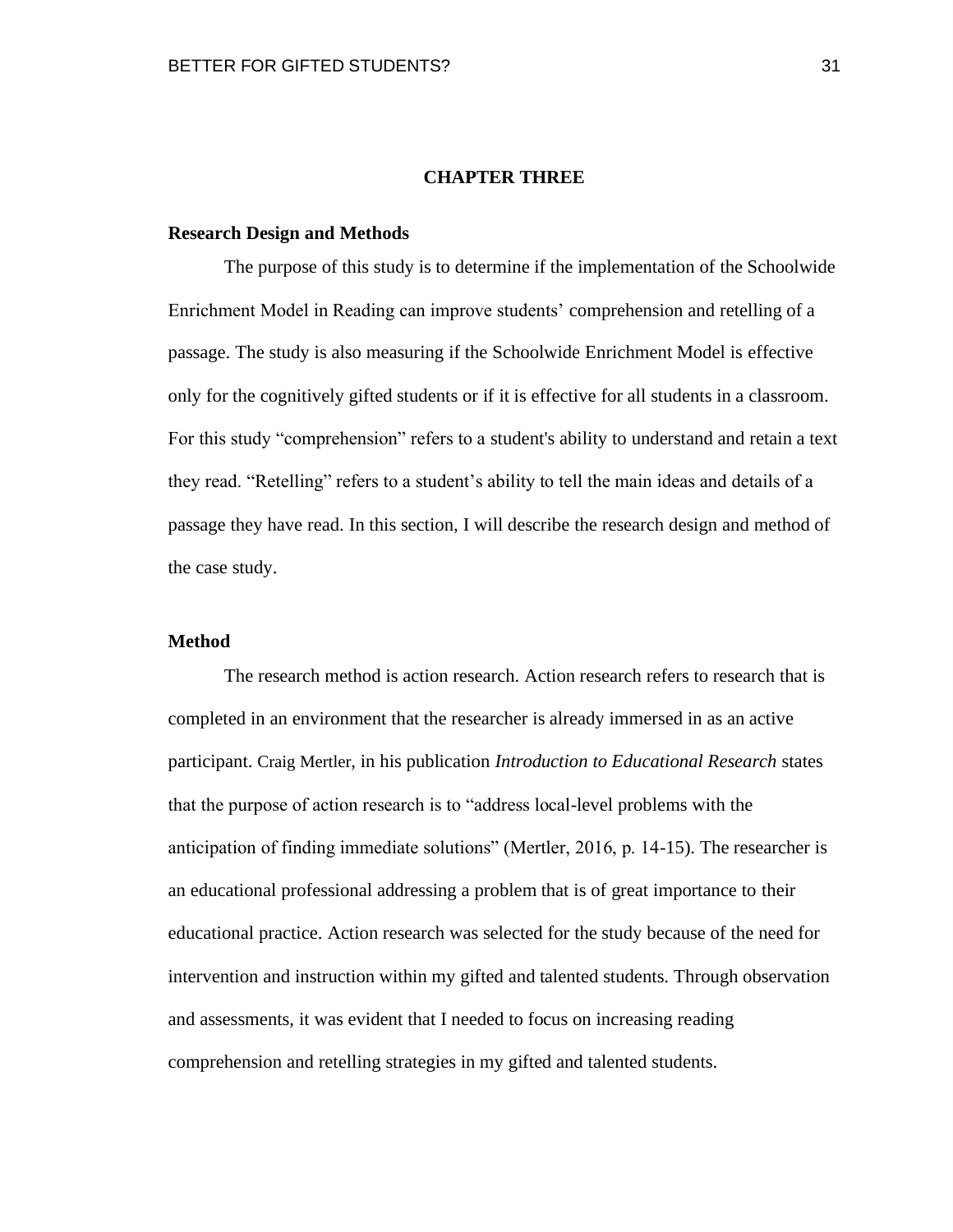## <span id="page-32-0"></span>**Setting**

The setting for this action research study is a self-contained second grade classroom located in a large suburban school district in Ohio. The population of the elementary school is roughly 400 students. The student population of the district is roughly 16,000 students. This study focuses on one second grade class of 24 students ranging in ages from 7 to 8. The group of students consisted of 14 boys and 10 girls. The class consists of various cultural backgrounds and home languages including, 2 Spanish speaking families, 17 English speaking families, 1 Arabic speaking family, 1 Persian(Farsi dialect) speaking family, 1 Marathi speaking family and 1 Japanese speaking family. All students speak English fluently in addition to their home languages. Of the 24 students, 4 students have been identified as cognitively gifted, 1 student receives academic instruction in a specialized learning classroom at his current level, 3 students receive English Language services, and 2 students receive pull-out reading support by a reading intervention teacher.

The elementary school is located within a working middle class community. Situated on the edge of the school district, the elementary school pulls students from two cities. Statistical examples are provided to show the status of the community compared to the average for the state of Ohio. All information was gathered from the United States Census Bureau. The median statistic will be listed for the state of Ohio as well as the two median statistics for the cities that the elementary school houses. The statistics were compiled from the years 2015-2019. As of April 1, 2020, the population of the two cities were 37,00 and 49,000. (US Census Bureau, 2022). The median household income for Ohio is \$57,000 (US Census Bureau, 2022). Median household income for the location of the research study is \$97,000 and \$138,000 (US Census Bureau,2022). In the state of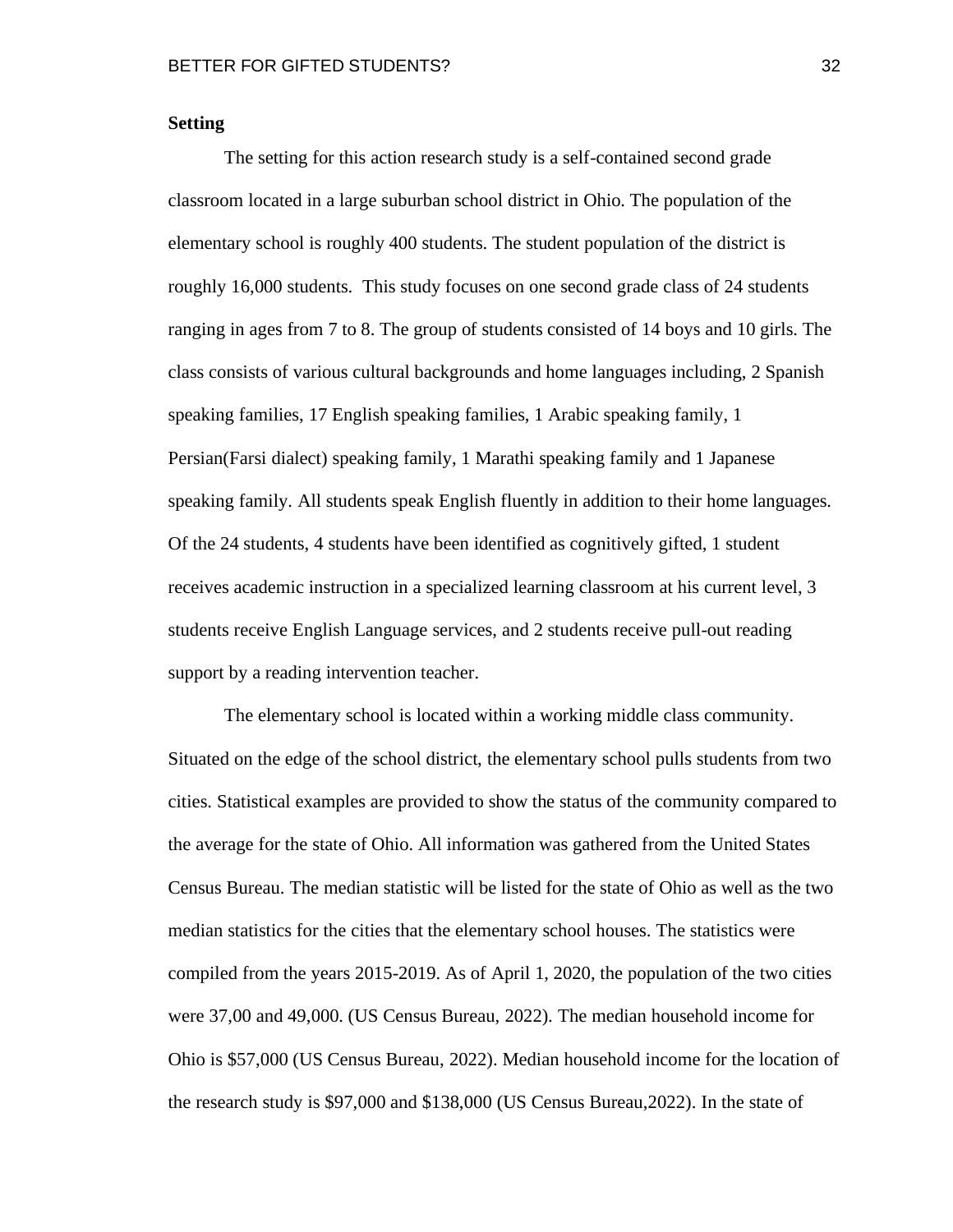Ohio, 28.3% of individuals over the age of 25 have completed a bachelor's degree or higher. For the cities being studied, 54.7% and 74.6% of individuals over the age of 25 have completed a bachelor's degree or higher (US Census Bureau, 2022). Median home value for owner occupied housing units in the state of Ohio is \$217,500. The median home value for owner occupied housing units of the two cities is \$377,500 and \$254,700. In conclusion, the data shows that the neighborhood and cities surrounding the school are composed of higher middle class, with larger household incomes, higher home values, and residents maintaining higher levels of postsecondary education.

#### <span id="page-33-0"></span>**Participants**

The participants in the research are the 23 students that receive their core reading instruction in my classroom. With the research question measuring the effectiveness of the Schoolwide Enrichment Model in Reading on two levels, for gifted students and for the general population, I will use data from all students in my classroom, but also focus on the data from 4 students who are cognitively gifted. The students who are cognitively gifted have been assessed previously through the district and the information has been provided stating their giftedness and the requirements for meeting their Written Education Plan (See Literature Review for specific assessment procedures). I will not be using the data from my student that receives his instruction in the specialized learning classroom due him not being present in the room when the research was taking place. Of the 4 gifted students, 3 are male and 1 is female. At the time of the study, 2 students were age 8 and 2 students were age 7. Of the 4 gifted students 2 speak a home language other than English but are fluent in English. Two of the students are of Middle Eastern decent, one is LatinX, and one is White.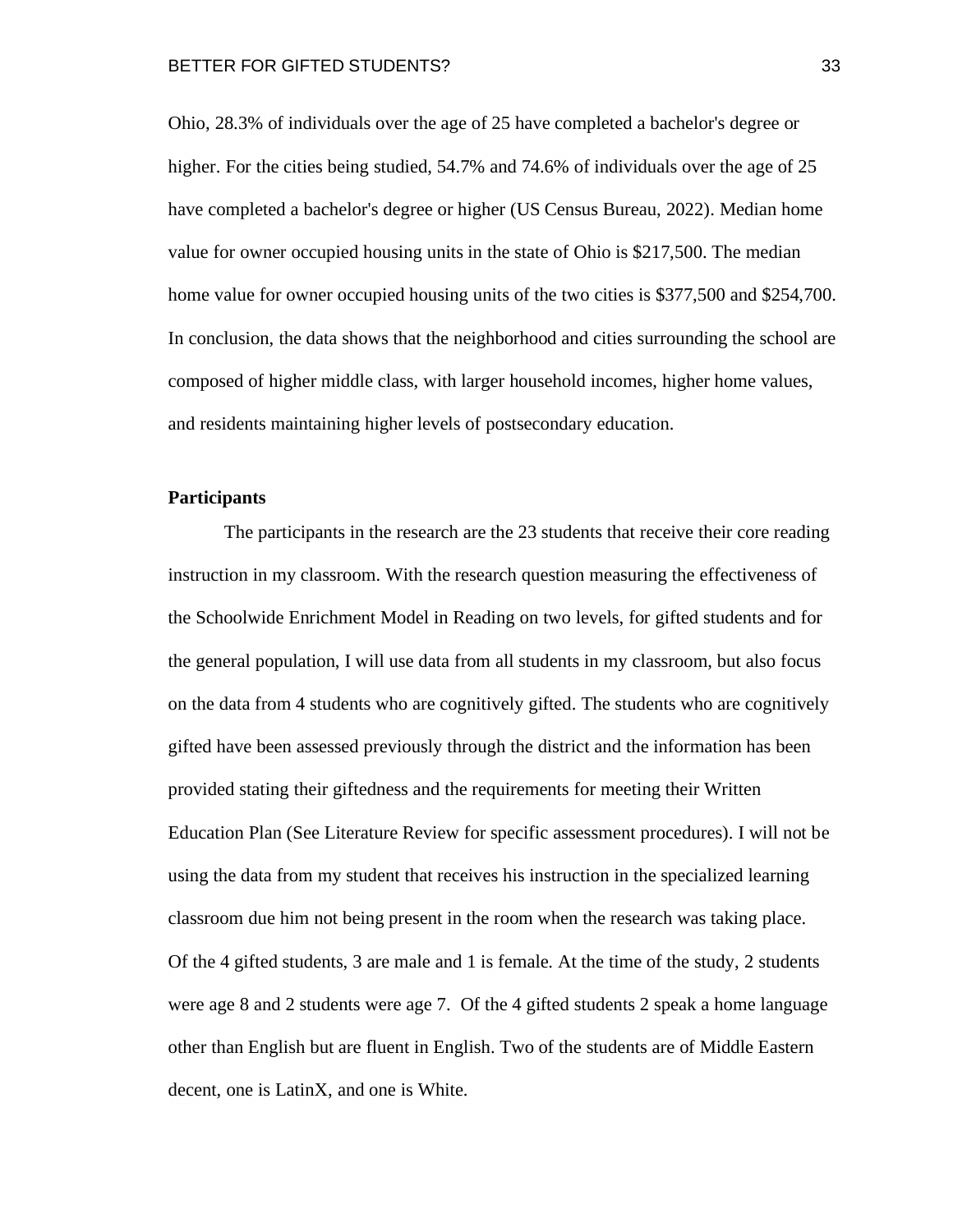### <span id="page-34-0"></span>**Data Collection**

Two methods of data collection were used for the study: The Acadience Reading K-6 Benchmark Assessment and the STAR Reading Test. Both forms of data are used as universal screeners (a brief assessment given to all students to identify those that fall below the benchmark scores) for the district.

The Acadience Reading Benchmark Assessment is a universal screener for grades kindergarten through six that measures the acquisition of early literacy skills. The six areas of measurement are phonemic awareness, alphabetic principle/basic phonics, advanced phonics/word attack, accurate and fluent reading of a grade level text, reading comprehension and vocabulary/language skills. The second-grade assessment focuses on alphabetic principle/basic phonics, advanced phonics/word attack, accurate and fluent reading of a grade level text, and reading comprehension through the Nonsense Word Fluency assessment and the Oral Reading Fluency assessment. Each assessment provides the proctor with a benchmark score that is used to determine if a student is on track in the specified area.

In the Nonsense Word Fluency assessment, the student is provided with a list of CVC (consonant, vowel, consonant), and VC (vowel, consonant) nonsense words to read. The proctor records words that are read correctly. The total words read correctly is recorded as the student's score. The goal of this piece of the assessment is to measure a student's ability to decode an unknown word.

The Oral Reading Fluency assessment presents the student with a one page reading passage. They are given one minute to read as much of the passage as they can and then one minute to provide a retell of what they read. The proctor tracks words read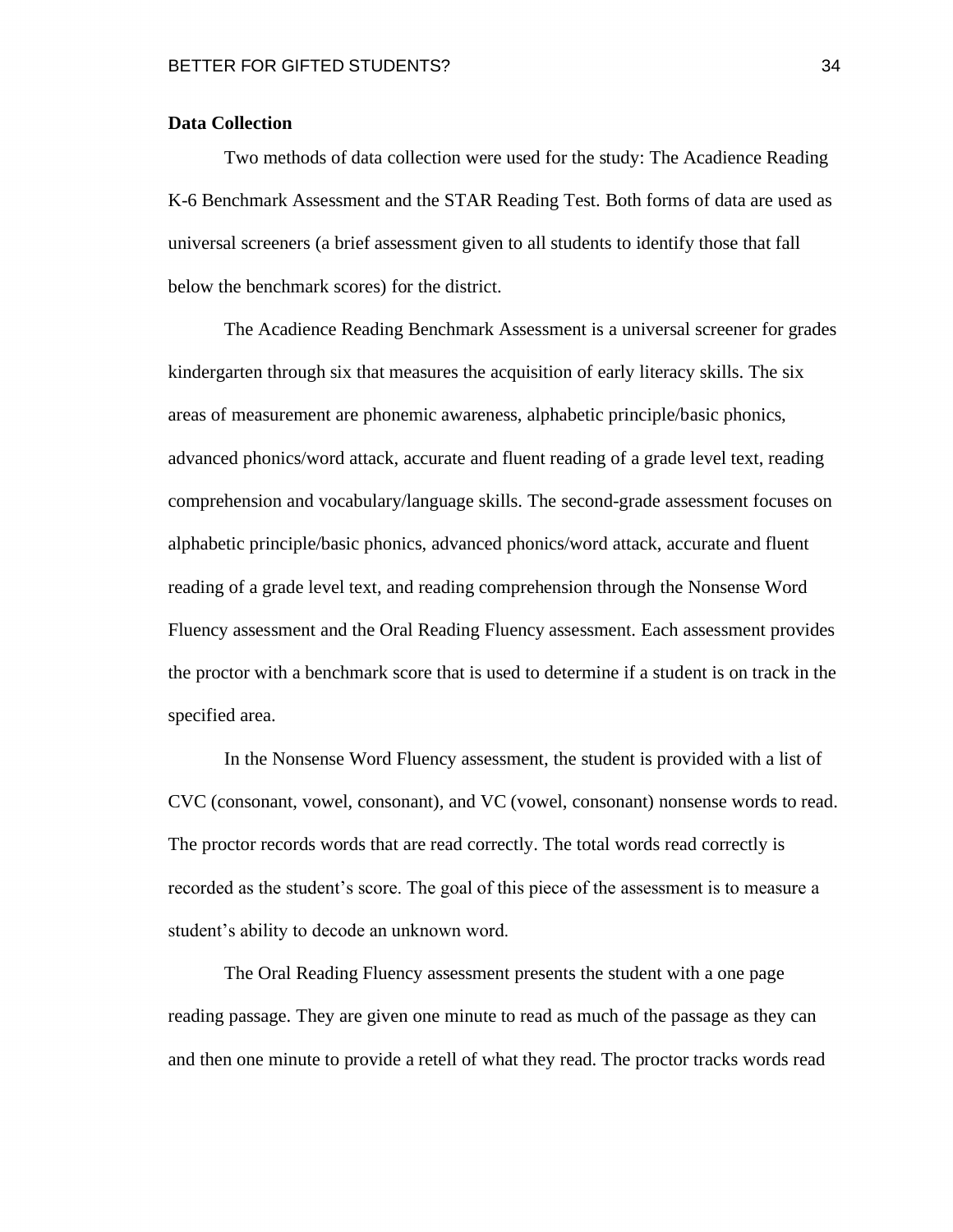correctly and marks errors in the reading. Then the student is prompted to retell the text. The number of words used in the student's retelling are recorded as the student's score.

The STAR Reading test is a computerized assessment that provides an overview of a student's reading progress. Through various types of questions, the assessment provides overall achievement of a student and student's mastery of grade level standards. This assessment is used as a universal screener as well as a progress monitoring tool. The assessment provides the proctor with a score that is used to determine if a student is on track, to be monitored, or to receive immediate intervention.

## <span id="page-35-0"></span>**Pre-Assessment Data**

**Table 1**: Score Calculations for Acadience Assessments The Acadience Oral Reading Fluency Assessment was administered to all students. The table below provides insight into how each score is calculated.

Words Correct- the median number of words correct per minute from the three passages read. Scores are determined by errors subtracted from the total words read

Accuracy- median number of errors per minute from the three passages read

Retell- median number of words used in the retell from the three passages read

Retell Quality- median quality of the retell from the three passages read

Composite Score- combination of multiple scores from words correct, accuracy and retell to provide the best overall measure of students' early literacy skills

#### **Table 2**: Fall Pre-Assessment Data

This table shows the pre-assessment data on all students completed before the Schoolwide Enrichment Model in Reading.

\*At the time of the pre-assessment, the class consisted of 23 students. One student joined our class in the middle of the research study. His data is not included in the study.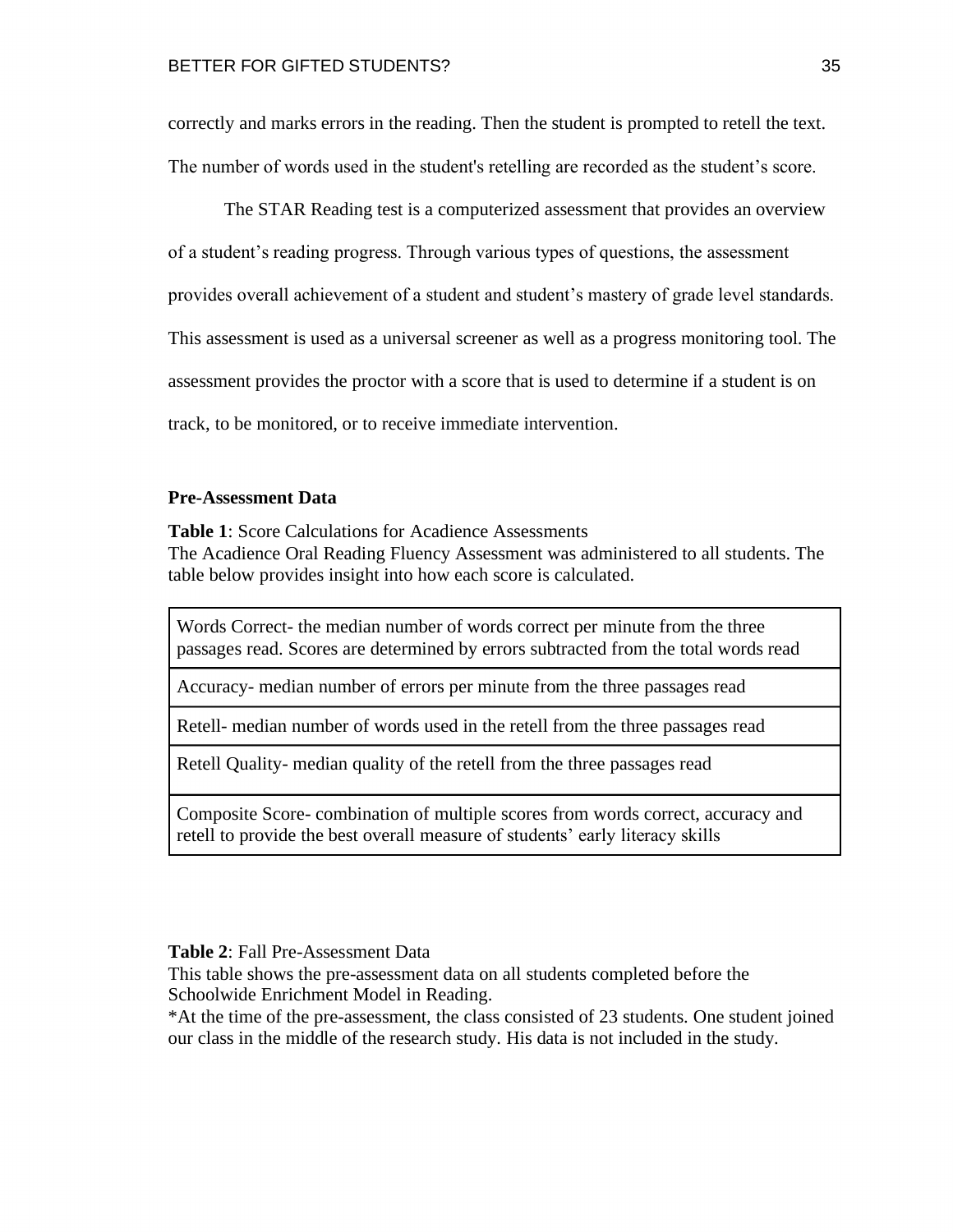| Acadience Fall<br>$(Pre-Assessment)*$ | Number of<br><b>Students Above</b><br><b>Benchmark</b>        | Number of<br>Students at<br><b>Benchmark</b> | Number of<br><b>Students</b><br>Somewhat<br><b>Below</b><br><b>Benchmark</b> | Number of<br><b>Students Well</b><br><b>Below</b><br><b>Benchmark</b> |
|---------------------------------------|---------------------------------------------------------------|----------------------------------------------|------------------------------------------------------------------------------|-----------------------------------------------------------------------|
| <b>Words Correct</b>                  | 13 (57%)                                                      | 7(30%)                                       | 1(4%)                                                                        | 2(9%)                                                                 |
| Accuracy                              | 13 (57%)                                                      | 7(30%)                                       | 2(9%)                                                                        | 1(4%)                                                                 |
| Retell                                | $10(43.4\%)$                                                  | 4(17.3%)                                     | $7(30.3\%)$                                                                  | 2(9%)                                                                 |
| <b>Retell Quality</b>                 | 11 $(48%)$ *combine to be above<br>benchmark and at benchmark |                                              | 9(39%)                                                                       | 3(13%)                                                                |
| Composite                             | 13 (57%)                                                      | $7(30\%)$                                    | 2(9%)                                                                        | 1(4%)                                                                 |

## **Table 3:** Winter Post-Assessment Data

This table shows the post-assessment data on all students completed after the Schoolwide Enrichment Model in Reading.

\*Note- composite score for winter assessment does not include nonsense word

| <b>Acadience Winter</b><br>$(Pre-Assessment)*$ | Number of<br><b>Students</b><br>Above<br><b>Benchmark</b>      | Number of<br>Students at<br><b>Benchmark</b> | Number of<br><b>Students</b><br>Somewhat<br><b>Below</b><br><b>Benchmark</b> | Number of<br><b>Students Well</b><br><b>Below</b><br><b>Benchmark</b> |
|------------------------------------------------|----------------------------------------------------------------|----------------------------------------------|------------------------------------------------------------------------------|-----------------------------------------------------------------------|
| <b>Words Correct</b>                           | $14(61\%)$                                                     | 5(22%)                                       | 1(4%)                                                                        | 3(13%)                                                                |
| Accuracy                                       | 10(43%)                                                        | 8 (35%)                                      | 2(9%)                                                                        | 3(13%)                                                                |
| Retell                                         | 11 (48%)                                                       | 9(39%)                                       | 3(13%)                                                                       | $\overline{0}$                                                        |
| <b>Retell Quality</b>                          | 14 $(61\%)$ *combine to be above<br>benchmark and at benchmark |                                              | 9(39%)                                                                       | $\overline{0}$                                                        |
| Composite                                      | 10(43%)                                                        | 9(39%)                                       | 1(4%)                                                                        | 3(13%)                                                                |

## <span id="page-36-0"></span>**Instruction**

The program implemented for the research was the Schoolwide Enrichment Model in Reading. The instruction process took place over a period of 4 weeks in a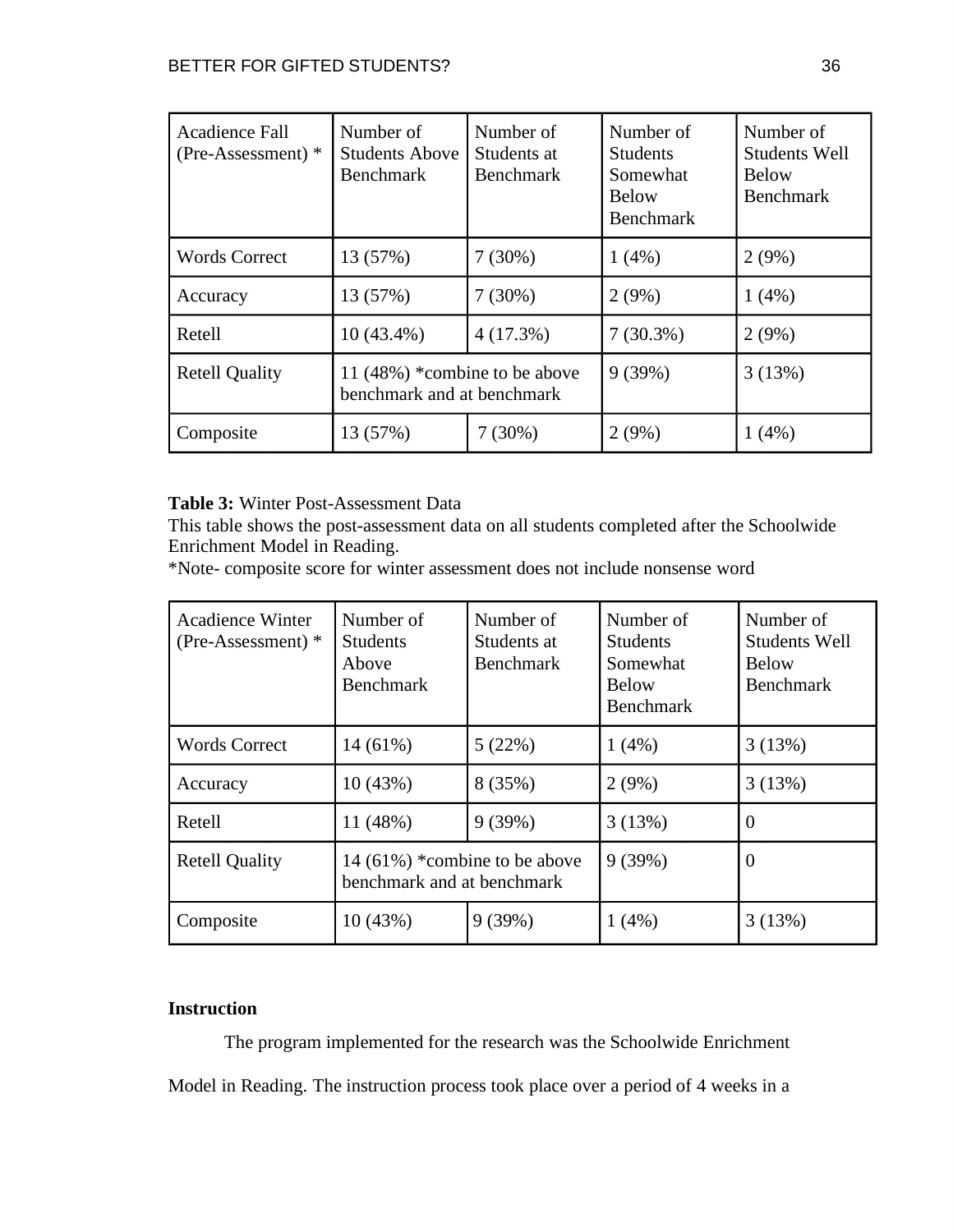student interest-based reading research project. For the purpose of student interest, I called the whole project "Genius Hour". I explained to the students that we will use our dedicated reading workshop to become geniuses on our selected topics. The entire research project consisted of each student completing the following: topic selection, research question development, research, final project creation, and sharing of topic.

#### <span id="page-37-0"></span>*Topic Selection*

Students were given a survey titled "If I Ran the School Survey" by Sally Reis and Del Siegle (2002). The survey provided students with 5 categories of general topics: science, technology/audiovisual, social studies, arts, and language arts. Through a selection process, students narrowed down their choice to a final research topic.

#### <span id="page-37-1"></span>*Research Question Development*

The students were asked to select three questions they had about their topic. They then focused their research on finding the answers to the three questions.

## <span id="page-37-2"></span>*Student Research*

Students used books and online resources to answer their three research questions. They recorded their information in a planning booklet and included the source for where they located their information.

#### <span id="page-37-3"></span>*Final Project Creation*

Students were offered the opportunity to select their method of presentation. The selections varied from creating a Google Jamboard, a Google SlideShow, recording a Clips video, writing a book or creating a poster.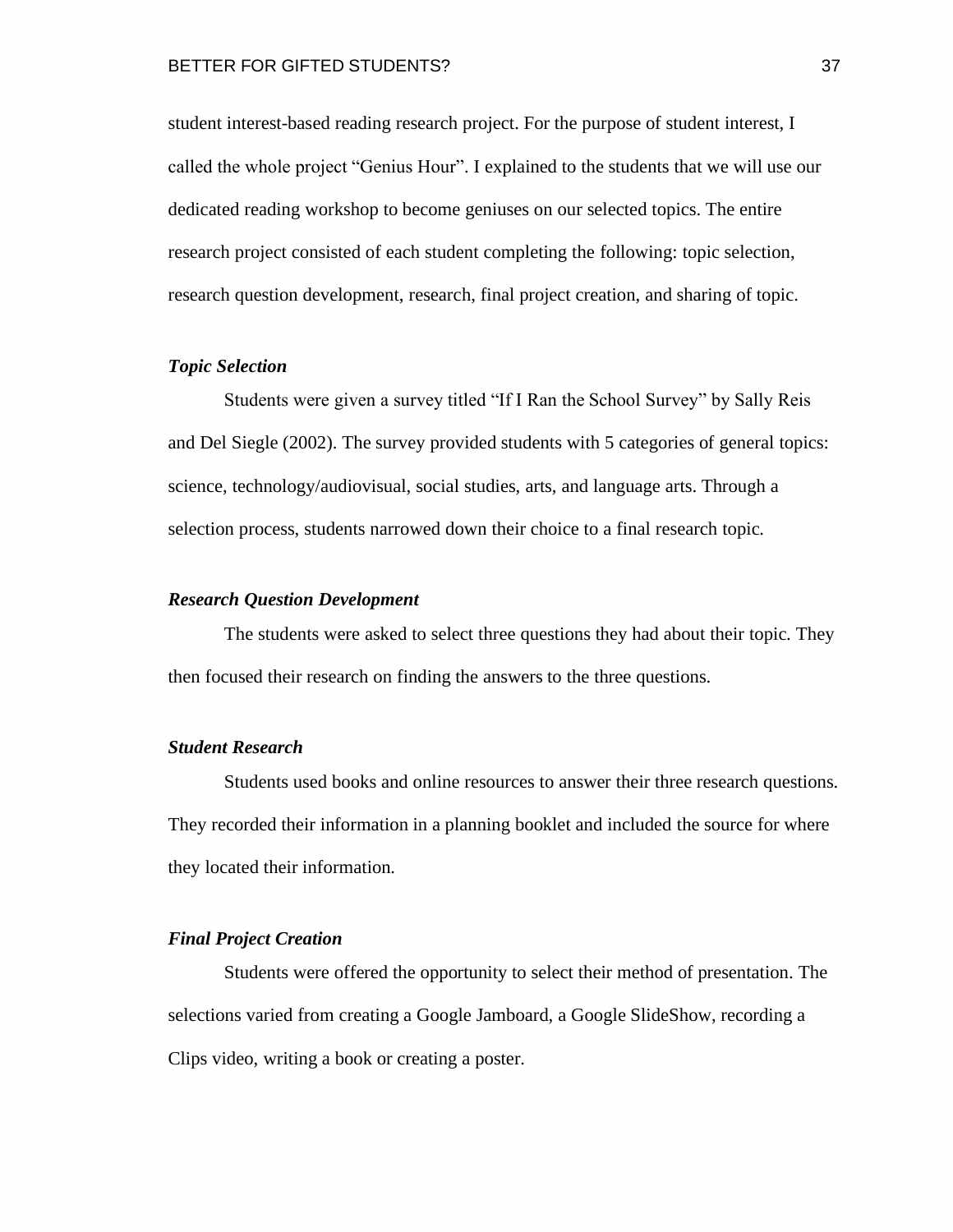For the final project the presentation had to include their research questions, the information to answer their questions, 2 fun facts about their topic, and 5 images that supported their topic.

## <span id="page-38-0"></span>*Sharing Their Topic*

Students shared their completed projects with the two second grade classes in the school.

### <span id="page-38-1"></span>**Data Analysis**

My data analysis attempts to answer two questions: was there an students' increase in comprehension (question 1) and was the program effective in raising comprehension and retelling in gifted students versus students in the general education population (question 2). For question 1, a paired t-test is used for ratio data. This was selected because one group is being measured twice through a pre-test and post-test (Mertler, 2016). A Wilcoxson signed-rank test is used for ordinal data (Statistical Test Selector, 2022). For question 2, an independent samples t-test is used for ratio data. This was selected because two groups (gifted and not gifted) are being compared on the same dependent variable, the test score (Mertler, 2016). A Mann-Whitney U-test is used for ordinal data (Statistical Test Selector, 2022).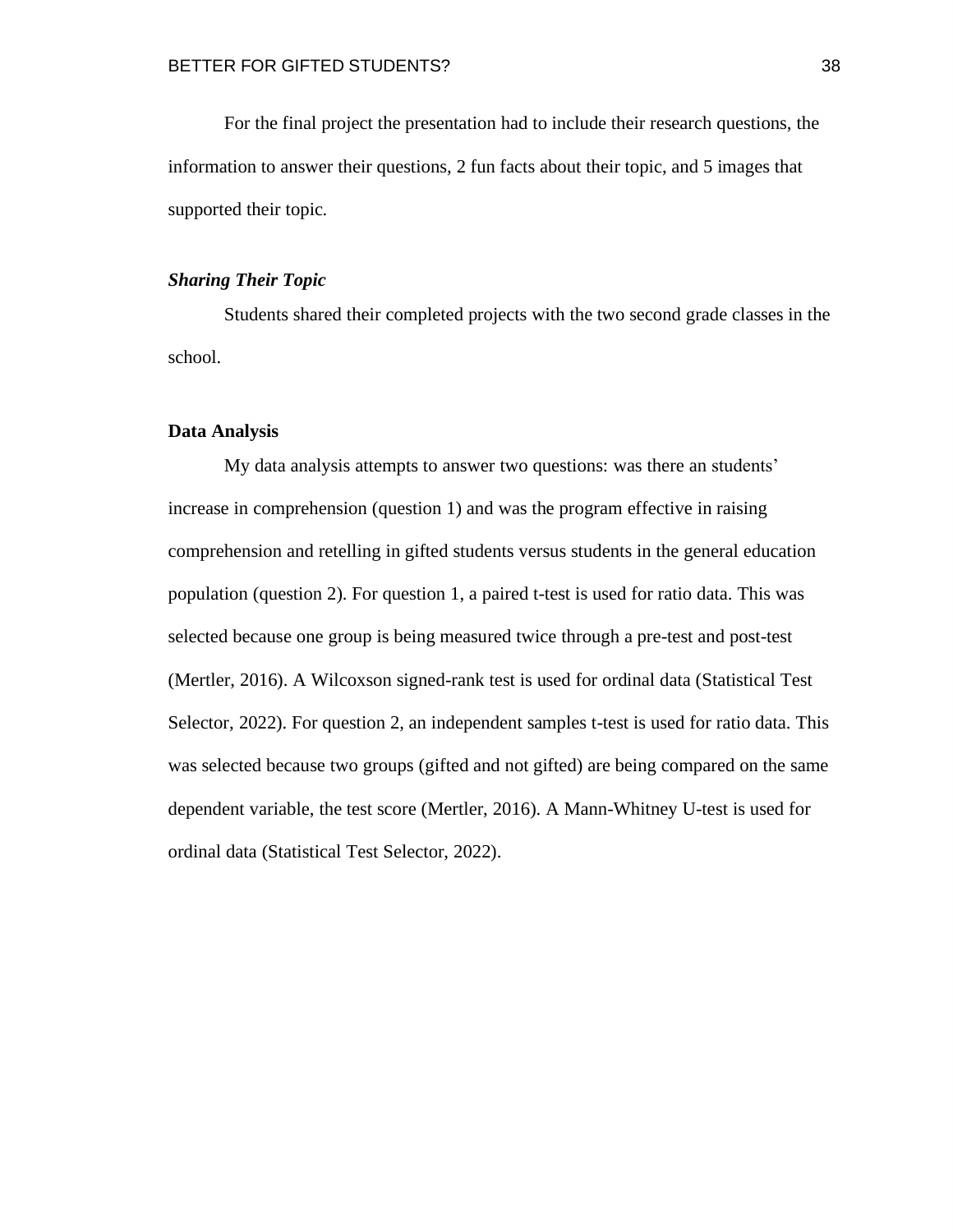## **CHAPTER FOUR**

## <span id="page-39-1"></span><span id="page-39-0"></span>**Findings**

## <span id="page-39-2"></span>*Research Question 1:*

Is the Schoolwide Enrichment Model effective in increasing student

comprehension and retelling of text?

The statistical analyses indicate that the Schoolwide Enrichment Model was

effective in raising comprehension and retelling scores from fall to winter as measured by

three assessments; the Oral Reading Fluency Words Correct, Retell score and the

Acadience Composite Score. The statistical analyses indicate no change in Retell Quality

and STAR scales scores.

**Table 4**: Comparison of Means/Medians for Comprehension and Retelling A paired t-test is used for ratio data. A Wilcoxson signed-rank test is used for ordinal data.

\* = statistically significant at the .05 level when a Bonferroni correction is applied. Cohen's d is used to estimate effect size.

ORFWC= Oral Reading Fluency Words Correct

Retell= Number of words used in a student's retell of the text

Retell Quality= Quality score for retell (see Table 1)

Composite= Follows a formula provided described in Table 1

| Variable      | Test          | Mean/Median<br>Fall | Mean/Median<br>Winter |       | Z     | p       | d    |
|---------------|---------------|---------------------|-----------------------|-------|-------|---------|------|
| ORFWC         | Paired t-test | $Mn=78.4 \pm 6.7$   | $Mn=93.2 \pm 6.6$     | 6.149 |       | $.000*$ | 1.28 |
| Retell        | Paired t-test | $Mn=22.3 \pm 3.0$   | $Mn=34.5 \pm 3.8$     | 3.108 |       | $.005*$ | .65  |
| RetellQ       | Wilcoxson     | $Mdn=1$             | $Mdn=2$               |       | 1.476 | .140    |      |
| Composite     | Wilcoxson     | $Mdn=195$           | $Mdn=251$             |       | 2.95  | $.003*$ | .34  |
| <b>STARSS</b> | Wilcoxson     | Mdn=939             | $Mdn=957$             |       | 2.373 | .018    |      |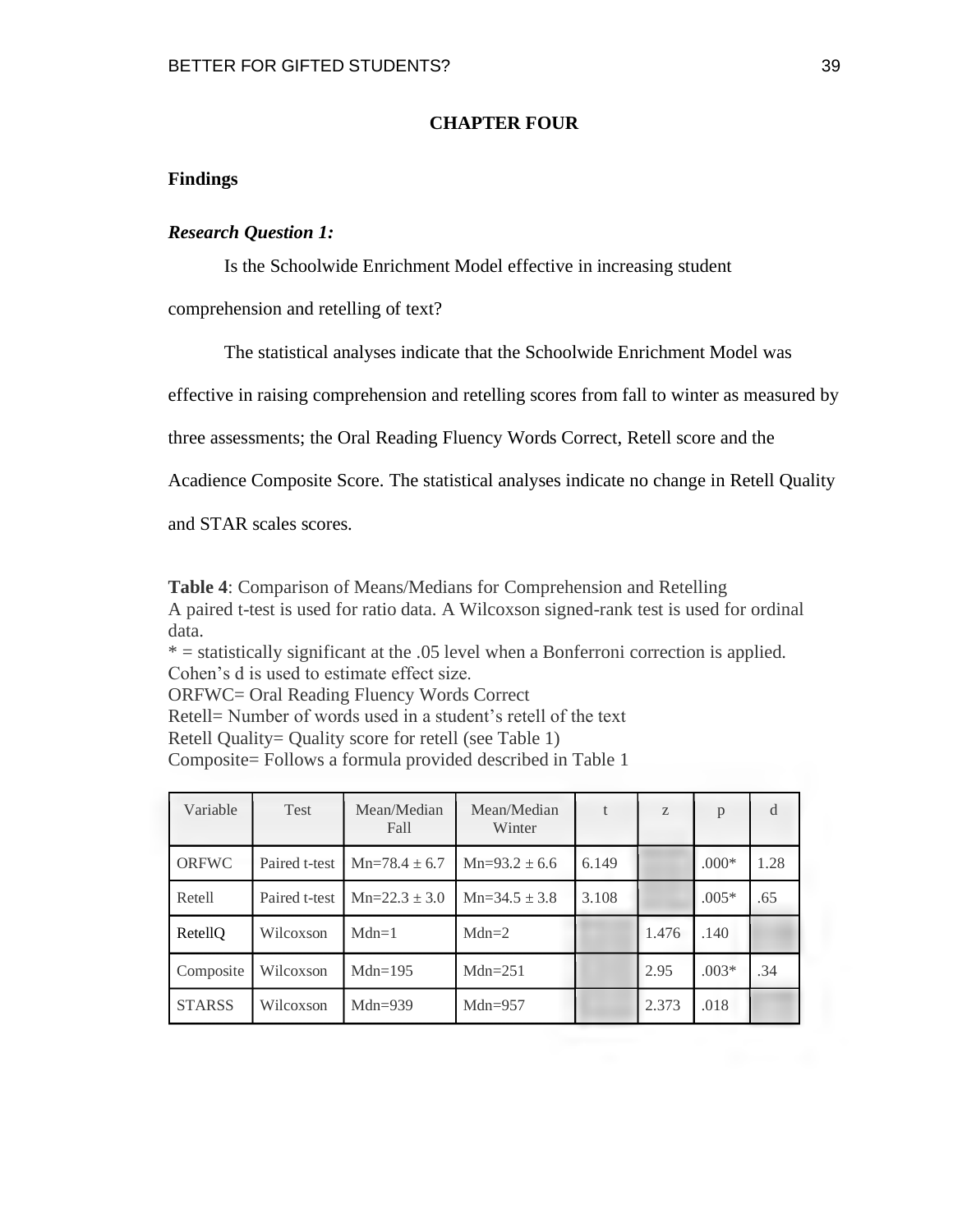## <span id="page-40-0"></span>*Research Question 2:*

Is the Schoolwide Enrichment Model more effective for students identified as

gifted or students in the general education population?

The statistical analyses indicate that the Schoolwide Enrichment Model is equally

effective for all students. That is, the SEM is not more effective for gifted and talented

compared to typical students. The improvement in the difference of Retell Quality from

fall to winter shows that there is a significant difference, but the effect size is essentially

zero.

**Table 5:** Comparison of Means/Medians for Gifted and Typically Developing Students An independent samples t-test is used for ratio data. A Mann-Whitney U-test is used for ordinal data.

\* = statistically significant at the .05 level when a Bonferroni correction is applied. Equal variances are assumed for DiffORFWC and DiffRetell by Levene's Test for Equality of Variances.

DiffORFWC= winter Oral Reading Fluency Words Correct (ORFWC) - fall ORFWC DiffRetell= winter Retell score – fall Retell score

DiffRetellQ= winter Retell Quality (RetellQ) – fall Retell Quality

DiffComposite= winter Composite score – fall Composite score DiffSTARSS= winter STAR Scaled Score – fall STAR Scaled Score

| Variable          | Test         | Mean/Median<br>Gifted | Mean/Median<br>Typical |       | Z    | p       | Effect<br>size |
|-------------------|--------------|-----------------------|------------------------|-------|------|---------|----------------|
| <b>DiffORFWC</b>  | Ind. t-test  | $Mn=13.3 \pm 8.0$     | $Mn=15.2 \pm 2.5$      | .294  |      | .772    |                |
| DiffRetell        | Ind. t-test  | $Mn = -1.75 \pm 14.7$ | $Mn=15.2 \pm 3.5$      | 1.699 |      | .104    |                |
| DiffRetellQ       | Mann-Whitney | $Mdn = -1$            | $Mdn=1$                |       | 2.56 | $.010*$ | .01            |
| DiffComposite     | Mann-Whitney | Mdn= $52$             | $Mdn = 54$             |       | .162 | .871    |                |
| <b>DiffSTARSS</b> | Mann-Whitney | $Mdn = 21$            | $Mdn = 23$             |       | .081 | .935    |                |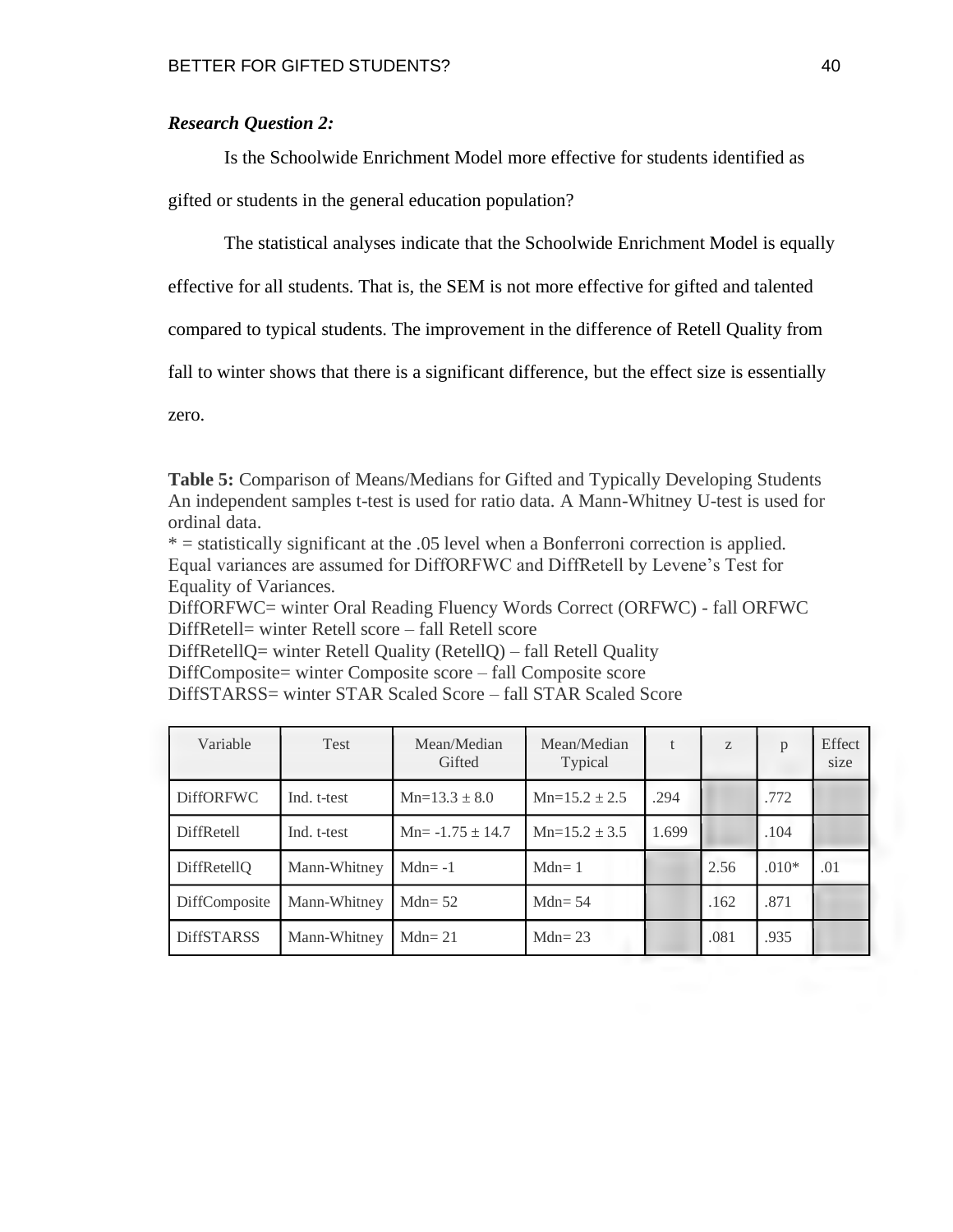#### **CHAPTER FIVE**

<span id="page-41-0"></span>The purpose of this study was to investigate whether the Schoolwide Enrichment Model in Reading had an increase on students' comprehension and retelling. The research questions that guided my investigations were: Is the Schoolwide Enrichment Model in Reading effective in increasing student comprehension and retelling of a text (question 1)? and Is the Schoolwide Enrichment Model in Reading more effective for students identified as gifted or students in the general education population (question 2)?

In this section, I discuss how the results regarding comprehension and retelling, when implementing the Schoolwide Enrichment Model in Reading, were related to research found in the literature review. In addition, I discuss possible limitations of the study and next steps for classroom practice.

#### <span id="page-41-1"></span>**Observations from the Results**

Through the process of this research study there were numerous observations and connections to the research completed in the literature review. Much of the suggestions and statements in the literature review were confirmed in my research study.

Matthews et al. (2013) determined that there were no negative effects on the academic success of classrooms with gifted clusters compared to classroom without a gifted cluster. Similar growth rates were shown in reading for both students identified as gifted and those not identified as gifted. The data collected from my research confirms the statement made from Matthews et al.. I agree that there were no negative effects of the cluster groupings present in the research study, and there is data to support that similar growth rates were shown in students identified as gifted and those not identified as gifted. The enrichment program was equally successful in improving comprehension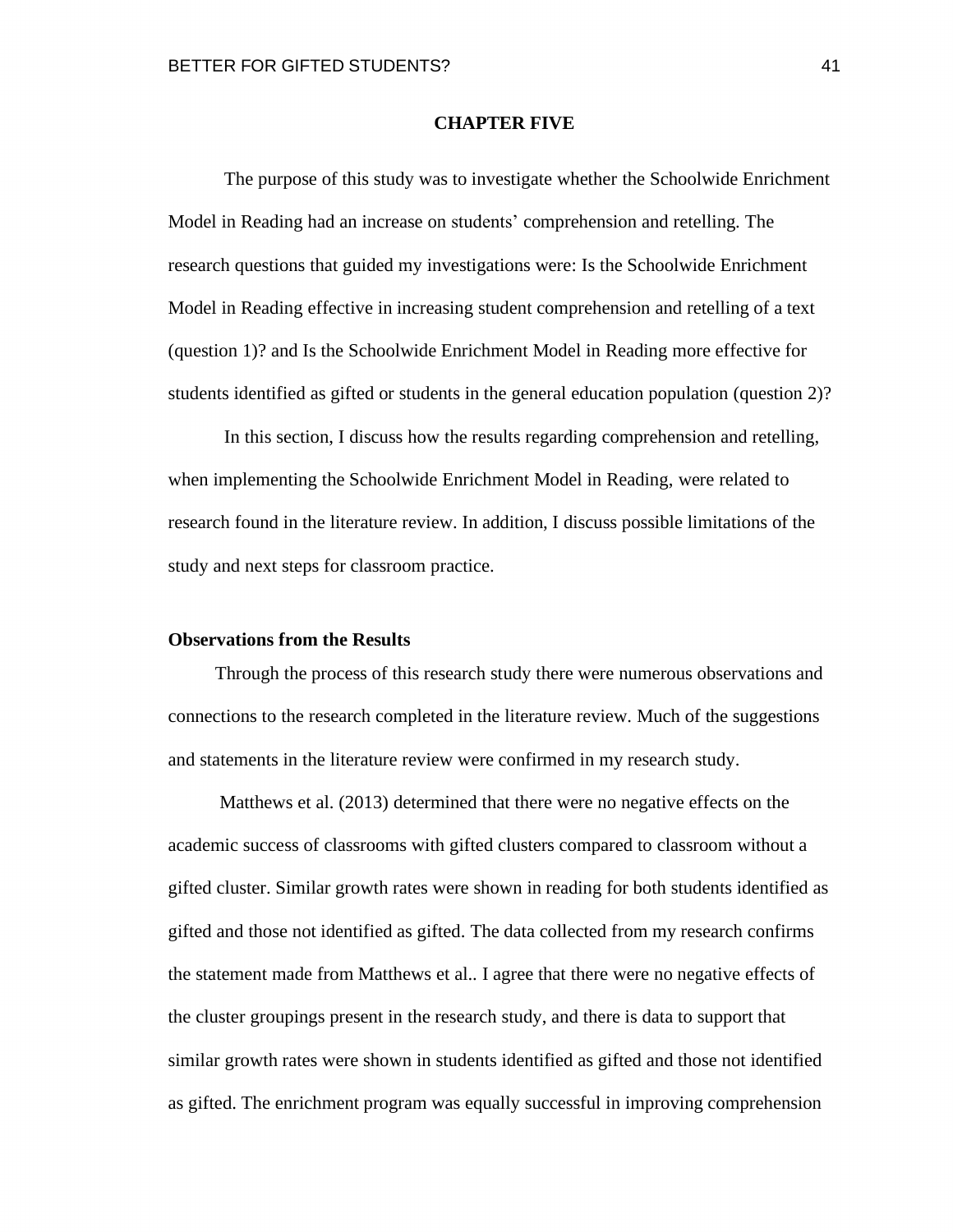in any student in the study. Furthermore, I think the consistent growth in all students is due to all students needing targeted instruction in comprehension and retelling in second grade. By second grade, students have *learned to read* through skills taught in kindergarten and first grade. When they reach second grade, they move into the phase of *reading to learn*. Comprehension is one of the key factors in ensuring a student is gaining meaning and understanding from their reading. Lastly, I believe the program was effective for the students that were not identified as gifted because they still required targeted instruction in comprehension completed in the small group setting.

Treffinger's (1988) work in gifted education focused on advocating for differentiated instruction for students identified as gifted and talented. Carolyn Callahan (1996) and Dona Matthews (1997) agree that the identification of gifted and talented students must match the program implementation and delivery to best serve the students' needs. Through the SEM-R, the students were provided with instruction at their level and in small groups of common interest. This type of instructional model was effective in meeting the needs of all students through the differentiated instruction that was provided in a small group setting. As confirmed in the data, the small group differentiated instruction offered students the opportunity to work at their own pace, engage with texts at their level, and response to their research in ways that best fit their learning styles.

Looking at research question 2: Is the Schoolwide Enrichment Model in Reading more effective for students identified as gifted or students in the general education population? I was not surprised that the data showed that SEM-R was equally effective for all students. With the cognitively gifted students already measuring above the benchmark levels, there is less room for growth due to their already high levels. With the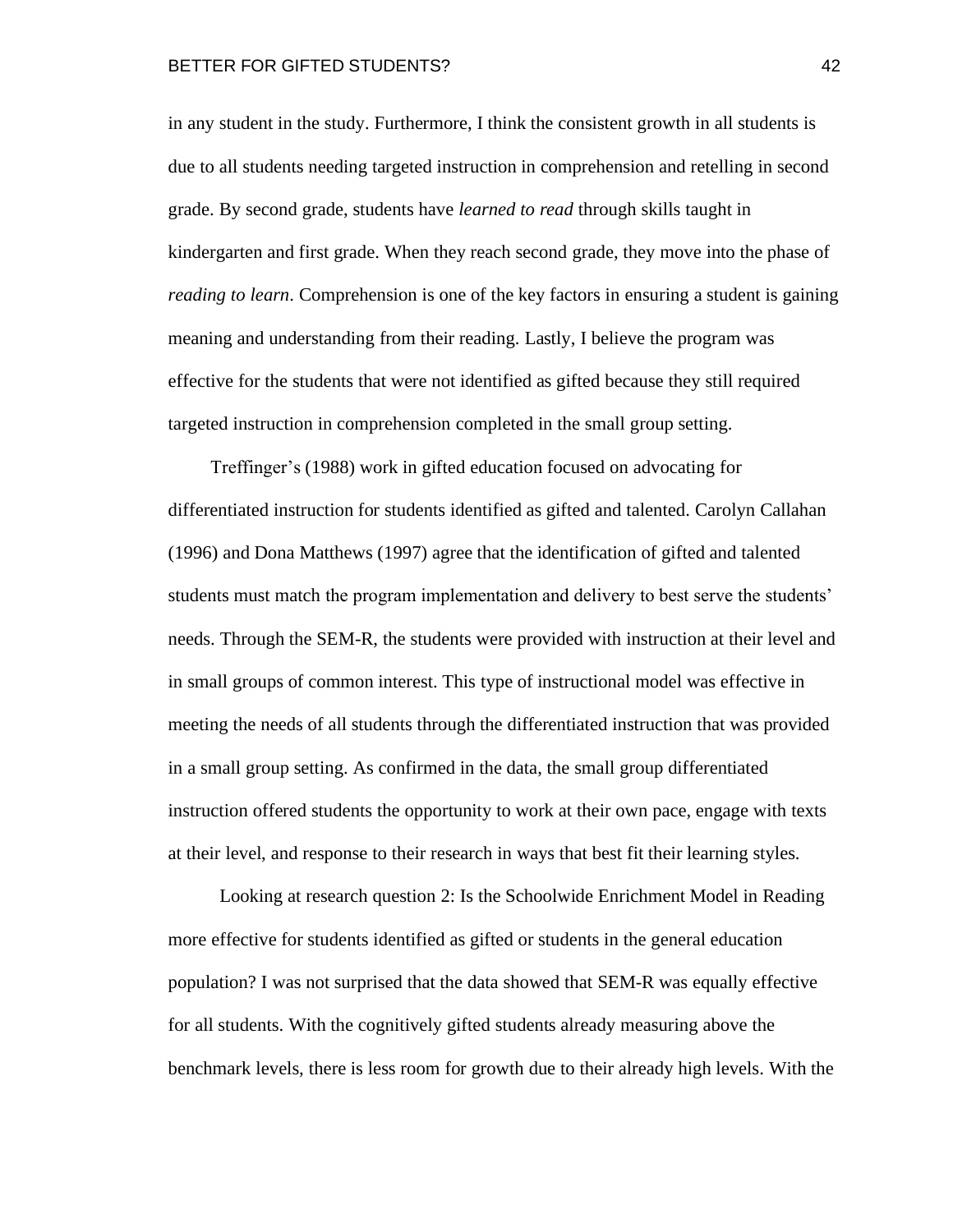general education classroom measuring below or at benchmark levels, the general classroom population has more room to grow. This results in the opportunity for larger measures of growth than that of the gifted students.

Nell Duke, Alessandra Ward and David Pearson (2021) shared that effective comprehension instruction must include motivating literacy, engagement with text, teaching about texts, and teaching about comprehending. Furthermore, the IES Practice Guide (Shanahan, 2010) recommends that careful selection of the text, high quality discussion about the text, and engaging opportunities to interact with the text to develop interest all aid in the development of comprehension and retelling skills. The SEM-R program provided these types of instruction for comprehension. Based on the data, the increase of scores from the fall to the winter provides evidence that the SEM-R program is effective in increasing student comprehension in reading. I believe the SEM-R program is effective in improving students' comprehension based on the student selected topics and texts. With more interest in the subject and the text, students are more motivated to read and comprehend. I also believe the increase in comprehension lends itself to the selection of research questions about their topic. The students have a specific purpose, to answer their research questions, while reading the books and articles about their topic. With high interest in their topic and the need to present their findings on their research, I believe that the students were given internal and external motivation to comprehend the texts and explain their reading.

After completing this study, I presume many would then ask if there truly is a need for differentiated instruction among all students. As seen in the data, there is equal growth among the gifted and talented and the general education population. I lend this to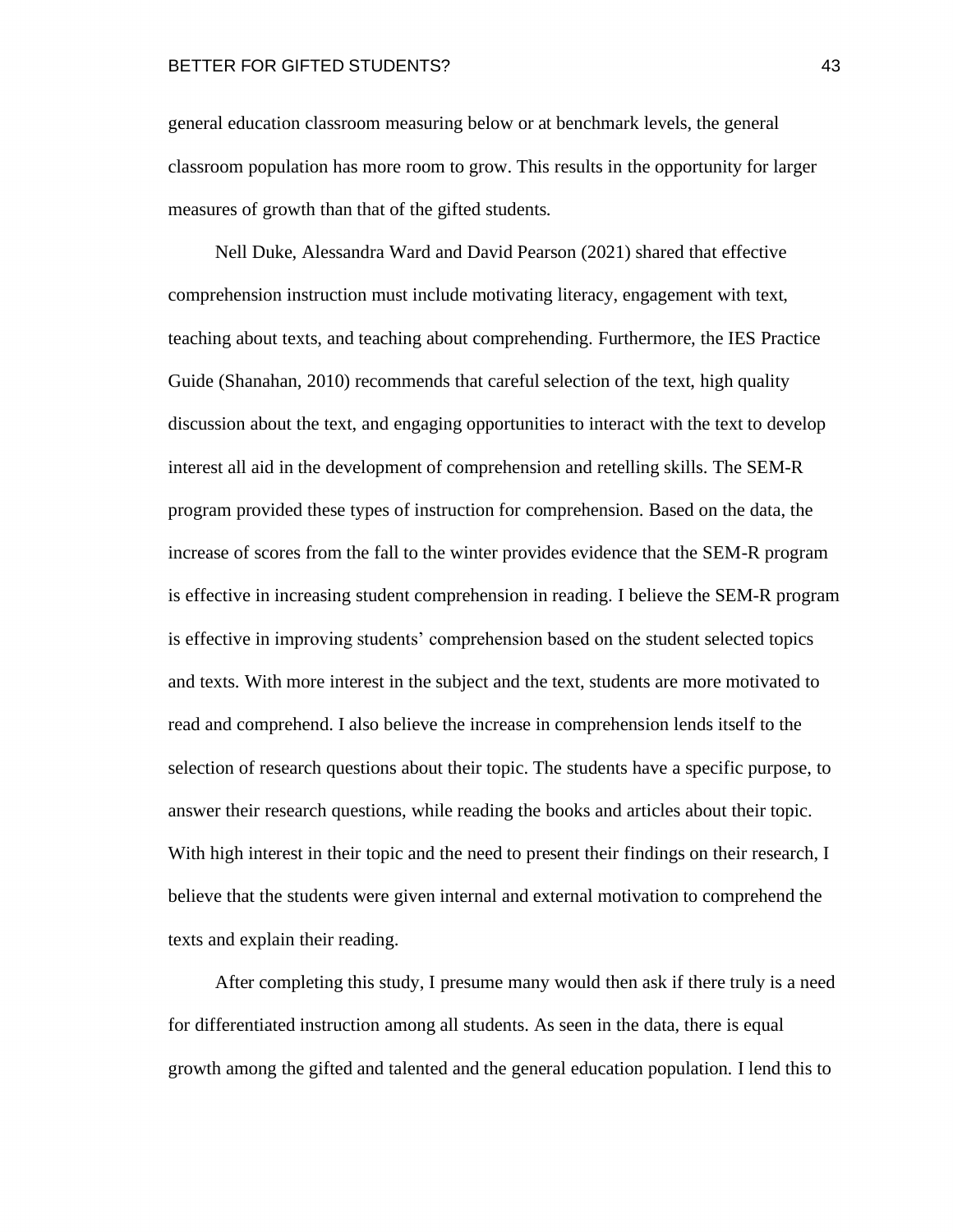the specific, targeted instruction in comprehension at each individual students' level. This ensures that all students can receive appropriate leveled instruction within their needs and at an appropriate pace. Without the differentiation in small group instruction, I do not believe one would see the same measures of improvement in student comprehension and retelling.

#### <span id="page-44-0"></span>**Limitations and Potential Changes**

While the study provided answers to the two research questions, I believe a larger population of students could provide stronger data to support the findings. I would be interested in completing the same study with all three of the second-grade classes within my school. I would use the same measurement tools, run the same statistical tests and then compare the results to the original data. Additionally, I wondered if an increase in the number of cognitively gifted students (ex: using 7 students) in the study would produce the same results for question 2. Would there be an increase in the statistical significance for question 2? Would there be a completely different outcome to question 2 with a larger population of gifted students?

Some other potential changes could be suggested. Would the outcome be different if 6 weeks were spent on the study versus the 4 weeks that were spent on the study? Would the results change if the study was completed again with the same group of students using a new topic? Would the data gathered on students be different if another assessment was administered? Would a more detailed assessment of student comprehension change the outcome of the study?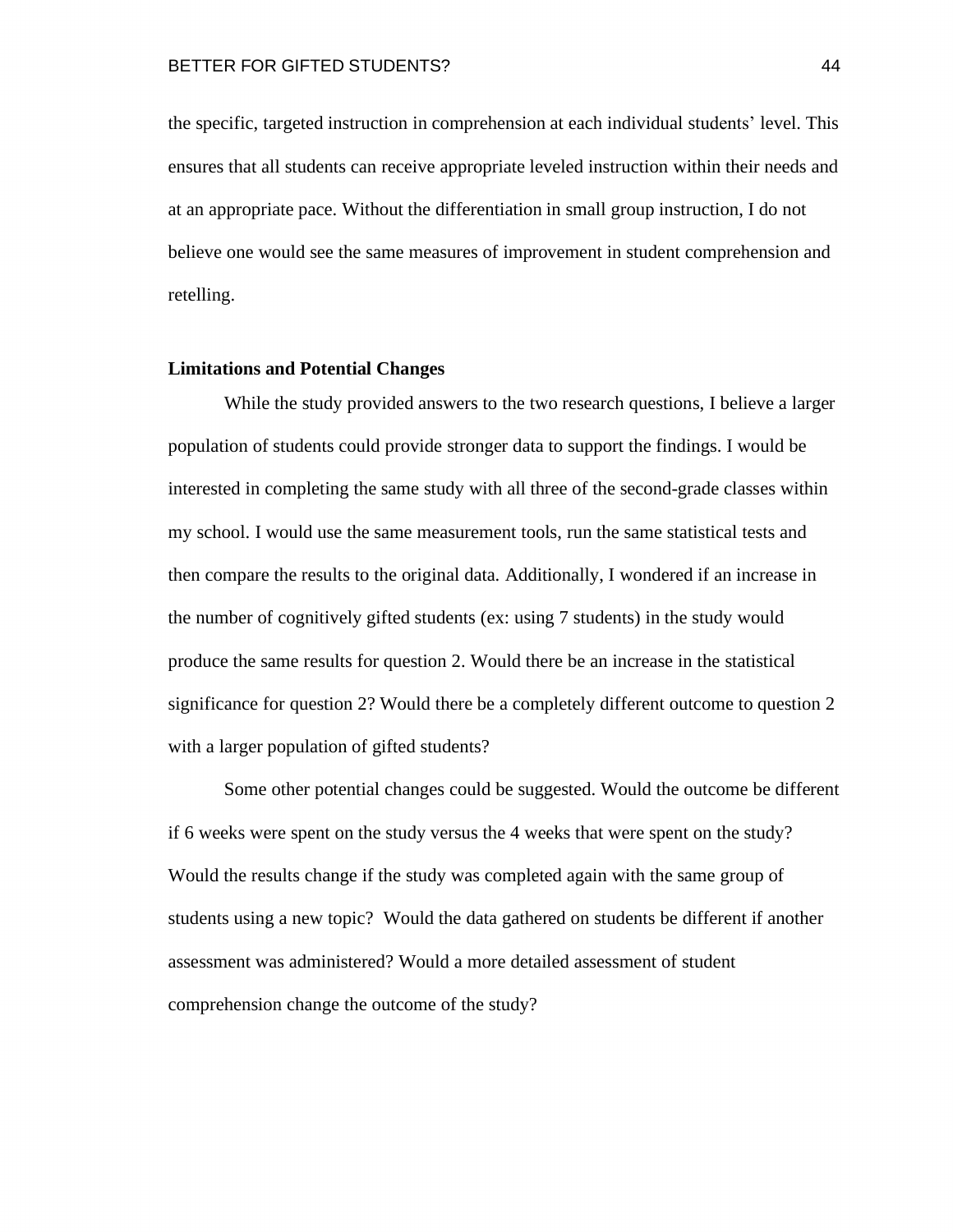## <span id="page-45-0"></span>**Next Steps**

After completing this study, I believe that the Schoolwide Enrichment Model in Reading is an effective program to increase student comprehension and retelling. I would suggest the use of SEM-R and cluster groupings to colleagues with or without gifted clusters simply because it increased students' comprehension and retelling in a short amount of time. Through the small group instruction provided in cluster groupings I can effectively provide targeted instruction to students with common needs in a timely manner. I would like to continue the use of SEM-R in my classroom in the future after seeing the results it produced in my current classroom.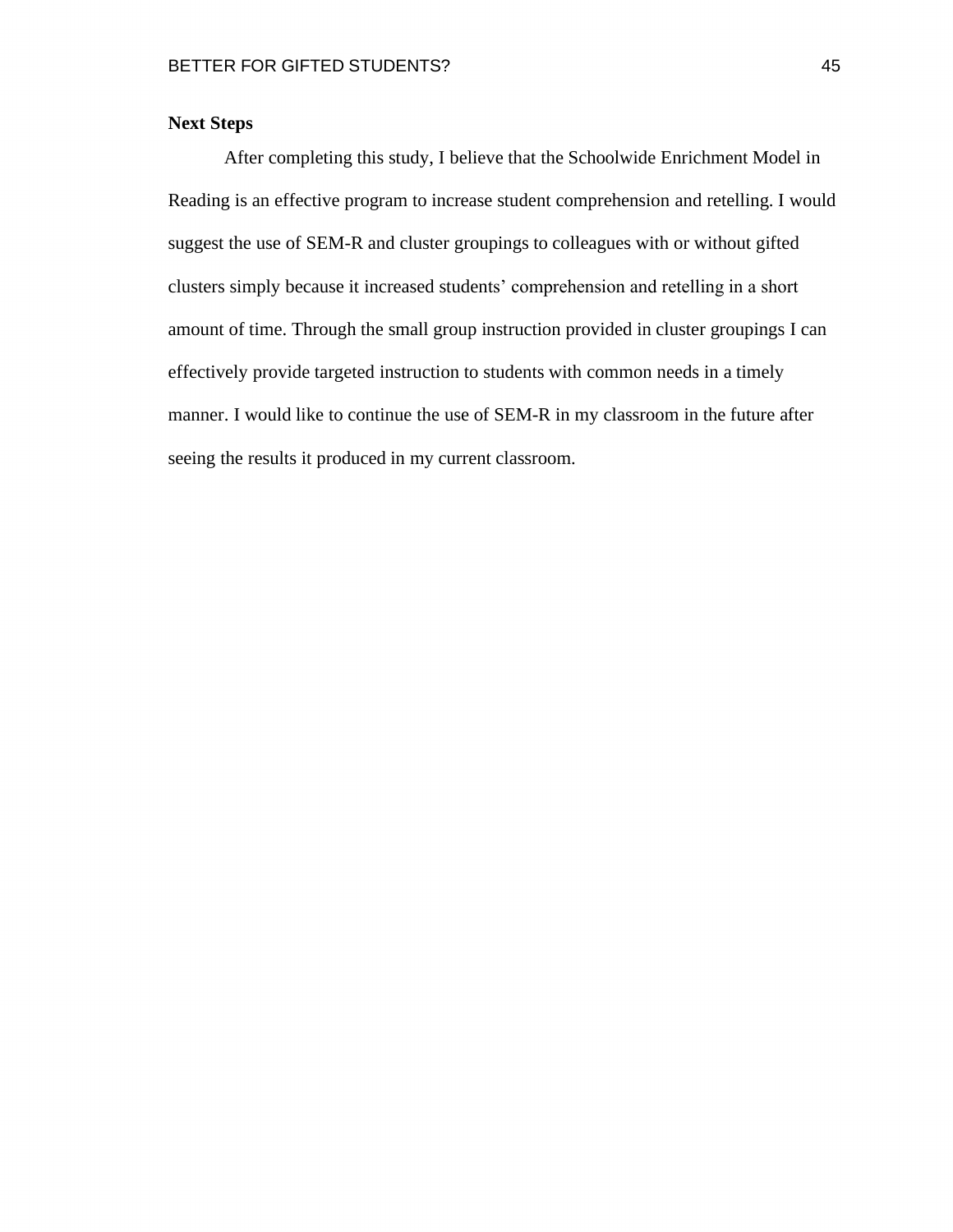### **REFERENCES**

- <span id="page-46-0"></span>Callahan, C. M. (1996). A Critical Self-Study of Gifted Education: Healthy Practice, Necessary Evil, or Sedition? *Journal for the Education of the Gifted*, *19*(2), 148–163.<https://doi.org/10.1177/016235329601900203>
- Curriculum Associates. (2017). *i-Ready Diagnostic & Instruction: User Guide*. Curriculum Associates, LLC.
- Data Recognition Corporation. (2022). *Terranova3: Tests and assessments*. Terranova3. <https://terranova3.com>/
- Duke, N. K., Ward, A. E., & Pearson, P. D. (2021). The Science of Reading Comprehension Instruction. *Reading Teacher*, *74*(6), 663–672.
- Gagné, F. (1985). Giftedness and Talent: Reexamining a Reexamination of the Definitions. *Gifted Child Quarterly*, *29*(3), 103–112. <https://doi.org/10.1177/001698628502900302>
- Gentry, M., & Owen, S. V. (1999). An investigation of the effects of total school flexible cluster grouping on identification... *Gifted Child Quarterly*, *43*(4), 224. <https://doi.org/10.1177/001698629904300402>
- Gibson, S., & Efinger, J. (2001). Revisiting the Schoolwide Enrichment Model--An Approach to Gifted Programming. *Teaching Exceptional Children*, *33*(4), 48. <https://doi.org/10.1177/004005990103300407>
- Good III, R., & Kaminiski, R. (2011). *Acadience reading K–6 assessment manual acadience learning*. Acadience Learning. <https://acadiencelearning.org/wp>content/uploads/2020/08/AcadienceReading\_Assessment\_Manual.pdf
- Hahn, E. (2015, March). Written education plan goals [PowerPoint Slides]. Ohio Department of Education. <https://education.ohio.gov/getattachment>/ Topics/Other-Resources/Gifted-Education/Teaching-Gifted-Studentsin-Ohio/Written-Education-Plans-WEPs-for-Gifted-Students/ OAGC-2015- Written-Education-Plans.pdf.aspx
- Henshon, S. E. (2018). Toward a Visionary Future: An Interview with Sally Reis. *Roeper Review, 40*(4), 215–221. <https://doi.org/10.1080/02783193.2018.1501645>
- Hoover, S. M., & Sayler, M. (1993). Cluster grouping of gifted students at the elementary level. *Roeper Review, 16*(1), 13. <https://doi.org/10.1080/02783199309553527>
- Iowa Testing Programs. (2012*). Iowa Assessments, Directions for Administration, Level 8, Form E.* Houghton Mifflin Harcourt/Riverside.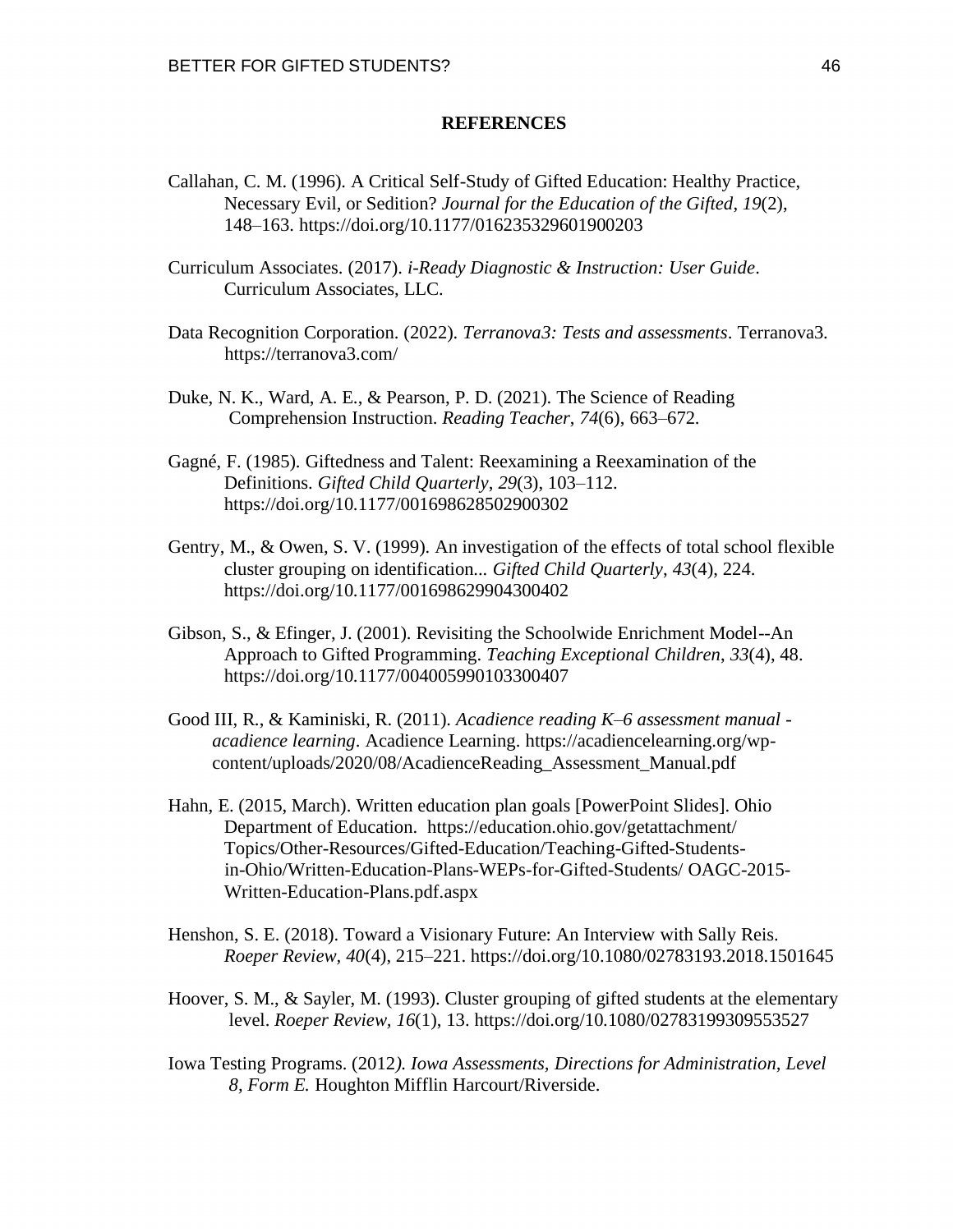- Keleman, G. (2020). Gifted children education in early childhood- practical strategies. *Journal Plus Education.* (25). 165-170.
- Lohman, D. (2012). *Cognitive Abilities Test: Directions for Online Administration*. Houghton Mifflin Harcourt.
- Matthews, D. J. (1997). Diversity in domains of development: Research findings and their implications for gifted. *Roeper Review*, *19*(3), 172. <https://doi.org/10.1080/02783199709553821>
- Matthews, M. S., Ritchotte, J. A., & McBee, M. T. (2013). Effects of schoolwide cluster grouping and within-class ability grouping on elementary school students' academic achievement growth. *High Ability Studies, 24*(2), 81–97. <https://doi.org/10.1080/13598139.2013.846251>
- McLester, S. (2012). Sally Reis & Joe Renzulli. *District Administration*, 68–74.
- Mertler, C. A. (2016). *Introduction to educational research*. SAGE Publications, Inc.
- National Association for Gifted Children. (2019). *A definition of giftedness that guides best practice - NAGC*. National Association for Gifted Children. <https://www.nagc.org/sites/default/files/Position%20Statement/Definition%20of> %20Giftedness%20%282019%29.pdf?page=3
- National Association for Gifted Children. (2022). *Identification*. National Association for Gifted Children.<http://www.nagc.org/resources-publications/gifted-education>practices/identification
- NWEA. (2019). *MAP growth: proctor guide*. NWEA.
- Ohio Department of Education. (2018) Implementing the Operating Standards for Identifying and Serving Students Who are Gifted. <https://education.ohio.gov>/ getattachmentPolicies-for-Gifted-Educatio/Implementing-the-Operating-Standards-for-Identifying-and-Serving-Students-Who-are-Gifted.pdf.aspx? lang=en-US
- Ohio Department of Education. (2022). *List of approved assessments*. Ohio Department of Education. Retrieved March 25, 2022, from <https://education.ohio.gov/Topics/List-of-Approved-Assessments>
- Operating Standards for Identifying and Servicing Students Who are Gifted. *Ohio Laws and Administrative Rules.* Ohio Administrative Code 3301-51-15. (2018). [https://education.ohio.gov/getattachment/Topics/Other-Resources/Gifted-](https://education.ohio.gov/getattachment/Topics/Other-Resources/Gifted)Education/Rules-Regulations-and-Policies-for-Gifted-Educatio/Ohio-Administrative-Code-3301-51-15.pdf.aspx?lang=en-US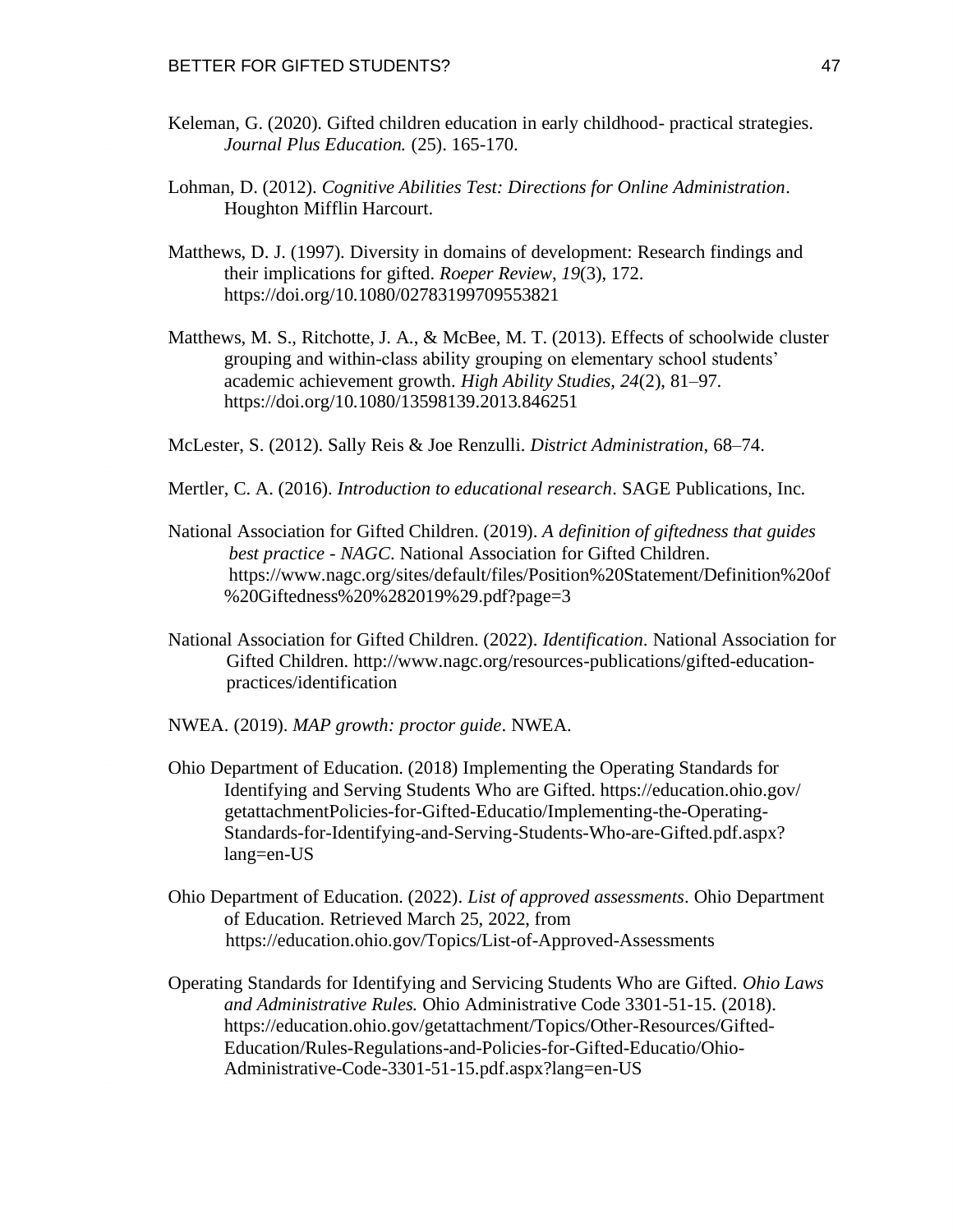- Reis, S., & Siegle, D. (2002). *If I ran the school survey*. SlideLegend. [https://slidelegend.com/if-i-ran-the-schoolpdf\\_5b5a57f3097c47bc4a8b457d.html](https://slidelegend.com/if-i-ran-the-schoolpdf_5b5a57f3097c47bc4a8b457d.html)
- Renaissance Learning. (2022). *Renaissance Star Assessments Administration Manual.*  Renaissance.
- Renzulli, J. S. (2011). What Makes Giftedness?: Reexamining a Definition. *Phi Delta Kappan*, *92*(8), 81–88.<https://doi.org/10.1177/003172171109200821>
- Renzulli, J. S. (2012). Reexamining the Role of Gifted Education and Talent Development for the 21st Century: A Four-Part Theoretical Approach. *Gifted Child Quarterly*, *56*(3), 150–159.<https://doi.org/10.1177/0016986212444901>
- Renzulli, J. M. (2016). *Reflections on gifted education: Critical works by Joseph S. Renzulli and colleagues* (S. Reis, Ed.). Prufrock Press.
- Renzulli, J. (2019). A Bird's eye view of the Schoolwide Enrichment Model: A practical plan for total school improvement-Renzulli Center for Creativity Gifted *Education and Talent Development*. <https://gifted.uconn.edu/schoolwide>enrichment-model/sem\_birds\_eye\_view/.
- Schrank, F. A., McGrew, K. S., & Mather, N. (2014). Woodcock-Johnson IV. Riverside.
- Shanahan, T., Callison, K., Carriere, C., Duke, N., Pearson, P. D., Schatschneider, C., & Torgesen, J. (2010). WWC: Improving reading comprehension in kindergarten through 3rd grade. *What Works Clearinghouse*. [https://ies.ed.gov/ncee/wwc/PracticeGuide/14.](https://ies.ed.gov/ncee/wwc/PracticeGuide/14)
- Statistical Test Selector (2022). *Laerd Statistics Premium.*  <https://statistics.laerd.com/premium/sts/index.php>
- Treffinger, D. J. (1988). *Programming for Giftedness: Reexamining the Paradigm*. ERIC.
- University of Connecticut. (2015a). *SEM-R Overview*. Renzulli Center for Creativity Gifted Education and Talent Development. <https://gifted.uconn.edu/semr>overview/.
- University of Connecticut. (2015b). *SEM-R Phase 1: Book hooks*. Renzulli Center for Creativity Gifted Education and Talent Development. [https://gifted.uconn.edu/semr-phase1/](https://gifted.uconn.edu/semr-phase1).
- University of Connecticut. (2015c). *SEM-R Phase 2: Supported independent reading*. Renzulli Center for Creativity Gifted Education and Talent Development. [https://gifted.uconn.edu/semr-phase2/](https://gifted.uconn.edu/semr-phase2)